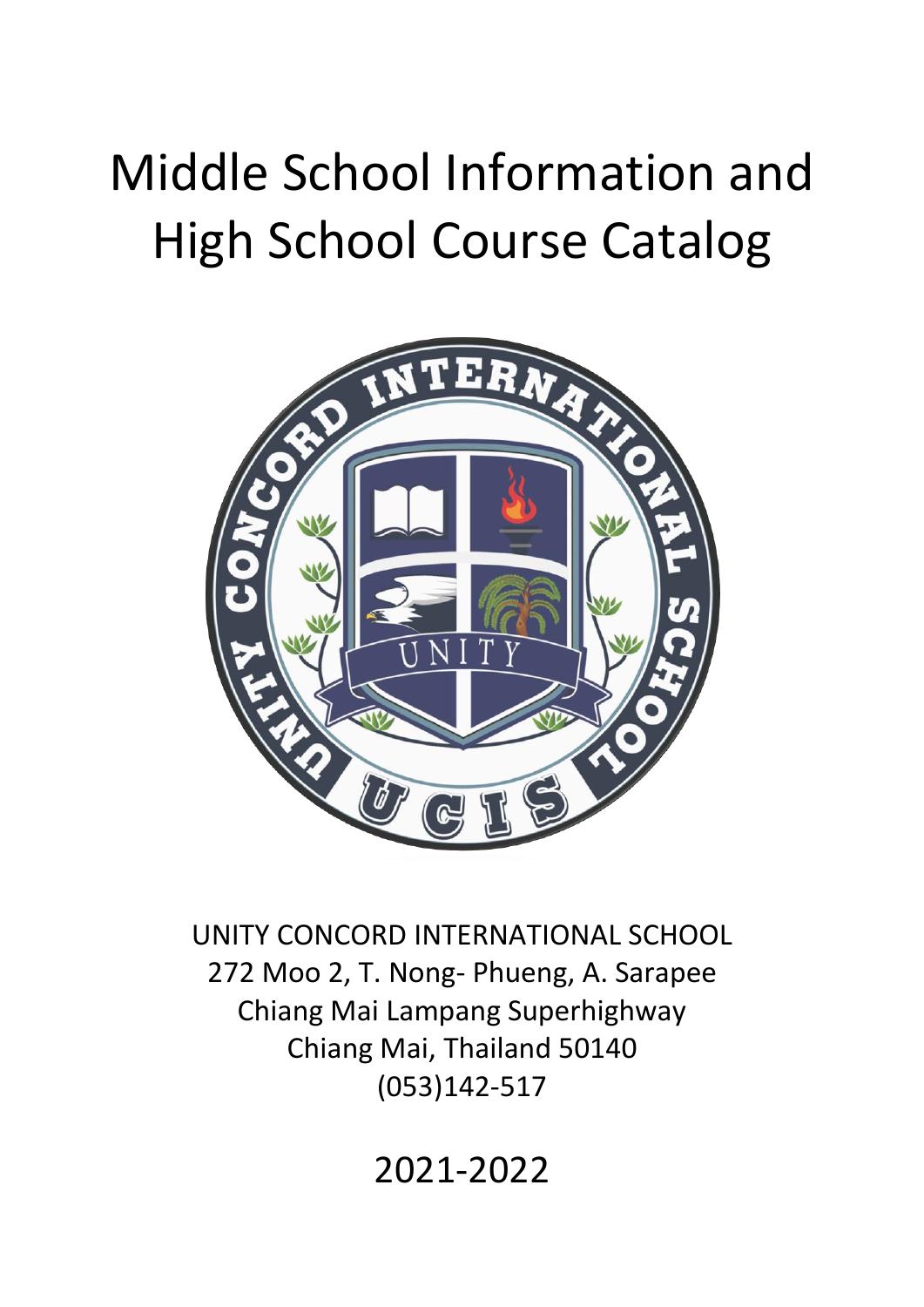# UNITY Graduation Requirements:

To graduate from Unity Concord International School a student must successfully complete the following minimum requirements in grades 9-12:

| Subject                | <b>Years Required</b> | Semester(s)    | <b>Semester Units</b> |
|------------------------|-----------------------|----------------|-----------------------|
|                        |                       |                | of Credit             |
| <b>English</b>         | 4                     | 8              | 40                    |
| <b>Math</b>            | 3                     | 6              | 30                    |
| <b>Science</b>         | $\overline{2}$        | 4              | 20                    |
| <b>Social Science:</b> |                       |                |                       |
| American               | 1/2                   | $\mathbf{1}$   | 5                     |
| Government             |                       |                |                       |
| (12)                   |                       |                |                       |
| Economics (12)         | 1/2                   | $\mathbf{1}$   | 5                     |
| <b>United States</b>   | $\mathbf{1}$          | $\overline{2}$ | 10                    |
| History (11)           |                       |                |                       |
| Modern World           | $\mathbf{1}$          | $\overline{2}$ | 10                    |
| History (10)           |                       |                |                       |
| World                  | 1/2                   | $\overline{1}$ | 5                     |
| Geography (9)          |                       |                |                       |
| <b>Fine Arts</b>       | $\mathbf{1}$          | $\overline{2}$ | 10                    |
| <b>Foreign</b>         | $\overline{2}$        | $\overline{4}$ | 20                    |
| Language               |                       |                |                       |
| <b>Physical</b>        | $\overline{2}$        | 4              | 20                    |
| <b>Education</b>       |                       |                |                       |
| <b>Health</b>          | 1/2                   | $\mathbf{1}$   | 5                     |
| Electives*             |                       | 10             | 50                    |
| <b>Totals</b>          |                       | 46             | 230                   |

1. Students exempted from physical education must still meet the total prescribed semester-period requirement.

2. Courses taken after the completion of 8th grade will count toward high school graduation requirements. This includes summer school courses taken after the completion of the 8th grade and prior to entering 9th grade.

Notes:

1. The two years of science must include both biological and physical science.

2. Students must pass one year of Algebra I to receive a diploma.

3. To meet the fine arts and foreign language requirement, the student must successfully complete 2 full years of the same foreign language and 1 full year of the fine arts.

\* Thai Language and Culture Class: Thai Nationals must take this class every day in grades 9-12. The class will be worth 5 credits per semester. Non-native Thai and Foreign students must take 1 period per week of this class in grades 9-12, they will earn 1 credit per semester.

Most courses, once passed, cannot be repeated for additional credit toward graduation. Failed courses may not be made up during the regular school year except when space is available. Make-up courses are available in summer school and credit recovery. Credit recovery is available to juniors and seniors. Sophomores may enroll in credit recovery when space is available.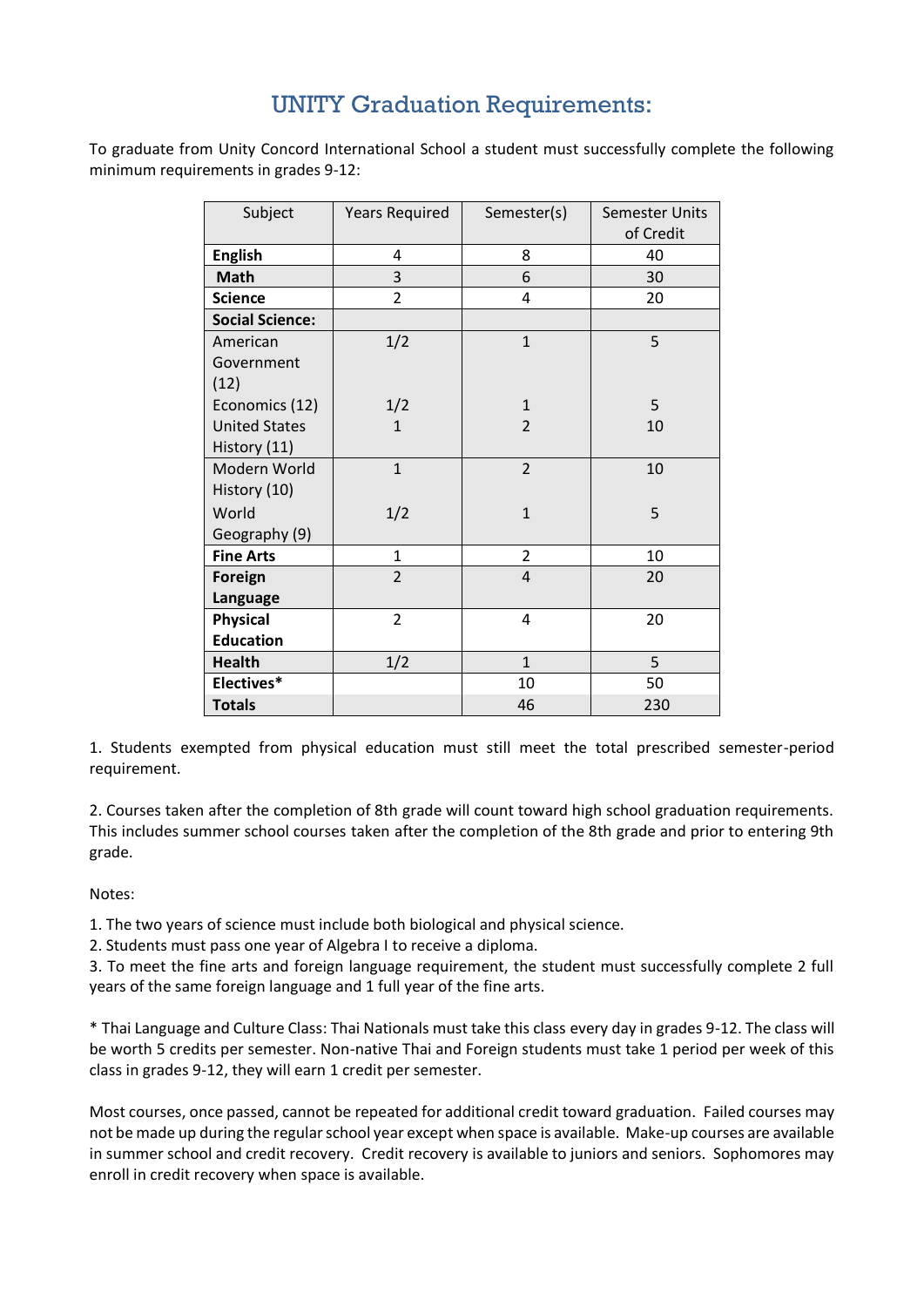# UNITY Grading Scale:

The basic grade point system in use throughout the state of California is based upon 4 points (A=4, B=3, C=2, D=1, F=0). This system is known as non-weighted and is always maintained apart from any weighted system. A 5-point system for Advanced Placement and honors classes is known as a weighted system and is calculated separately. Colleges, universities, foundations, and scholarship institutions make clear distinctions between weighted and unweighted information.

The University of California system requires that a 4.0 scale be used to report grade point averages and they perform the evaluation of students' transcripts to assess additional credit for successfully completed Advanced Placement courses and some Honors level courses. Some applications of the 5-point scale other than college and scholarships include good driver discounts for auto insurance, as well as locally defined uses such as criteria for scholarship awards. It is important to remember, however, that there are two distinct and separate grade scales that are mutually exclusive. The awarding of an extra grade point for successful completion of Advanced Placement and honors courses does not affect or enhance the non-weighted grade point average. More specifically, a student receiving a grade of "B" in any course, including Advanced Placement, will not maintain a 4.0 GPA when non-weighted information or rankings are used.

# **Awarding of grades in Advanced Placement classes:**

Criteria for the earning of grades vary from teacher to teacher and are clearly reviewed at the beginning of each Advanced Placement class. The standards in Advanced Placement classes, by their very nature, are high. This is commensurate with both the intent and benefit that comes with these courses. There shall be no lessening of standards based upon either grade point scale. The grades will be based upon widely accepted percentages. Grades received will be the grades earned by each individual student.

| Grade | <b>Percentages</b> | <b>GPA for College Prep Classes</b> | <b>Weighted GPA Honors/AP</b> | <b>Description</b> |
|-------|--------------------|-------------------------------------|-------------------------------|--------------------|
| A+    | 97%-100%           | 4.33                                | 5                             | Excellent          |
| A     | 93%-96%            | 4.0                                 | 5                             | Excellent          |
| A-    | 90%-92%            | 3.67                                | 5                             | Excellent          |
| $B+$  | 87%-89%            | 3.33                                | 4                             | Good               |
| B     | 83%-86%            | 3.0                                 | 4                             | Good               |
| $B -$ | 80%-82%            | 2.67                                | 4                             | Good               |
| $C+$  | 77%-79%            | 2.33                                | 3                             | Average            |
| C     | 73%-76%            | 2.0                                 | 3                             | Average            |
| $C-$  | 70%-72%            | 1.67                                | 3                             | Average            |
| D+    | 67%-69%            | 1.33                                |                               | Poor               |
| D     | 63%-66%            | 1.0                                 |                               | Poor               |
| D-    | 60%-62%            | .67                                 |                               | Poor               |
|       | 50%-59%            | 0                                   | 0                             | Failing            |

# **Procedures for requesting grade point averages:**

Student grade point information will be maintained in both 4-point non-weighted and 5-point weighted formats.

It is the intent of Unity Concord International School to provide the most reliable and beneficial information to students when they are applying for university admissions or for scholarships. Students must be clear on which type of information is being requested or accepted by the institution and must make their request based on the most appropriate and beneficial information. Students must work closely with the counselors and scholarship coordinator to evaluate which type of information is required.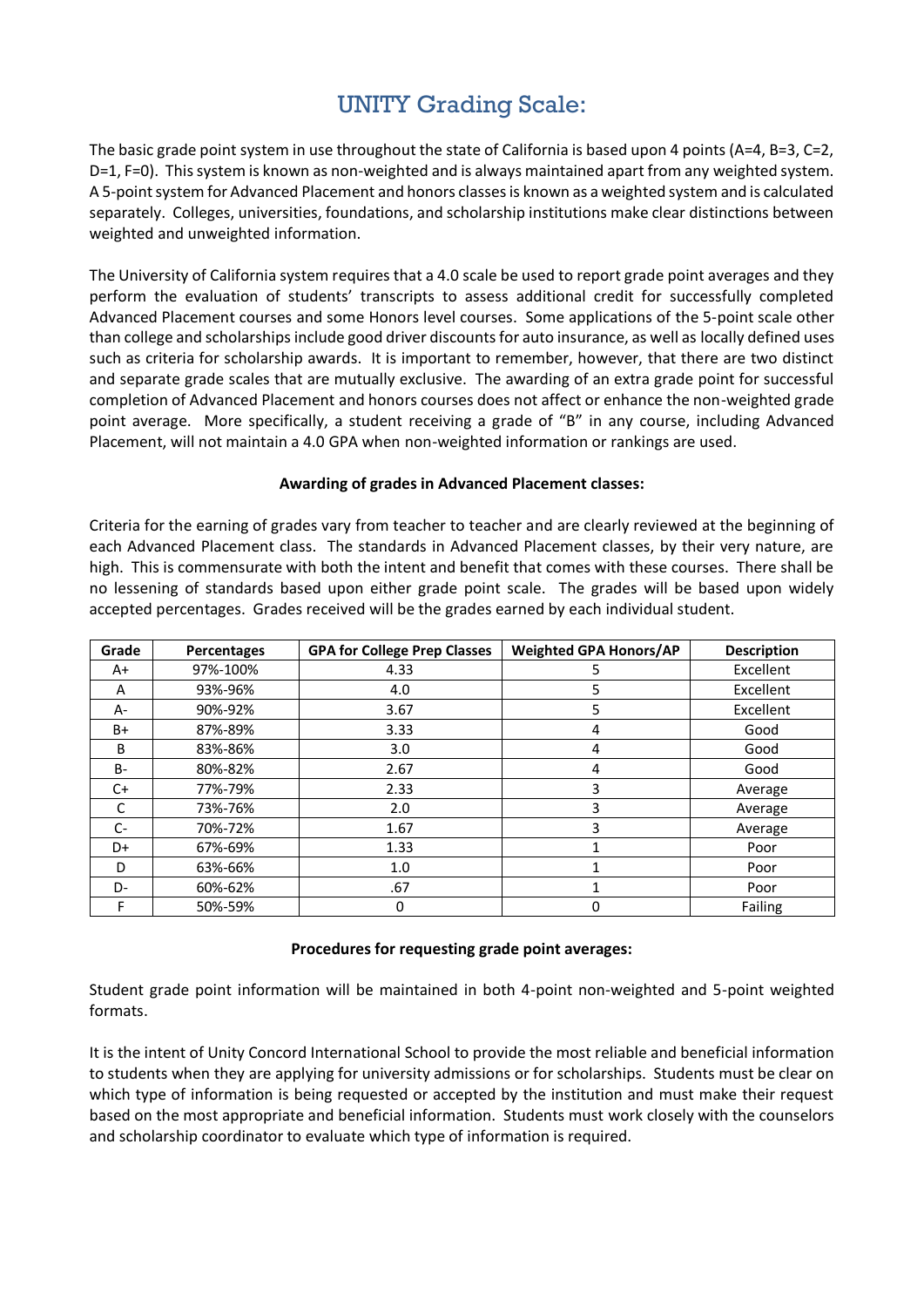# College Entrance Requirements:

Entrance requirements to colleges or universities vary widely. It is important, therefore, that you check the entrance requirements of the schools in which you might be interested. Any high school graduate may enroll in a US community college; most state universities and private colleges, however, expect a "B" average or better in a college preparatory program. One year of English and one year of mathematics should be included in the senior year program. Important note: Not all summer school and credit recovery classes are accepted by the University of California System or the California State University System.

# California State University (CSU) System:

(For students graduating in 2018)

The California State University System requires the following pattern of college preparatory subjects in grades 9 through 12.

(SAT Reasoning test or ACT is required.)

(All grades must be a 'C' or better.)

| Subjects                         | Years | Semester Periods           |
|----------------------------------|-------|----------------------------|
| English                          |       | 40                         |
| Math                             |       | 30                         |
| Social Science                   |       | 20                         |
| Laboratory Science               |       | 20                         |
| Foreign Language (same language) |       | 20                         |
| Visual Performing Art            |       | 10                         |
| <b>College Prep Electives</b>    |       | 10                         |
|                                  |       | 150 Total semester periods |

# University of California (UC) System:

A student applying for admission as a freshman to any branch of the University of California or Cal. State University must have completed a minimum of fifteen units (150 semester periods) of high school work during grades 9-12. A one-year course is equal to one unit; a one-semester course is equal to one-half unit.

Fifteen of these required units must have been earned in academic or college preparatory courses, as specified and defined below. Eleven of the fifteen required courses must be completed prior to the beginning of the senior year. Also, at least seven of the fifteen units must have been earned in courses taken during the last two years of high school. (ACT or SAT Reasoning Test are required.) SAT Subject Area Tests are no longer required. However, particular SAT Subject Area Tests may be required to demonstrate proficiency in competitive majors.

# A-G Graduation Requirements:

# **A) History**

# **UC-approved high school courses**

Two years of history, including:

- one year of world or European history, cultures and geography (may be a single yearlong course or two one-semester courses), and
- one year of U.S. history or one-half year of U.S. history and one-half year of civics or American government

# **SAT Subject Examination**

U.S. History: Score of 550 satisfies one year. World History: Score of 540 satisfies one year.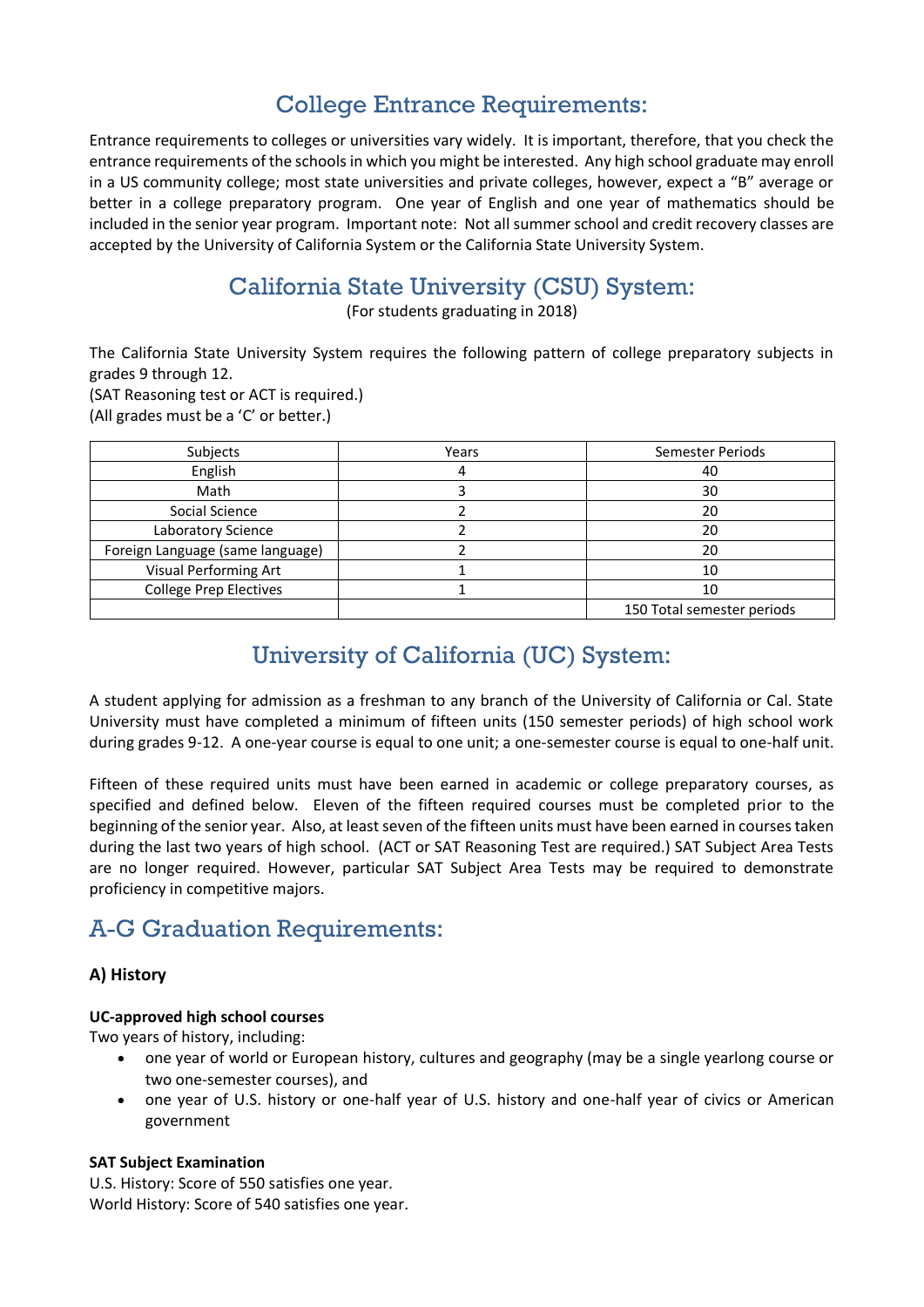#### **AP or IB Examination**

U.S. History: score of 3, 4 or 5 on the AP U.S. History exam; score of 5, 6 or 7 on the IB History of the Americas HL exam U.S. Government: Score of 3, 4 or 5 on the AP Exam satisfies a half year.

World History/Cultures/Geography: score of 3, 4 or 5 on the AP exam in European History, World History or Human Geography; score of 5, 6 or 7 on the IB History HL or Geography HL exam

# **B) English**

# **UC-approved high school courses**

Four years of college-preparatory English that include frequent writing, from brainstorming to final paper, as well as reading of classic and modern literature. No more than one year of ESL-type courses can be used to meet this requirement.

# **SAT Examination**

An SAT Reasoning Test (taken prior to March 2016) Writing section score of 560 or an SAT Writing and Language (taken March 2016 or later) score of 31 satisfies the first three years of the requirement.

An SAT Reasoning Test Writing section score of 680 or an SAT Writing and Language score of 36 satisfies the entire requirement.

# **ACT with Writing**

Combined English/Writing or English Language Arts (ELA) score of 24 satisfies first three years; score of 30 satisfies entire requirement.

# **SAT Subject Examination**

Literature: Score of 560 satisfies first three years.

# **AP or IB Examination**

Score of 3, 4 or 5 on the AP English Language and Composition or English Literature and Composition Exam; score of 5, 6 or 7 on the IB HL English: Literature exam (formerly IB HL English A1)

# **C) Mathematics**

# **UC-approved high school courses**

Three years of college-preparatory mathematics that include the topics covered in elementary and advanced algebra and two- and three-dimensional geometry. A geometry course or an integrated math course with a sufficient amount of geometry content must be completed. Approved integrated math courses may be used to fulfill part or all of this requirement, as may math courses taken in the seventh and eighth grades if the high school accepts them as equivalent to its own courses.

# **SAT Subject Examination**

Math Level 1: Score of 570 satisfies the two years of required elementary and advanced algebra.

Math Level 2: Score of 480 satisfies the two years of required elementary and advanced algebra.

# **AP or IB Examination**

Score of 3, 4 or 5 on the AP Statistics Exam satisfies elementary and intermediate algebra.

Score of 3, 4 or 5 on the AP Calculus AB or Calculus BC Exam satisfies two years of the requirement (but not geometry).

Score of 5, 6, or 7 on the IB Mathematics HL exam satisfies two years of the requirement (but not geometry).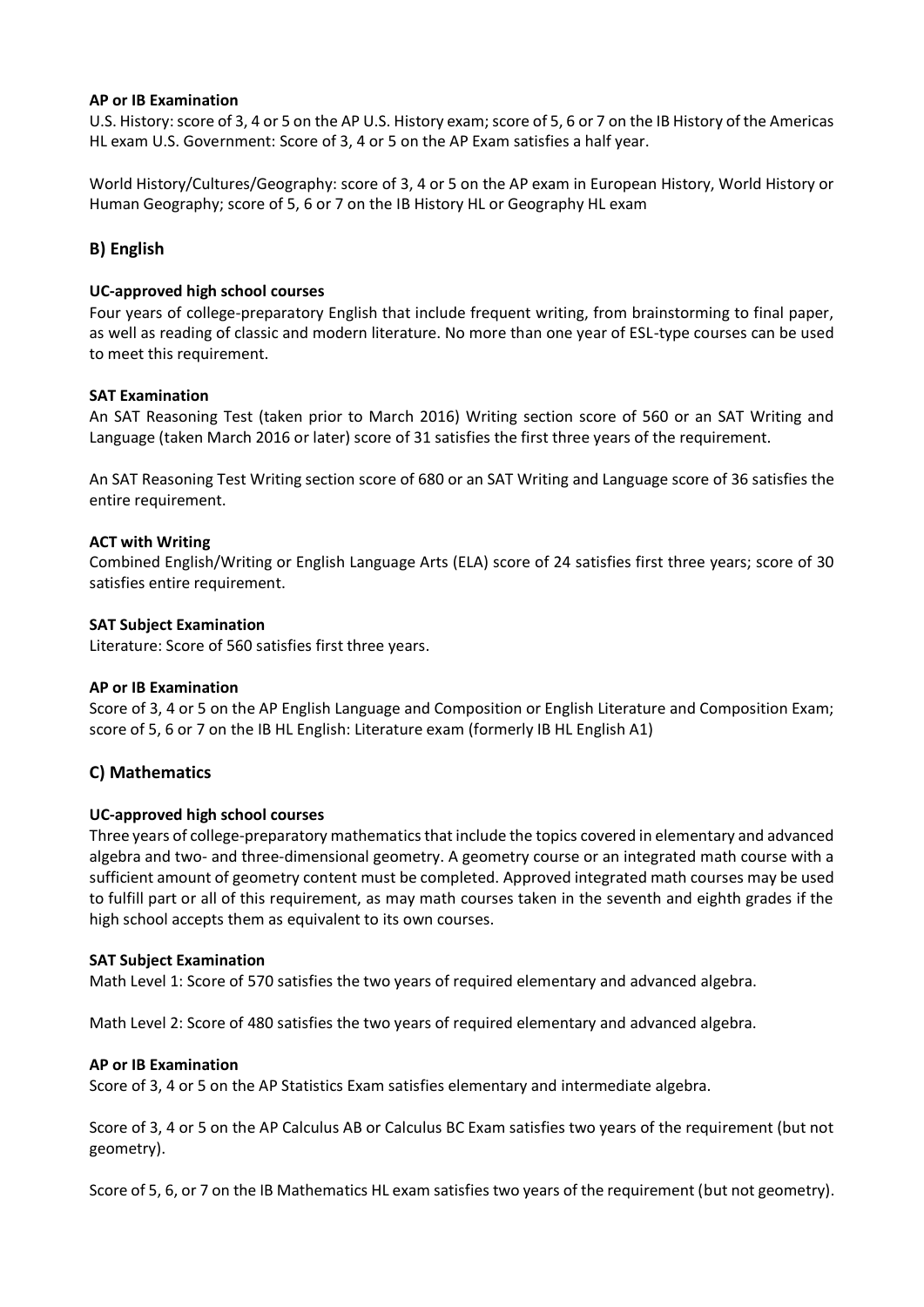# **D) Laboratory science**

# **UC-approved high school courses**

Two years of laboratory science providing fundamental knowledge in two of these three foundational subjects: biology, chemistry and physics. The final two years of an approved three-year integrated science program that provides rigorous coverage of at least two of the three foundational subjects may be used to fulfill this requirement. One yearlong interdisciplinary science or integrated science or earth and space sciences course can meet one year of this requirement — and combined with one year of biology or chemistry or physics, fulfills the full requirement.

# **SAT Subject Examination**

Each test clears one year:

- Biology: Score of 540
- Chemistry: Score of 530
- Physics: Score of 530

# **AP or IB Examination**

Score of 3, 4 or 5 on any two AP Exams in Biology, Chemistry, Physics (B, C, 1 or 2) and Environmental Science; score of 5, 6 or 7 on any two IB HL exams in Biology, Chemistry or Physics

# **E) Language other than English**

# **UC-approved high school courses**

Two years, or equivalent to the 2nd level of high school instruction, of the same language other than English are required. (Three years/3rd level of high school instruction recommended). Courses should emphasize speaking and understanding, and include instruction in grammar, vocabulary, reading, composition, and culture. American Sign Language and classical languages, such as Latin and Greek, are acceptable. Courses taken in the seventh and eighth grades may be used to fulfill part or all of this requirement if the high school accepts them as equivalent to its own courses.

# **SAT Subject Examination**

The following scores satisfy the entire requirement:

- Chinese With Listening: 520
- French/French With Listening: 540
- German/German With Listening: 510
- Modern Hebrew: 470
- Italian: 520
- Japanese With Listening: 510
- Korean With Listening: 500
- Latin: 530
- Spanish/Spanish With Listening: 520

# **AP or IB Examination**

Score of 3, 4 or 5 on the AP Exam in Chinese, French, German, Italian, Japanese, Spanish or Latin Language and Culture; score of 5, 6 or 7 on an IB Language A2 HL exam.

# **F) Visual and performing arts**

# **UC-approved high school courses**

One yearlong course of visual and performing arts chosen from the following disciplines: dance, drama/theater, music, interdisciplinary arts or visual art — or two one-semester courses from the same discipline is also acceptable.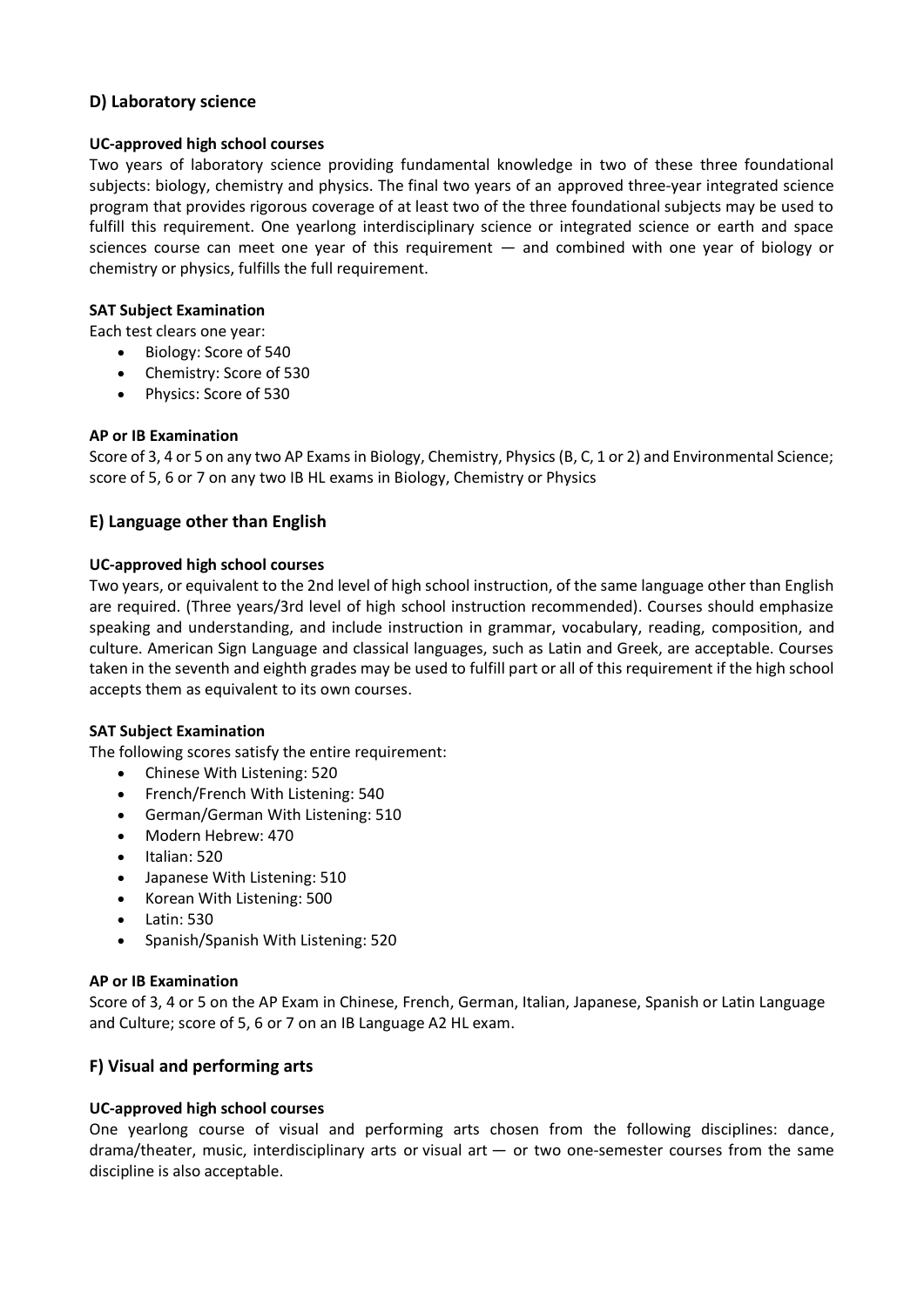# **AP or IB Examination**

Score of 3, 4 or 5 on the AP History of Art, Studio Art or Music Theory Exam; score of 5, 6 or 7 on any one IB HL exam in Dance, Film, Music, Theatre Arts or Visual Arts

# **G) College-preparatory elective**

# **UC-approved high school courses**

One year (two semesters), in addition to those required in "a-f" above, chosen from the following areas: visual and performing arts, history, social science, English, advanced mathematics, laboratory science and language other than English (a third year in the language used for the "e" requirement or two years of another language)

# **SAT Subject Examination**

U.S. History: Score of 550 World History: Score of 540 Writing/English Compositions or Literature: Score of 560 Mathematics Level 2: Score of 520 Science (other than taken for "d" requirement): Same tests and scores as listed above under "d" Language Other Than English, third year

- Chinese With Listening: 570
- French/French With Listening: 590
- German/German With Listening: 570
- Modern Hebrew: 500
- Italian: 570
- Japanese With Listening: 570
- Korean With Listening: 550
- Latin: 580
- Spanish/Spanish With Listening: 570

A second Language Other Than English: Same tests and scores as listed under "e"

# **AP or IB Examination**

Score of 3, 4 or 5 on any one AP Exam in Computer Science, Microeconomics, Macroeconomics, Human Geography, Psychology, U.S. Government or Comparative Government; score of 5, 6 or 7 on any one IB HL exam in Economics, Philosophy, Psychology, Social and Cultural Anthropology, or Computer Science

# USA University Acceptance Requirements:

To meet minimum admission requirements, you must complete 15 yearlong high school courses with a letter grade of C or better — at least 11 of them prior to your last year of high school.

Keep in mind that taking approved high school ("a-g") courses isn't the only way to satisfy these requirements. You also may meet them by completing college courses or earning certain scores on SAT, Advanced Placement or International Baccalaureate exams.

Having a strong understanding of the English language is important for success at UC. That's why we want to make sure you can demonstrate English proficiency before you attend one of our campuses.

# **How do I know if I need to meet this requirement?**

If all of your high school/secondary school education was completed in English, you are considered proficient and do not need to satisfy this requirement.

However, if you've completed some high school or secondary school in a country where English was **not** the language of instruction, you will be required to demonstrate English proficiency if you have had **less than 3 years** of instruction in English.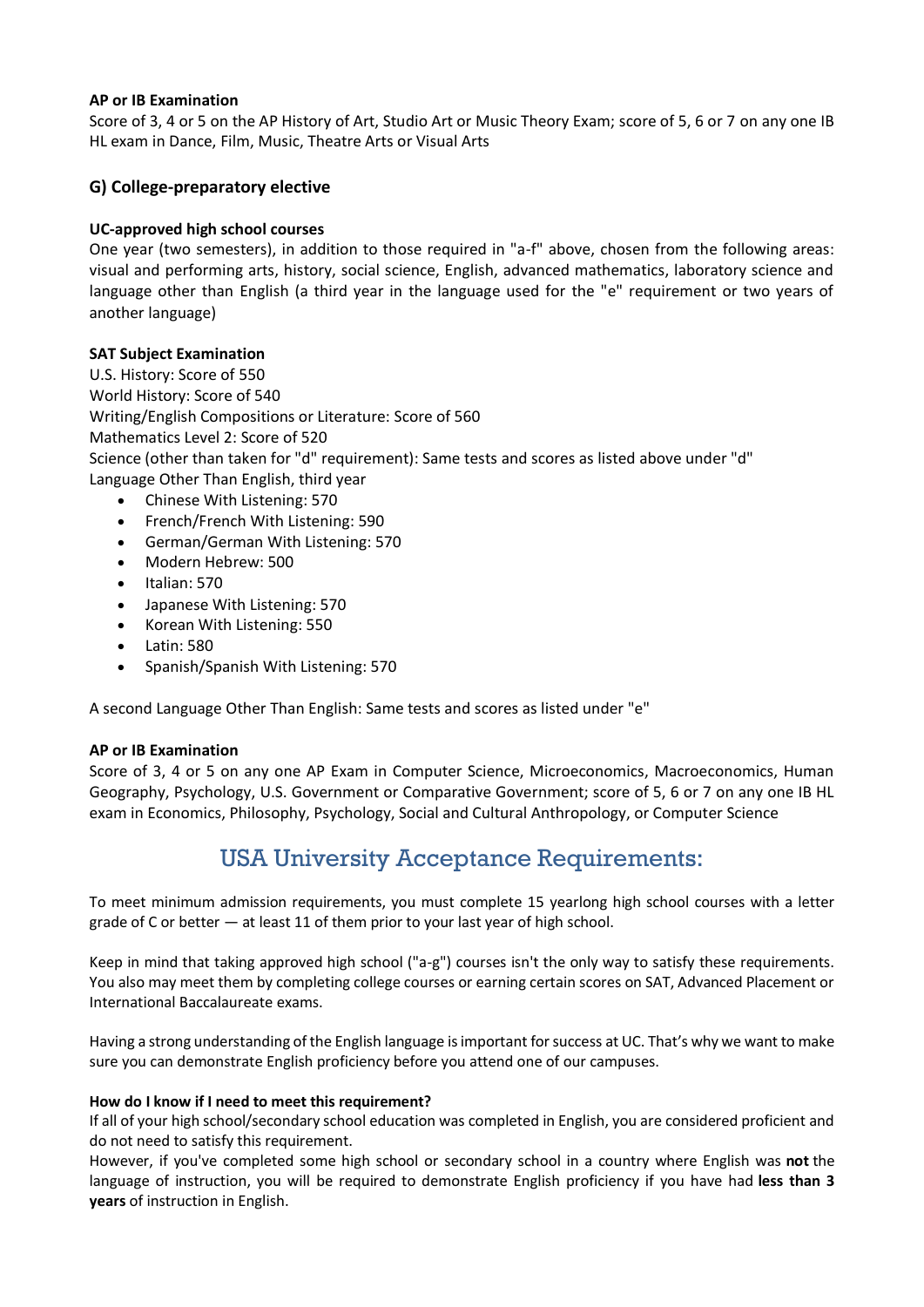# **How do I demonstrate English proficiency?**

You can demonstrate proficiency by meeting any of the following exam benchmarks. Keep in mind that you must complete one of these exams by December of your final year of high school/secondary school and submit scores by the following January.

- Score 24 or higher for the ACT combined English/Writing or English Language Arts (ELA)
- Score 560 or higher on the Writing section of the SAT Reasoning test or a score of 31 or higher on Writing and Language in the SAT with Essay (the new SAT, taken March 2016 or later)
- Score 3, 4 or 5 on the AP examination in English Language and Composition, or English Literature and Composition
- Score 6 or 7 on the IB Standard Level examination in English: Literature, or Language and Literature
- Score 5, 6 or 7 on the IB Higher Level examination in English: Literature, or Language and Literature
- Score 6.5 or higher on the International English Language Testing System (IELTS)
- Test of English as a Foreign Language (TOEFL) examination:
	- o Internet-based test (iBT): Minimum score of 80 or better
	- o Paper-based test (completed prior to Oct. 2017): Minimum score of 550 or better
	- o Revised paper-delivered test (completed Oct. 2017 or later): Minimum score of 60 or better

All UC students must satisfy certain requirements before they can receive their undergraduate degree. Good news: Some of these requirements can be met during high school.

# **Entry-Level Writing Requirement**

As a UC undergraduate, you must demonstrate a proficiency in writing. You may meet our Entry-Level Writing Requirement in any of the following ways:

- Score 30 or higher on ACT English Language Arts.
- Score 30 or higher on ACT Combined English/Writing (last administered June 2015).
- Score 680 or higher on the Writing section of the SAT Reasoning Test (last administered January 2016).
- Score 680 or higher on the Evidenced-Based Reading and Writing section of the new SAT exam (effective for students enrolling in fall 2018/students applying to UC in November 2017).
- Score 3 or higher on the College Board Advanced Placement Examination in English (Language or Literature).
- Score 5 or higher on the International Baccalaureate Higher Level Examination or 6 or higher on the Standard Level Examination in English (Language A only).
- Complete with a grade of C or better a transferable college course in English composition worth four quarter or three semester units.
- Achieve a passing score on the [UC Analytical Writing Placement Examination,](http://www.ucop.edu/elwr/index.html) given in the spring every year. If you're admitted to UC and live in California, you'll receive detailed information in April about the exam. If you're not a resident of California, you may take the exam in the fall after you enroll.
- Complete an appropriate English course at UC with a grade of C or better.

# **American History and Institutions Requirement**

All undergraduate degree programs at UC require study in American History and Institutions. This requirement may be met through examination or enrollment in specific courses. Each campus decides how its students may meet the requirement.

Many students fulfill this requirement before entering college by completing a one-year high school course in U.S. history or a half-year course in U.S. history and a half-year course in American government. (This satisfies this requirement at all UC campuses except UC Santa Barbara, which requires students to complete a college-level course. At UCLA, students may complete the course(s) in high school, but must have earned a B average or better.)

<http://admission.universityofcalifornia.edu/international/applying-for-admission/index.html>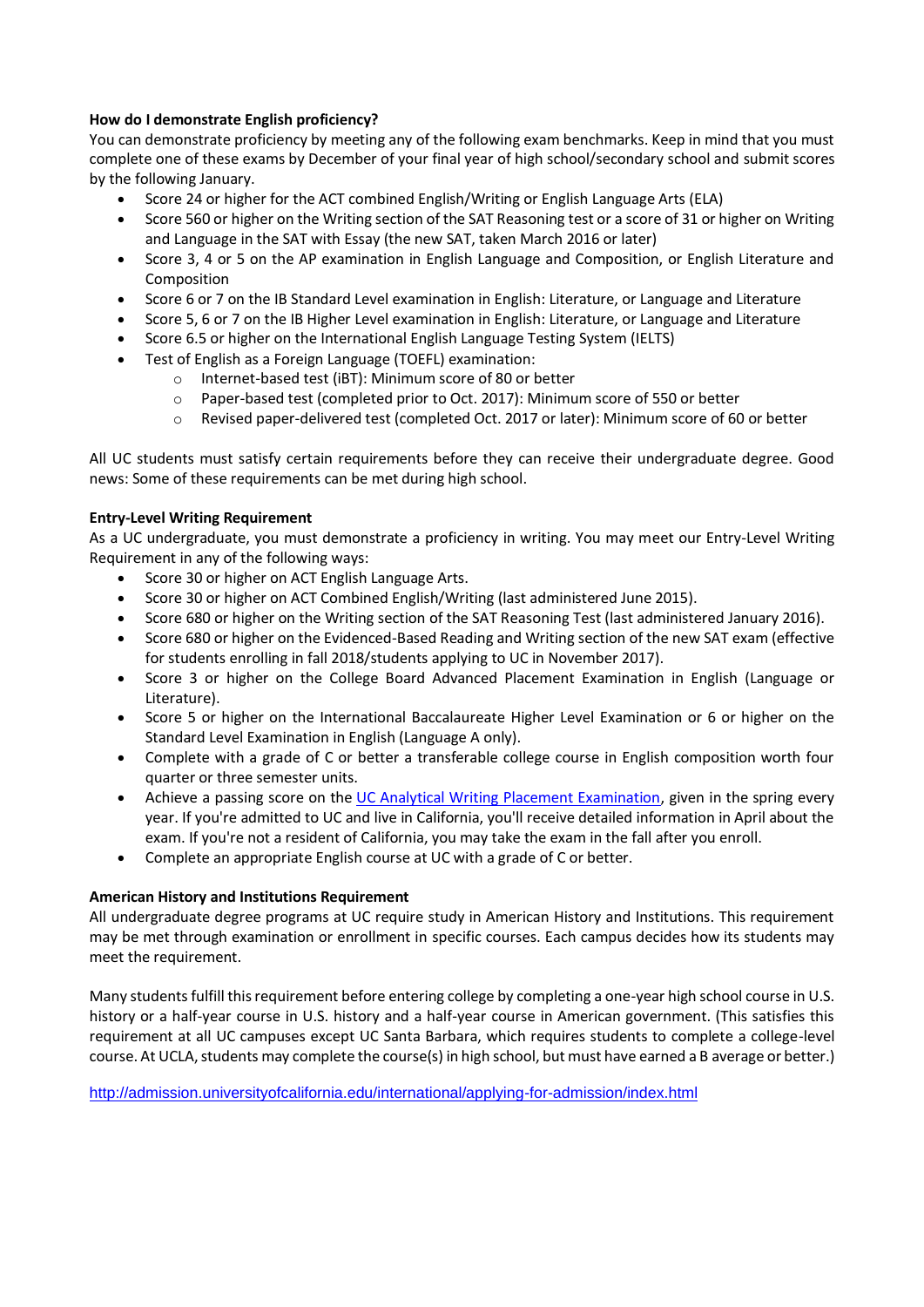# U.C. Scholarship Requirement:

The procedure used to calculate the grade point average for the scholarship requirement has several complications. For details, you should talk with your counselor. In general, however, the system is as follows:

The Scholarship requirement defines the grade point average (GPA) students must attain in the 'a-g' subjects and the scores they must earn on the SAT or ACT Tests to be eligible for admission to UC. To see if a student meets the Scholarship Requirement, use the interactive Preliminary Eligibility Calculator at http://admission.universityofcalifornia.edu/freshman/requirements/index.html. The minimum GPA for California resident students is 3.0

The University calculates the 'a-g' GPA by assigning point values to the grades students earn, totaling the points, and dividing the total by the number of 'a-g' course units. Points are assigned as follows:  $A = 4$  points,  $B = 3$ points,  $C = 2$  points,  $D = 1$  point, and  $F = 0$  points. Only the grades students earn in the "a-g" subjects taken in grades 10 & 11 are used to calculate the preliminary grade point average. 'a-g' courses with grades of D or F must be repeated or validated. Courses taken in the 9th grade can be used to meet the subject requirement if the grade is C or better but will not be used to calculate the GPA.

The University, not the high school, assigns extra points for up to four units of certified honors level and Advanced Placement courses taken in the last three years of high school:  $A = 5$  points,  $B = 4$  points, and  $C = 3$  points.

| Homeroom         | $8:00 - 8:30$ | 30 minutes |
|------------------|---------------|------------|
| Period 1         | $8:35 - 9:25$ | 50 minutes |
| Period 2         | 9:30-10:20    | 50 minutes |
| <b>Break</b>     | 10:20-10:40   | 10 minutes |
| Period 3         | 10:40-11:30   | 50 minutes |
| Period 4         | 11:35 - 12:25 | 50 minutes |
| Period 5         | 12:30-1:20    | 50 minutes |
| Period 6         | $1:25 - 2:15$ | 50 minutes |
| <b>Break</b>     | $2:15 - 2:35$ | 10 minutes |
| Period 7         | $2:35 - 3:25$ | 50 minutes |
| Clubs (optional) | $3:30 - 4:30$ | 60 minutes |

# Schedule:

Period 4 is grades 6-8 lunch.

Period 5 is grades 9-12 lunch.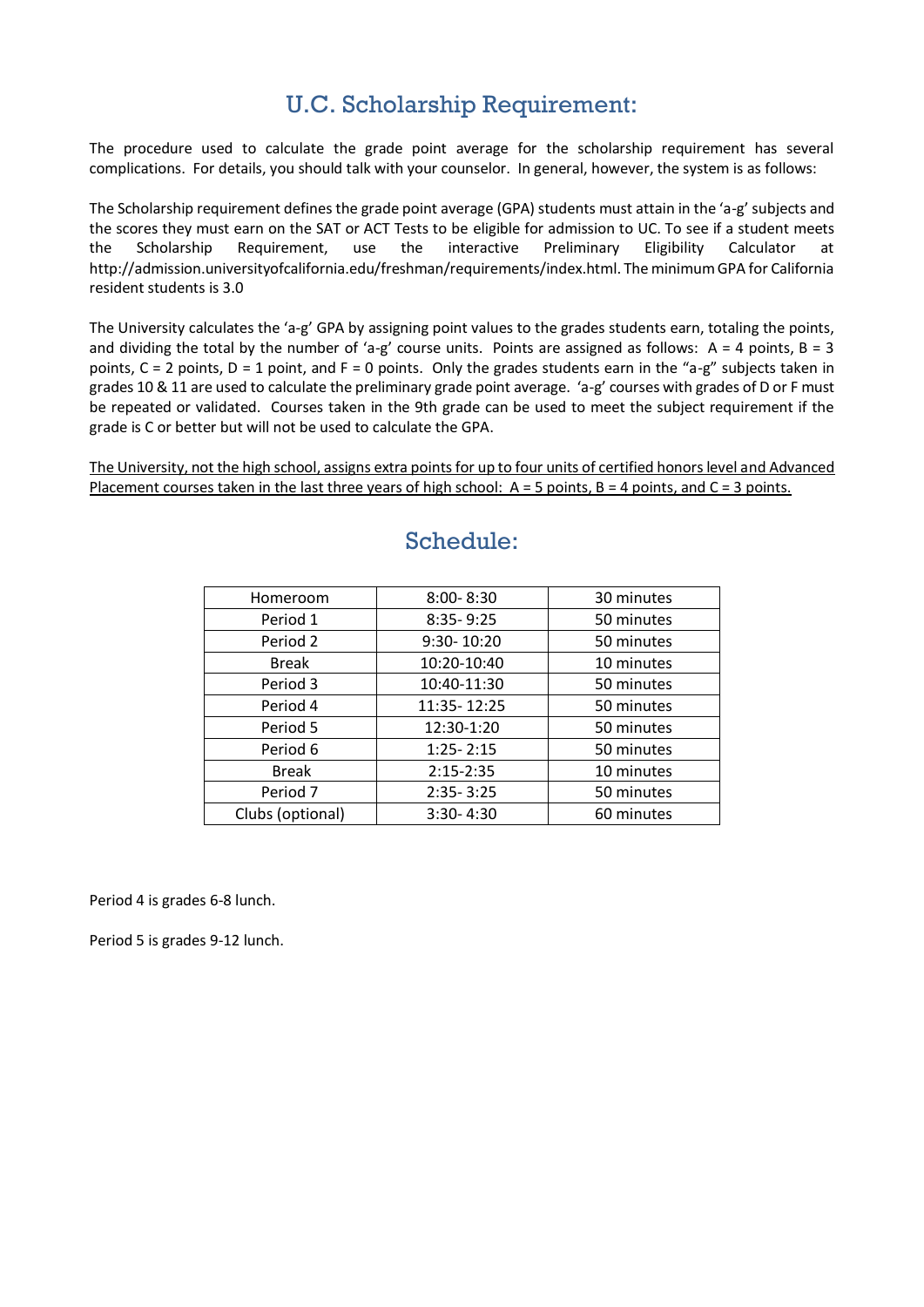Instructional Minutes:

#### **2021-2022**

California, USA and Thailand require schools to attend 180 days of school. Additionally, schools must provide a specific number of instructional minutes to students as follows:

Instructional minutes are defined as time in the classroom learning as well as passing periods. Lunch and breaks are not considered instructional minutes.

First day of school: August 16, 2021

Last day of school: June 23, 2022

Semester 1: 82 days

Semester 2: 98 days

Senior Project, early graduation: May 31, 2022

\*Senior students who elect to do the optional senior project will attend online classes March 28, 2022- April 15, 2022, to meet the 180 day and instructional minute requirements.

Unity's Instructional Days: 180

Unity's Instructional Minutes: 66,390

Full days attending from 8:00 A.M. to 3:25 P.M.: 174

Half days attending from 8:00 A.M. to 12:00 P.M.: 6

| Grade Levels | <b>Minutes</b><br>Required | <b>Full Days</b><br>Minutes X Days | Half Days<br>Minutes X Days | <b>Total Minutes</b> | Unity<br>Overage |
|--------------|----------------------------|------------------------------------|-----------------------------|----------------------|------------------|
| Kindergarten | 36,000 minutes             | $375 \times 174 =$<br>65,250       | $190 X 6 = 1140$            | 66,390               | 30,390           |
| Grades 1-3   | 50,400 minutes             | $375 X 174 =$<br>65.250            | $190 X 6 = 1140$            | 66,390               | 15,990           |
| Grades 4-5   | 54,000 minutes             | $375 \times 174 =$<br>65,250       | $190 X 6 = 1140$            | 66,390               | 12,390           |
| Grade 6-8    | 54,000 minutes             | $375 \times 174 =$<br>65,250       | $190 X 6 = 1140$            | 66,390               | 12,390           |
| Grades 9-12  | 64,800 minutes             | $375 X 174 =$<br>65,250            | $190 X 6 = 1140$            | 66,390               | 1,590            |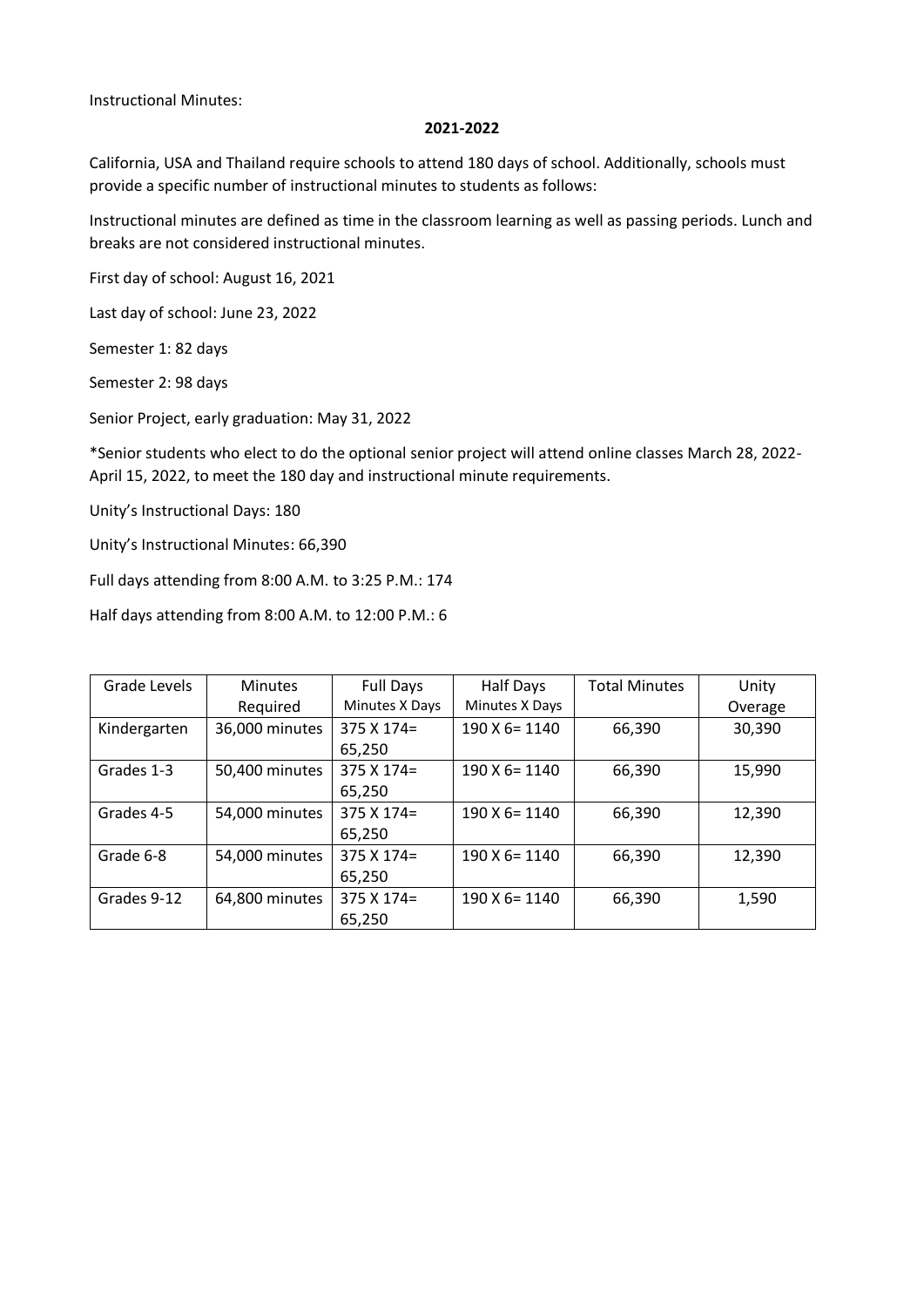High School credits are accumulated from grades 9-12. All courses have equal graduation credit (5 credits per course, per semester).

| Grade 9 Credits                                                                                                                                                                                                                                                                                                                                                                                                                                                                                                | Grade 10 Credits                                                                                                                                                                                                                                                                                                                                                                                                                                                                                                             |  |  |
|----------------------------------------------------------------------------------------------------------------------------------------------------------------------------------------------------------------------------------------------------------------------------------------------------------------------------------------------------------------------------------------------------------------------------------------------------------------------------------------------------------------|------------------------------------------------------------------------------------------------------------------------------------------------------------------------------------------------------------------------------------------------------------------------------------------------------------------------------------------------------------------------------------------------------------------------------------------------------------------------------------------------------------------------------|--|--|
| English Language Arts 9 College Prep or<br>Honors (10 credits)<br>Algebra I, Geometry, Algebra II (10 credits)<br>$\bullet$<br>Geography (10 credits)<br>Biology (10 credits)<br>$\bullet$<br>Physical Education (10 credits)<br>Foreign Language*** (10 credits)<br>Art (10 credits)<br>Thai Language (See Requirements Below)                                                                                                                                                                                | English Language Arts 10 College Prep or<br>$\bullet$<br>Honors (10 credits)<br>Algebra I, Geometry, Algebra II, Probability &<br>$\bullet$<br>Statistics, Pre-Calculus (10 credits)<br>World History, Culture and Geography: The<br>$\bullet$<br>Modern World (10 credits)<br>Chemistry (10 credits)<br>$\bullet$<br>Physical Education (10 credits)<br>$\bullet$<br>Foreign Language (10 credits) ***<br>$\bullet$<br>Electives (10 credits)<br>Thai Language (See Requirements Below)                                     |  |  |
| 60 Possible Credits                                                                                                                                                                                                                                                                                                                                                                                                                                                                                            | 60 Possible Credits                                                                                                                                                                                                                                                                                                                                                                                                                                                                                                          |  |  |
| Grade 11 Credits                                                                                                                                                                                                                                                                                                                                                                                                                                                                                               | Grade 12 Credits                                                                                                                                                                                                                                                                                                                                                                                                                                                                                                             |  |  |
| English Language Arts 11 College Prep,<br>Honors, AP (10 credits)<br>Algebra I, Geometry, Algebra II, Probability &<br>Statistics, Pre-Calculus (10 credits)<br>United States History and Geography:<br>Continuity and Change in the Twentieth<br>Century (10 credits)<br>Physics (10 credits) *<br>$\bullet$<br>Physical Education (10 credits) *<br>$\bullet$<br>Health (5 credits) **<br>$\bullet$<br>Foreign Language (10 credits) ***<br>Electives (10 credits)<br>Thai Language (See Requirements Below) | English Language Arts 12 College Prep,<br>$\bullet$<br>Honors, AP (10 credits)<br>Algebra I, Geometry, Algebra II, Probability &<br>$\bullet$<br>Statistics, Pre-Calculus (10 credits) *<br>Principles of American Democracy and<br>$\bullet$<br>Economics (10 credits)<br>Zoology (10 credits) *<br>$\bullet$<br>Physical Education (10 credits) *<br>$\bullet$<br>Health (5 credits) **<br>$\bullet$<br>Foreign Language (10 credits) ***<br>$\bullet$<br>Electives (10 credits)<br>Thai Language (See Requirements Below) |  |  |
| 60 Possible Credits                                                                                                                                                                                                                                                                                                                                                                                                                                                                                            | 60 Possible Credits                                                                                                                                                                                                                                                                                                                                                                                                                                                                                                          |  |  |

Students must earn 230 of the 240 credits possible to graduate.

\*Not A Required Course- If graduation requirements have already been met.

\*\*This 1 semester course is required either during grade 11 or grade 12.

\*\*\*Foreign Language Requirements: 2 years during grades 9-12 of the same Foreign Language.

**Thai Language and Culture Class:** Thai Nationals must take this class everyday grades 9-12. Non-native Thai and Foreign students must take a minimum of 1 period per week of this class in grades 9-12.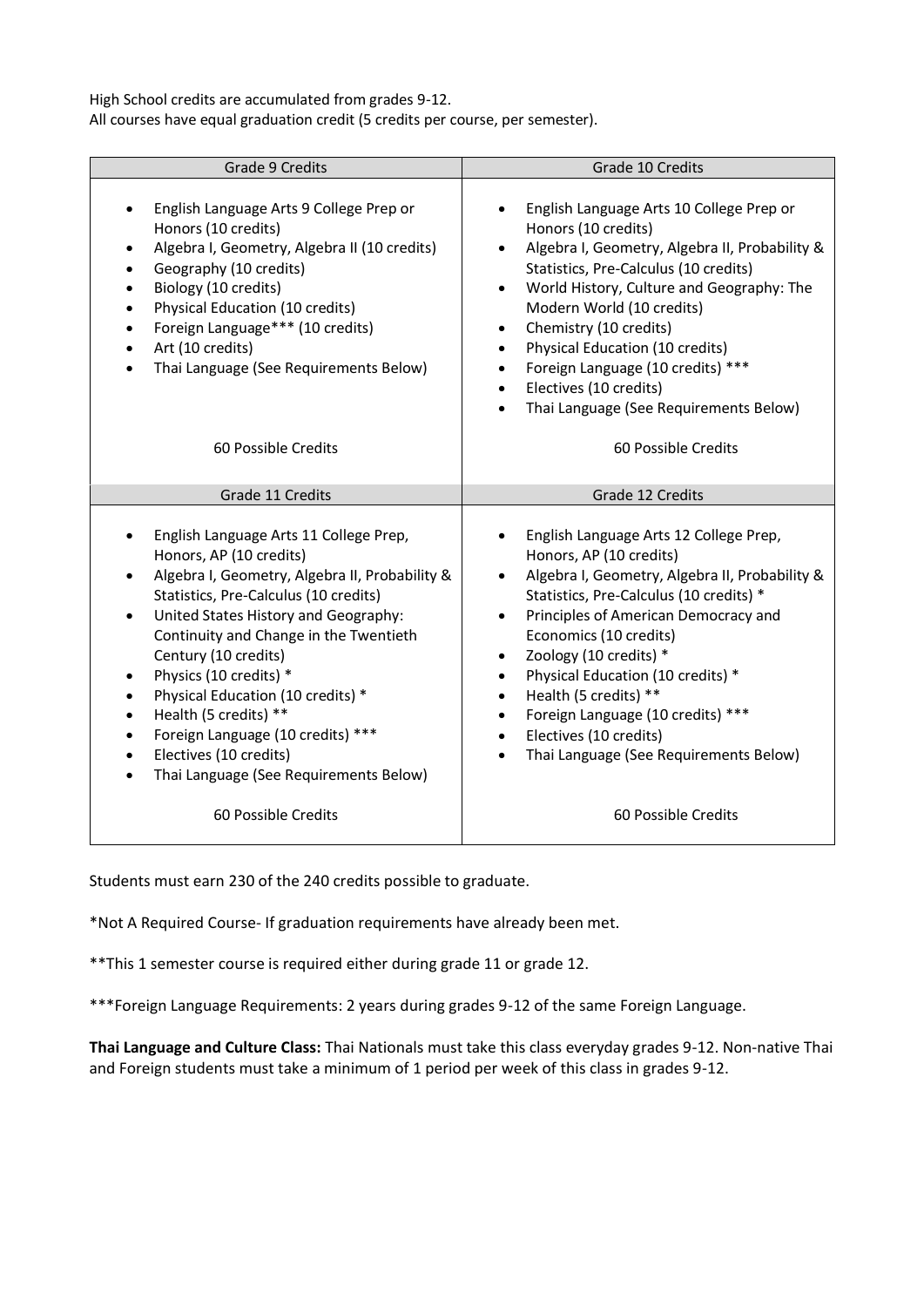# **SCHEDULE CHANGE POLICY**

Teacher allotments are dictated by the courses that students sign up for in the spring. If a student changes his/her schedule two weeks into the semester, the student is already behind, and thus, results in a loss of learning. Therefore, the schedule change policy is designed to promote academic success at Unity High School.

Students are given curriculum and registration information each spring. Credits are earned for passing grades at the end of the semester. Student initiated schedule changes must be requested before the beginning of each semester. Therefore, student-initiated requests will only be considered before the beginning of each semester based on availability. Once the semester begins, there will be no studentinitiated schedule changes.

No changes will be allowed unless they are deemed necessary by the school.

Students in year-long academic courses must remain in those courses for the entire year. Students will also remain in the elective courses they are placed in or selected at the beginning of the year.

Students should see their guidance counselors to complete a schedule change form only if they meet the requirements for an approved schedule change:

Below are the only approved reasons for a schedule change:

- Student has been scheduled into a course previously passed
- Student has been scheduled into a course out of sequence (i.e., Spanish 3 before Spanish 1)
- Student did not pass a class that was a prerequisite for another
- Student has an incomplete schedule
- Senior is missing a requirement for graduation
- Administrator must balance the class sizes

\*\*All other requests outside these parameters must be requested to and approved by an administrator. \*\*

Below are some examples of situations that will NOT result in a schedule change:

- A desire for another instructor
- A desire for a class to be a different/specific period
- Student is failing a course that was requested and is afraid that it will affect graduation (students are responsible for maintaining passing grades and will not be pulled from a class in lieu of failing)
- Student requested the course but no longer interested in the subject
- A need to drop or replace a class to improve GPA
- Student is having conflicts with other students in the class (students need to discuss problems with administrators or counselors for conflict resolution)

Special circumstances may require a schedule change after the beginning of the semester. For those special circumstances, there is a three-week grace period. During that time changes may be made from one level to another within the same subject. Changes will NOT be granted after the third week of each semester.

# **Procedure for Dropping or Changing Classes Prior to the Cut-Off-Date**

1. Students must request a meeting with their counselor. A form or parental permission is needed unless specified by a counselor.

2. Counselors will consider each request. A completed request form does not guarantee a schedule change. Factors such as class size, availability of classes and/or appropriate placement supersede the request.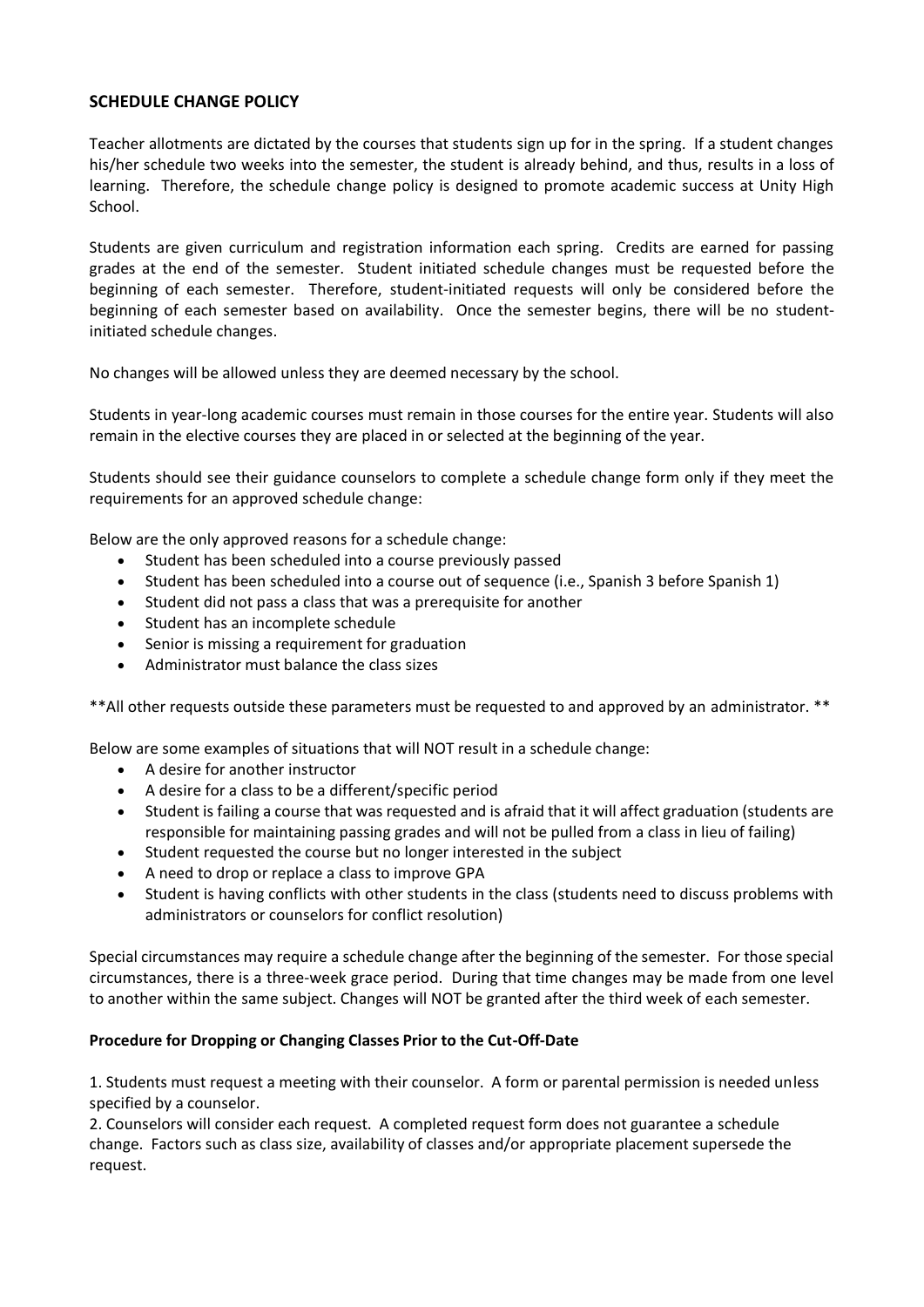# **Consequences of Dropping Classes After the Cut-Off Date**

1. Any request to drop a class after the 3rd week of instruction will result in the class being replaced by an "excused" period for that period ONLY. The excused period option will only be granted to those students ON TRACK to graduate or are ahead in credits. The student cannot be behind in credits. Students/parents may choose this option up to the 11th week of the semester.

2. Students who request to drop a class after 11 weeks will receive a failing grade.

3. The grade of "F" will be placed on the transcript at the end of the semester for the dropped class and will be averaged into the student's grade point average.

4. The final semester grade report will list the class and indicate the failing grade.

# **Procedure for Dropping a Class AFTER the Cut-Off Date**

1. Students must request a meeting with their counselor to request a class drop/change.

2. Students will fill out the schedule change request form completely, which includes securing all signatures. Students then need to return the completed form to the appropriate counselor.

3. Students must continue with their current schedule until they receive a new one.

# **Repeating Courses**

Students may NOT repeat a course during the regular school year for which they received an "F" grade. Credits must be made up in summer school or credit recovery. Students may repeat a course if attempting to improve on their previous grade; credit for the course will only be given for the greater of the two grades. For example: Student has passed Biology CP with a "D" but would like to repeat the class for a better grade. The student earns a B in the repeated class and while the first class will still show on the transcript, it will not be figured into GPA or credits earned toward graduation.

# **Academic Honesty**

Unity High School requires simple ethics, that students apply the principles of truth and honesty as they pursue their academic goals. The application of these principles means that all academic work will be done by the student to whom it is assigned, without unauthorized aid of any kind.

For students to apply these principles, they must understand the definition of cheating and plagiarism as accepted by Unity High School.

# **Definition of Plagiarism**

Plagiarism is defined as the act of using the ideas or work of another person or persons as if they were one's own (either intentionally or unintentionally), without giving credit to the source. Such an act is not plagiarism if the thought or idea is common knowledge.

Acknowledgement of an original author or source must be made through appropriate references, i.e., quotation marks, footnotes, or commentary. Examples of plagiarism include, but are not limited to the following: submission of a work, whether in part or in whole, completed by another; submission of a work taken from computer-generated resource materials, including the Internet and other on-line services, failure to give credit for ideas, statements, facts or conclusions which rightfully belong to another; in written work, failure to use quotation marks when quoting directly from another, whether it be a paragraph, a sentence, or even a part of a sentence, close and lengthy paraphrasing of another's writing. A student who is in doubt about the extent of acceptable paraphrasing should consult the instructor.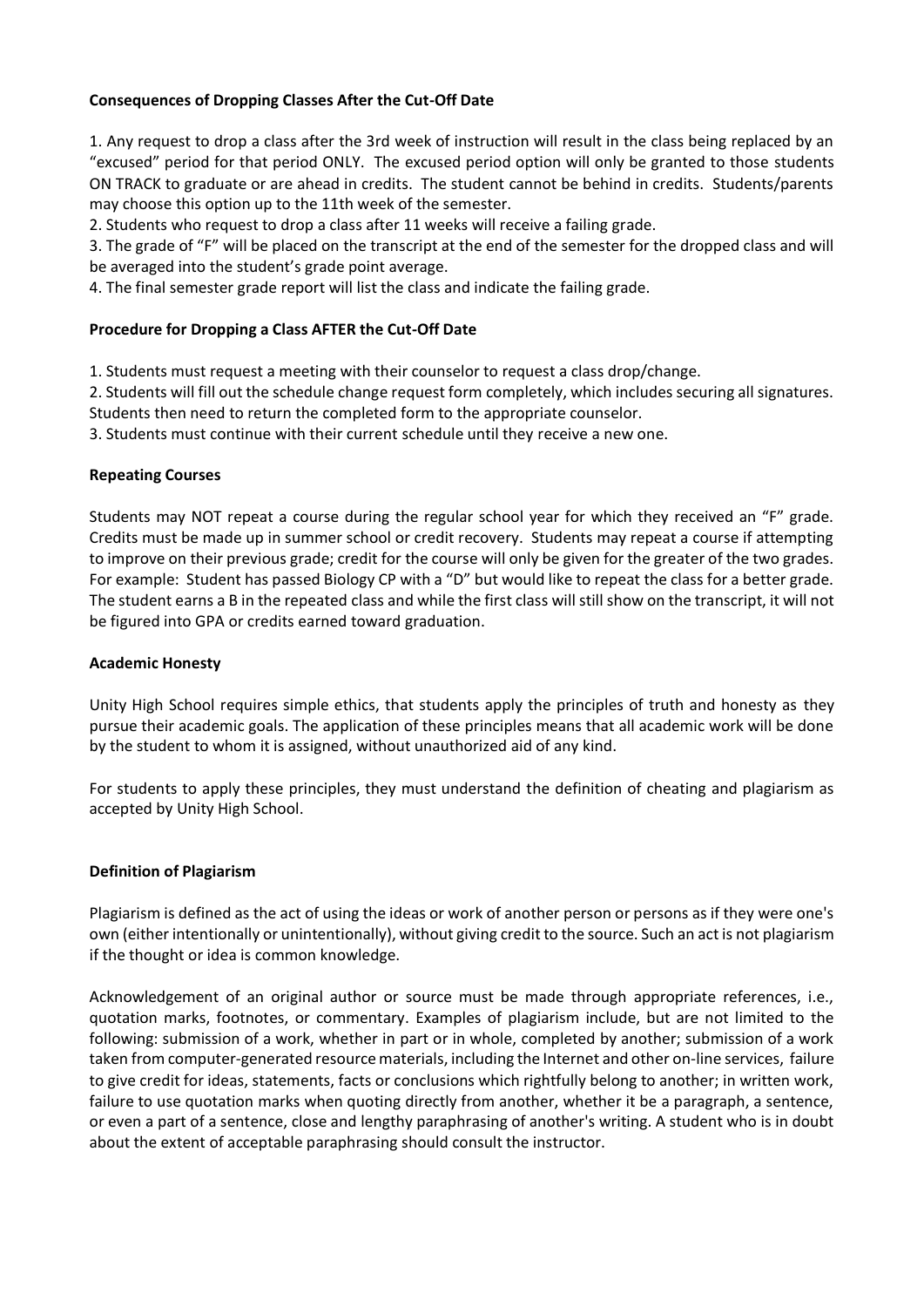# **Definition of Cheating**

Cheating is defined as the act of obtaining or attempting to obtain or aiding another to obtain academic credit for work using any dishonest, deceptive or fraudulent means. Examples of cheating during an examination include, but are not limited to, the following: copying, either in part or in whole, from another's test or examination; discussion of answers or ideas relating to the answers on an examination or test unless such discussion is specifically authorized by the instructor; giving or receiving copies of an examination without the permission of the instructor; using or displaying notes, "cheat sheets," or other information or devices inappropriate to the prescribed test conditions. Students who plagiarize or who alter/interfere with the grading procedures are also considered guilty of cheating.

It is often appropriate for students to study together or to work in teams on projects. However, such students should be careful to avoid the use of unauthorized assistance, and to avoid any implication of cheating, by such means as sitting apart from one another in examinations, presenting the work in a manner which clearly indicates the effort of each individual, or such other method as is appropriate to the particular course.

# **Procedures/Penalties for Plagiarism or Cheating**

1. A student who has cheated or plagiarized -- will receive a "0" on the assignment; -- may receive an additional penalty, up to failing a segment of the course; -- a second, or repeat, offense will receive an "F" for the semester and lose the units earned for the course and will not be allowed to transfer to another course for credit, in place of that failed course.

2. The consequences and penalty for plagiarizing or cheating beyond a "0" for the assignment will be determined at a conference to be called by the student's counselor. The conference will include the student and his/her parent, the teacher, the department chair, the counselor, and an administrator. The decision of this conference will be considered final, and no other on-campus appeal will be allowed.

3. A student who knowingly aids or condones another student's plagiarizing or cheating will be considered as guilty as the other student of the offense. Similar penalties may be invoked.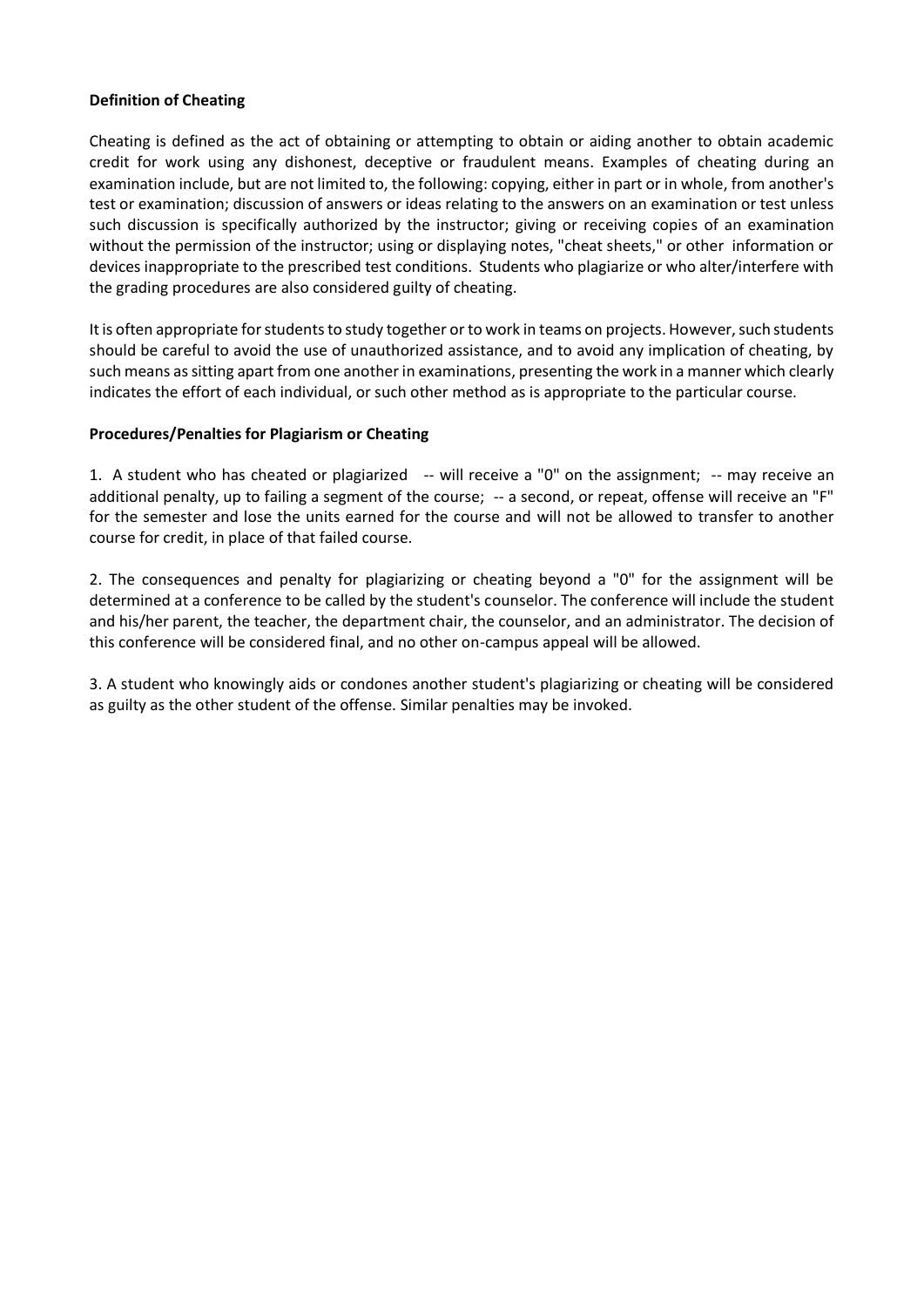# **Course Descriptions for Middle School Core Classes**

# **Grade 7**

#### **ENGLISH 7**

In this course students explore many writing genres such as expository, persuasive, collaborative writing and analytical essays to strengthen and enhance their reading and writing skills. They analyze the connections between the texts they read and the real world. Throughout this course, students read a variety of short stories, novels, essays, and poems. The literature in this course is used to sharpen reading skills, develop vocabulary, and improve comprehension and identification of literary elements such as theme, plot, characterization, and figurative language.

#### **MIDDLE SCHOOL CREATIVE WRITING**

In this course, students explore a variety of fiction and nonfiction writing genres and create authentic publications. Students write poetry, short stories, and personal narratives. In addition, students enhance their writing skills while gaining a deeper understanding of the writing process.

#### **MATH 7**

#### **Ratios and Proportional Relationships**

Analyze proportional relationships and use them to solve real-world and mathematical problems.

#### **The Number System**

Apply and extend previous understandings of operations with fractions to add, subtract, multiply, and divide rational numbers.

#### **Expressions and Equations**

Use properties of operations to generate equivalent expressions. Solve real-life and mathematical problems using numerical and algebraic expressions and equations.

# **Geometry**

Draw, construct and describe geometrical figures and describe the relationships between them. Solve real-life and mathematical problems involving angle measure, area, surface area, and volume.

# **Statistics and Probability**

Use random sampling to draw inferences about a population. Draw informal comparative inferences about two populations. Investigate chance processes and develop, use, and evaluate probability models.

# **Geography 7: Medieval and Early Modern Times**

Students in grade seven study the social, cultural, and technological changes that occurred in Europe, Africa, and Asia in the years A. D. 500Ð 1789. After reviewing the ancient world and the ways in which archaeologists and historians uncover the past, students study the history and geography of great civilizations that were developing concurrently throughout the world during medieval and early modern times. They examine the growing economic interaction among civilizations as well as the exchange of ideas, beliefs, technologies, and commodities. They learn about the resulting growth of Enlightenment philosophy and the new examination of the concepts of reason and authority, the natural rights of human beings and the divine right of kings, experimentalism in science, and the dogma of belief. Finally, students assess the political forces let loose by the Enlightenment, particularly the rise of democratic ideas, and they learn about the continuing influence of these ideas in the world today.

# **LIFE SCIENCE 7**

Life Science is a  $7<sup>th</sup>$  grade course that provides students with the opportunity to learn that Life science is the study of living things. The life sciences comprise all [fields of science](http://en.wikipedia.org/wiki/Fields_of_science) that involve the scientific study of [living](http://en.wikipedia.org/wiki/Living_organism)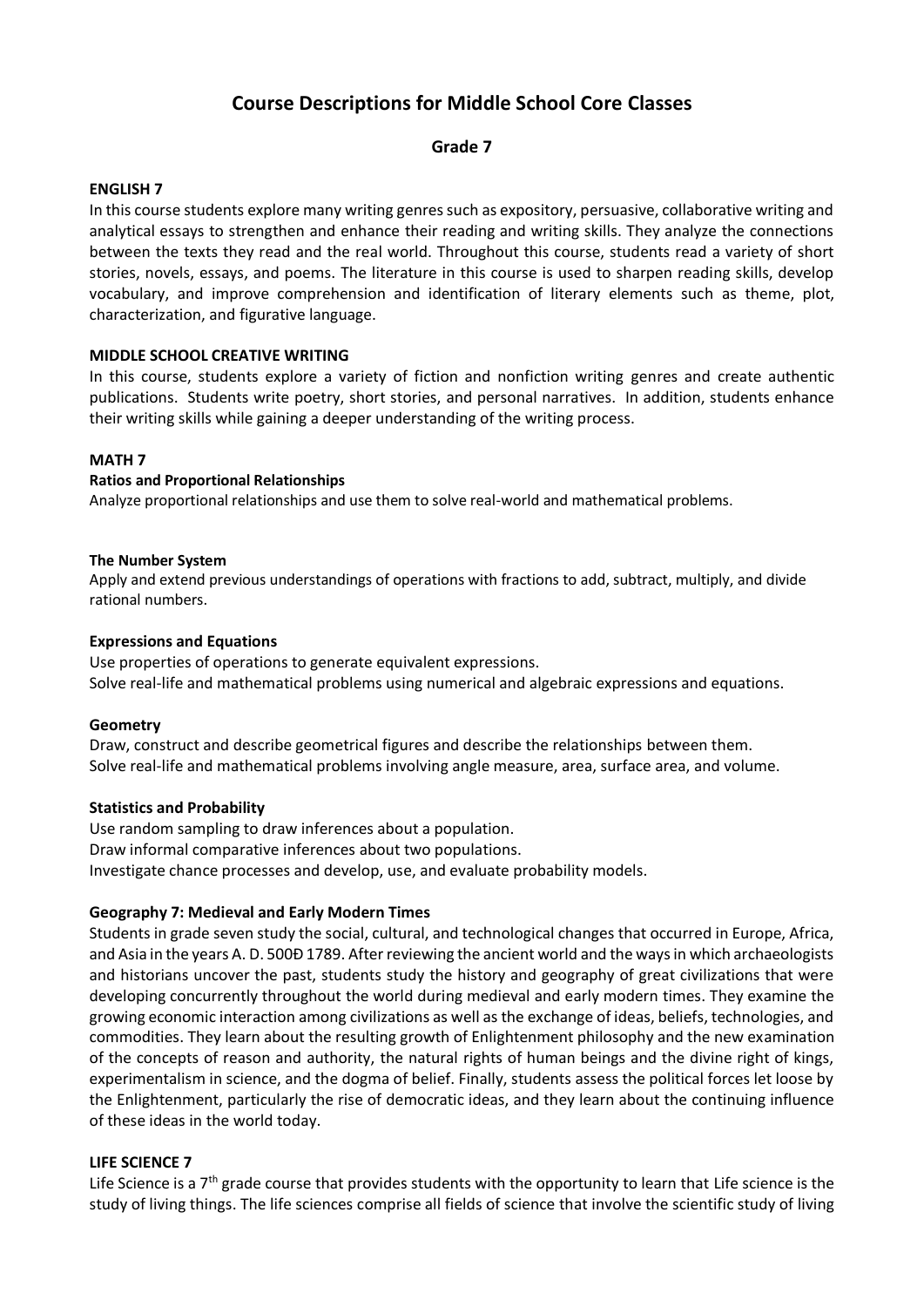[organisms,](http://en.wikipedia.org/wiki/Living_organism) like [plants,](http://en.wikipedia.org/wiki/Plant) [animals,](http://en.wikipedia.org/wiki/Animal) an[d human beings.](http://en.wikipedia.org/wiki/Human_being) The students will learn about environmental and global issues which effect our world. Emphasis will be placed on skill development to provide students with the basic tools they need to be successful in the course.

#### **PHYSICAL EDUCATION 7**

7<sup>th</sup> grade physical education introduces many activities and through skills and games, ensures that all students achieve an adequate level of skill and confidence to participate successfully in game play.

#### **ART GRADE 7**

Students are engaged in various studio projects that integrate history, theory, and critical analysis throughout the year. The 7th grade units include elements and principles of design, Islamic and Medieval Christian art, animal sculpture by using paper mâché, relief block print, animal drawing, color theory showing abstract expression known as action painting, and applied art in the of Dadaism style. Skills introduced or reviewed to include charcoal drawing, watercolors, collage, paper mâché sculpture, block printing, color field painting, clay modeling techniques, and digital art using Adobe Photoshop and Art Rage. This course provides students with a hands-on visual problem-solving experience and develops their ability to decode visual information-skills which can be utilized in any discipline.

#### **COMPUTER 7**

Eighth grade projects require students to analyze problems, devise appropriate action plans, judge best solutions, and develop projects that reflect their creativity, individuality, use of appropriate software and quality work. Essential topics learned in this class include: advanced concepts in Microsoft Word and Excel, desktop publishing, Microsoft PowerPoint, and Internet research and safety. During the year, students will be challenged to use their knowledge of these skills while completing a marketing simulation.

#### **Grade 8**

#### **ENGLISH 8**

Students develop their analytical minds as they read a variety of texts that span several genres and come in many forms. They learn about extrapolating a text through annotation and understanding each author's purpose within varying genres. With the texts students read and discussions, they begin to foster the skills they need to tackle the level of reading they encounter in high school and beyond.

#### **MATH 8**

#### **The Number System**

Know that there are numbers that are not rational and approximate them by rational numbers.

#### **Expressions and Equations**

Work with radicals and integer exponents. Understand the connection between proportional relationships, lines, and linear equations. Analyze and solve linear equations and pairs of simultaneous linear equations.

#### **Functions**

Define, evaluate, and compare functions. Use functions to model relationships between quantities.

#### **Geometry**

Understand congruence and similarity using physical models, transparencies, or geometry software. Understand and apply the Pythagorean Theorem.

Solve real-world and mathematical problems involving volume of cylinders, cones, and spheres.

#### **Statistics and Probability**

Investigate patterns of association in bivariate data.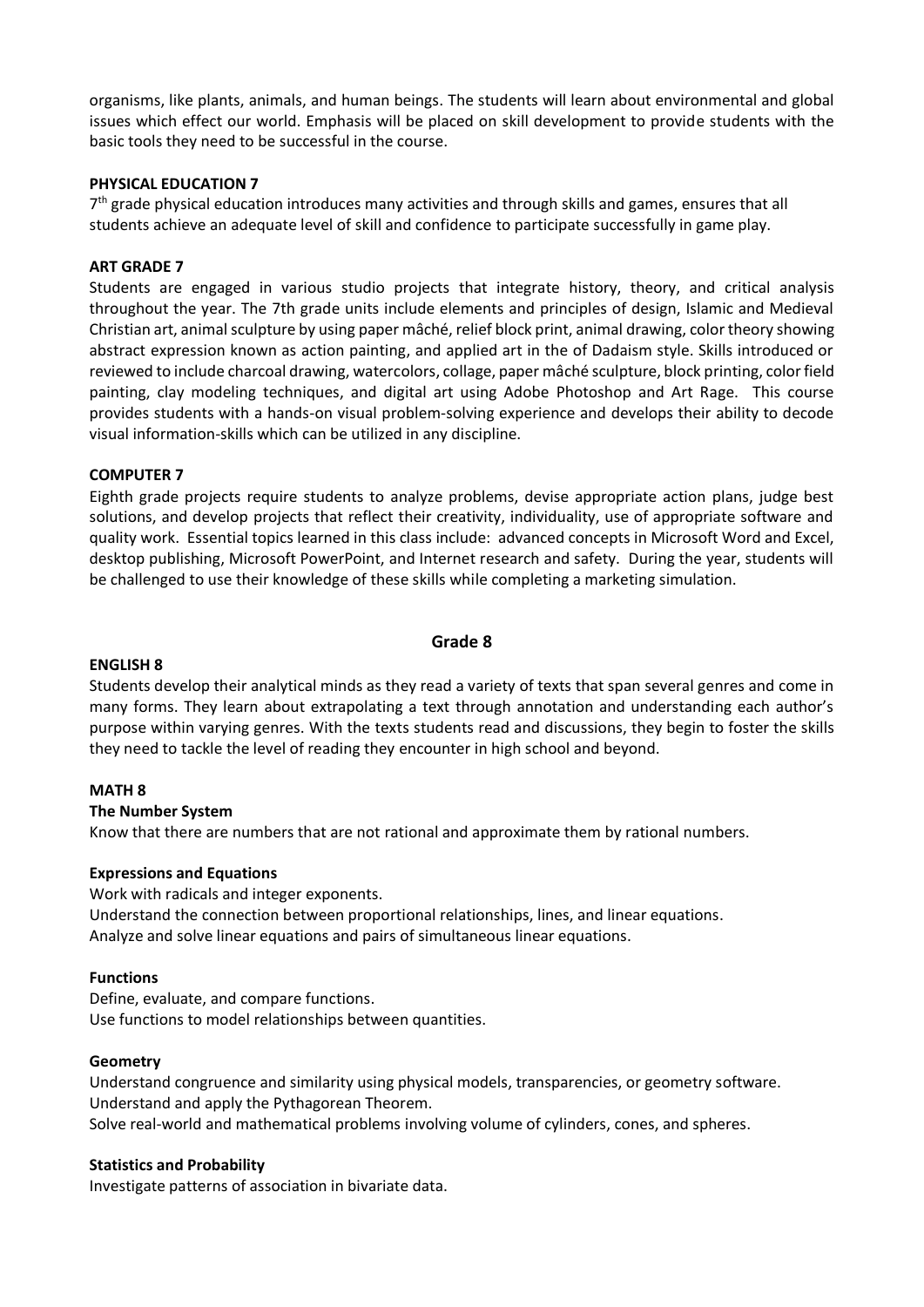#### **United States History 8**

Students in grade eight study the ideas, issues, and events from the framing of the Constitution up to World War I, with an emphasis on America's role in the war. After reviewing the development of America's democratic institutions founded on the Judeo-Christian heritage and English parliamentary traditions, particularly the shaping of the Constitution, students trace the development of American politics, society, culture, and economy and relate them to the emergence of major regional differences. They learn about the challenges facing the new nation, with an emphasis on the causes, course, and consequences of the Civil War. They make connections between the rise of industrialization and contemporary social and economic conditions.

#### **PHYSICAL SCIENCE 8**

Students have been introduced to chemistry and physics in Grades  $K - 6$ . In Science 8, they will review and master the subject areas of force and motion, simple machines, energy and heat, atomic structure and the periodic table, properties of matter, mixtures and solutions, and chemical reactions. Students will also learn about the earth science topic of Meteorology. Emphasis is placed on developing such skills as critical thinking, problem solving, drawing conclusions, working cooperatively with others, following written and oral directions, writing, math, use of the scientific method, and generating and interpreting graphs.

#### **PHYSICAL EDUCATION 8**

8<sup>th</sup> grade physical education is designed as a culminating physical education opportunity for students utilizing the knowledge, skills and strategies they have accumulated during their kindergarten through grade seven experiences. The curriculum for both courses is designed to help students develop positive selfesteem with regard to their physical skills and an appreciation of the lifelong implications of participation in physical activity with regard to their contribution to a healthy lifestyle. A great deal of emphasis is placed upon demonstrating good sportsmanship and character qualities, becoming a knowledgeable spectator, practicing appropriate behaviors for co-ed physical activities, using good judgment, and contributions as a teammate to team and class success.

#### **ART Grade 8**

Students are engaged in various studio projects that integrate history, theory, and critical analysis throughout the year. The eighth-grade units include art criticism, folk art from around the world, drawing with an emphasis on value, concepts that make an art movement, German expressionism, messages and symbolism in art, and sculpture using clay and other found materials. Skills introduced or reviewed to include charcoal drawing, acrylic painting, collage, paper mâché sculpture, block printing, found object sculpture, clay modeling techniques and digital art using Flash and Adobe Photoshop. This course provides students with a hands-on visual problem-solving experience and develops their ability to decode visual informationskills which can be utilized in any discipline.

#### **COMPUTER 8**

Eighth grade projects require students to analyze problems, devise appropriate action plans, judge best solutions, and develop projects that reflect their creativity, individuality, use of appropriate software and quality work. Essential topics learned in this class include: advanced concepts in Microsoft Word and Excel, desktop publishing, Microsoft PowerPoint, and Internet research and safety. During the year, students will be challenged to use their knowledge of these skills while completing a marketing simulation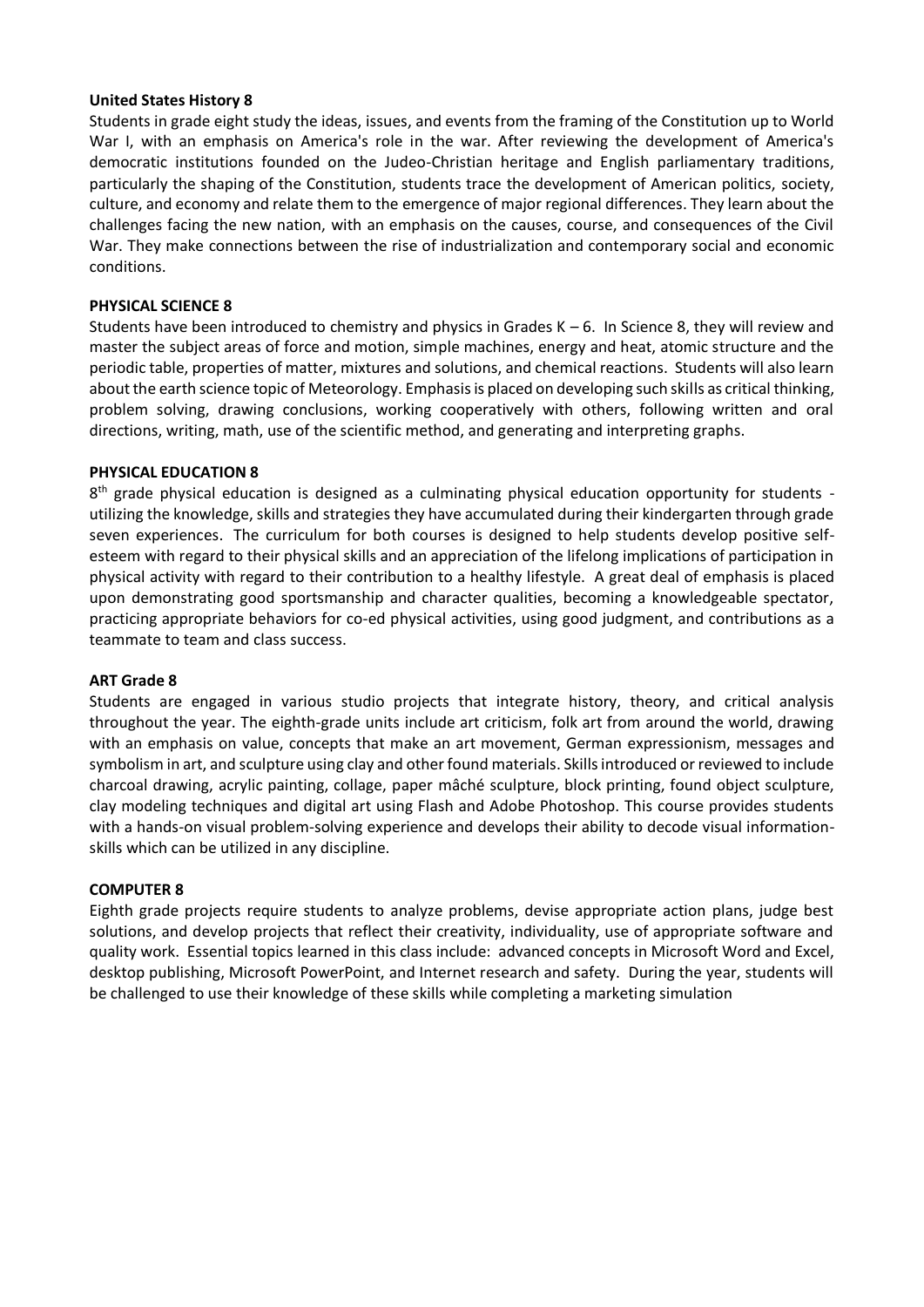# **Course Descriptions for High School Core Classes**

# **Grade 9**

# **HONORS ENGLISH 9**

Prerequisite: Teacher Recommendation, EXCEEDS EXPECTATIONS or high MEETS EXPECTATIONS score on entrance tests.

Honors English 9 will develop students' ability to analyze American literature, thus enabling them to devise their own standards of literary excellence, to demonstrate the diversity of their cultural, ethical and political heritage, and to develop sophisticated reading, writing, speaking and listening skills. Students will demonstrate their ability to analyze, interpret, and appreciate the literature studied in this course through essays, tests, and discussions, and will demonstrate through tests and essays their knowledge of how literature reflects each period historically, politically, culturally, and socially. Students will demonstrate their knowledge of language skills in both written and oral assignments and will master the California Content Standards for ninth grade. Grammar, usage and mechanics are studied, and vocabulary generated from the anthology and longer works for contextual reinforcement is studied and tested. Suggested works may include The Adventures of Huckleberry Finn, The Glass Menagerie, The Great Gatsby, My Antonia, Of Mice and Men, Olaudah Equiano, A Raisin in the Sun, The Red Badge of Courage, and The Crucible. Daily homework is required. Meets the UC/CSU "B" or "G" requirement

# **ENGLISH 9**

English 9 is the first year of college preparatory freshman English. Topics include grammar and usage, composition, vocabulary development, critical thinking, and reading. Literature focuses on the short story and nonfiction. Literature emphasis includes the novel, poetry, drama, and epic. Teachers choose from among such works as Fahrenheit 451, Of Mice and Men, The Pearl, Romeo and Juliet, and Animal Farm. Daily homework is required.

Meets the UC/CSU "B" or "G" requirement.

# **ALGEBRA I**

Recommended: Placement through diagnostic testing, previous math class grade, benchmark exams, and teacher recommendation. Algebra is a one-year course that covers the Common Core Standards necessary for a High School Diploma.

This course meets the UC/CSU "C" requirement.

# **HONORS ALGEBRA**

Prerequisite: Grade of "A" or better in Math 8. Placement through diagnostic testing and teacher recommendation

Honors Algebra is a yearlong course. Students learn about operations with algebraic expression, solutions to first- and second-degree equations, factoring, graphing linear equations, inequalities, irrational numbers, the quadratic formula, and other similar topics. The typical student spends at least one-half hour on homework daily. This course has been aligned to the Common Core Standards for Mathematics.

This course meets the UC/CSU "C" requirement.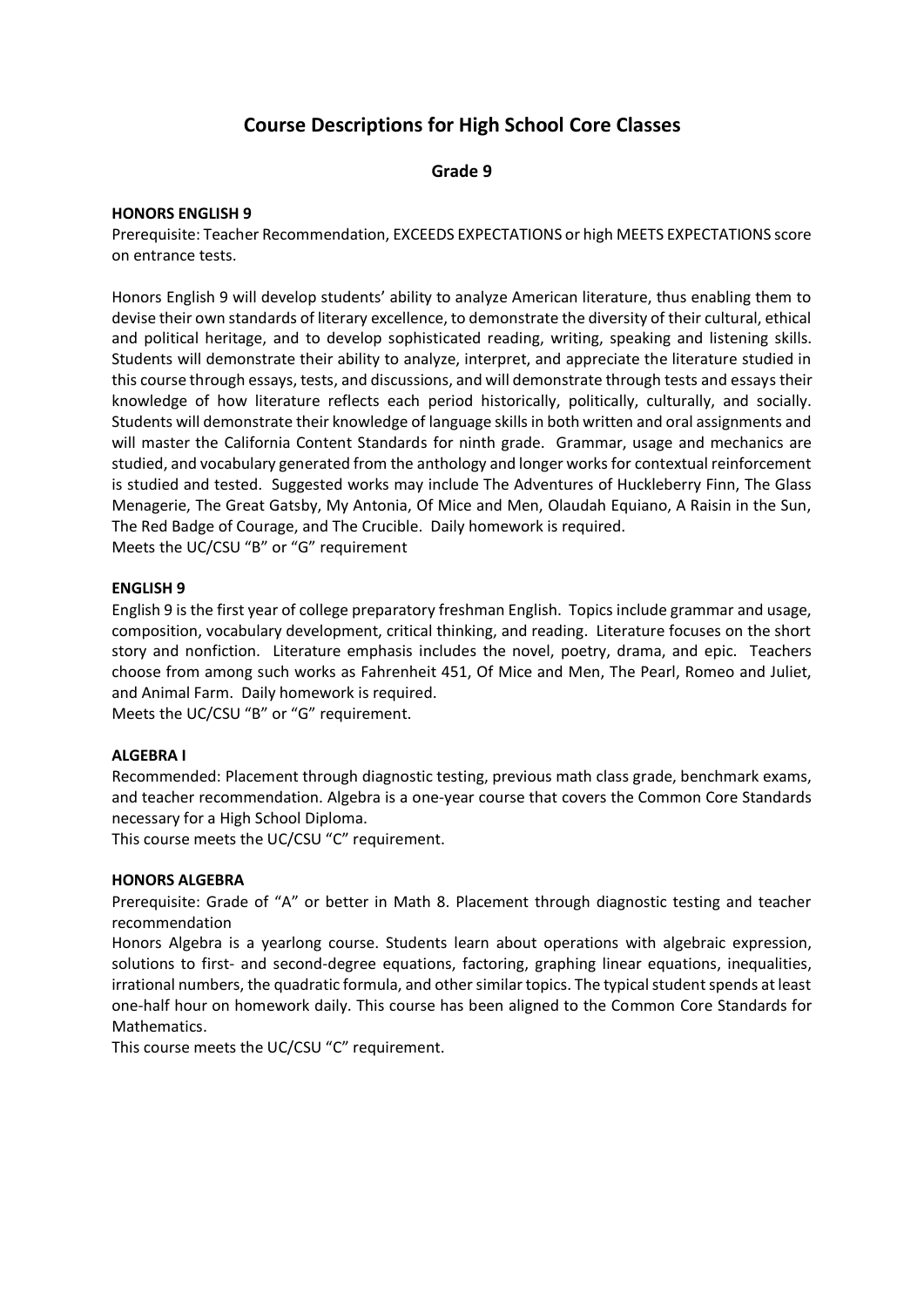# **BIOLOGY (CP) 9**

Biology CP is an in-depth study of the areas of cell biology, genetics, ecology, evolution and human physiology with relevant Earth Science components related to biology in accordance with the Next Generation Science content standards. Students will learn how organisms perform life functions and how they interrelate through a variety of laboratory activities, in-class work, and homework. A minimum of 4 hours of homework a week is expected.

Meets the UC/CSU "D" or "G" requirement.

#### **HONORS BIOLOGY (CP) 9**

Prerequisite: 9<sup>th</sup> graders must have concurrent enrollment in Honors English and Honors Geometry or higher math; or Honors English and Honors Algebra CP. Honors Biology CP is a rigorous, accelerated laboratory science course which focuses on investigating major biological concepts. In addition, emphasis will be placed on the study of chemistry, physics, and statistical analysis as applied to biological systems, genetics, evolution, ecology, and physiological processes in organisms. The course covers with relevant Earth Science components related to biology in accordance with the Next Generation Science content standards. The course is open to college-preparatory students who have demonstrated exceptional ability in science. A minimum of 5 hours of homework a week is expected. Meets the UC/CSU "D" or "G" requirement.

# **WORLD GEOGRAPHY 9**

Prerequisite: none World Geography is a semester long course designed to develop students' awareness of place and locational skills, and to enhance understanding of human and environmental interaction, world regions and their historical, cultural, economic and political characteristics. A minimum of 3 hours of homework a week is expected.

Meets the UC/CSU "G" requirement.

#### **PE 9**

Standard 1: Students demonstrate knowledge of and competency in motor skills, movement patterns, and strategies needed to perform a variety of physical activities.

Standard 2: Students achieve a level of physical fitness for health and performance while demonstrating knowledge of fitness concepts, principles, and strategies.

Standard 3: Students demonstrate knowledge of psychological and sociological concepts, principles, and strategies that apply to the learning and performance of physical activity.

Students in Course 1 will participate and be evaluated in the following types of activities to meet and exceed the California PE standards:

1. Individual and Dual Activities

- 2. Aquatics
- 3. Rhythms and Dance
- 4. Fitness Activities
- 5. Common Core Literacy and Math Activities

Students will complete the FitnessGram® fitness test in the spring semester. Students will be given a pretest in the fall while marking progress throughout the semester to achieve scores within the Healthy Fitness Zone.

#### **ART 1**

Semester

Prerequisite: None

Development of basic fine art theory, exploration of media and skills related to good design. Emphasis placed on using and recognizing the Elements of Art. Meets the Fine Arts graduation requirement. Meets the UC/CSU "F" requirement.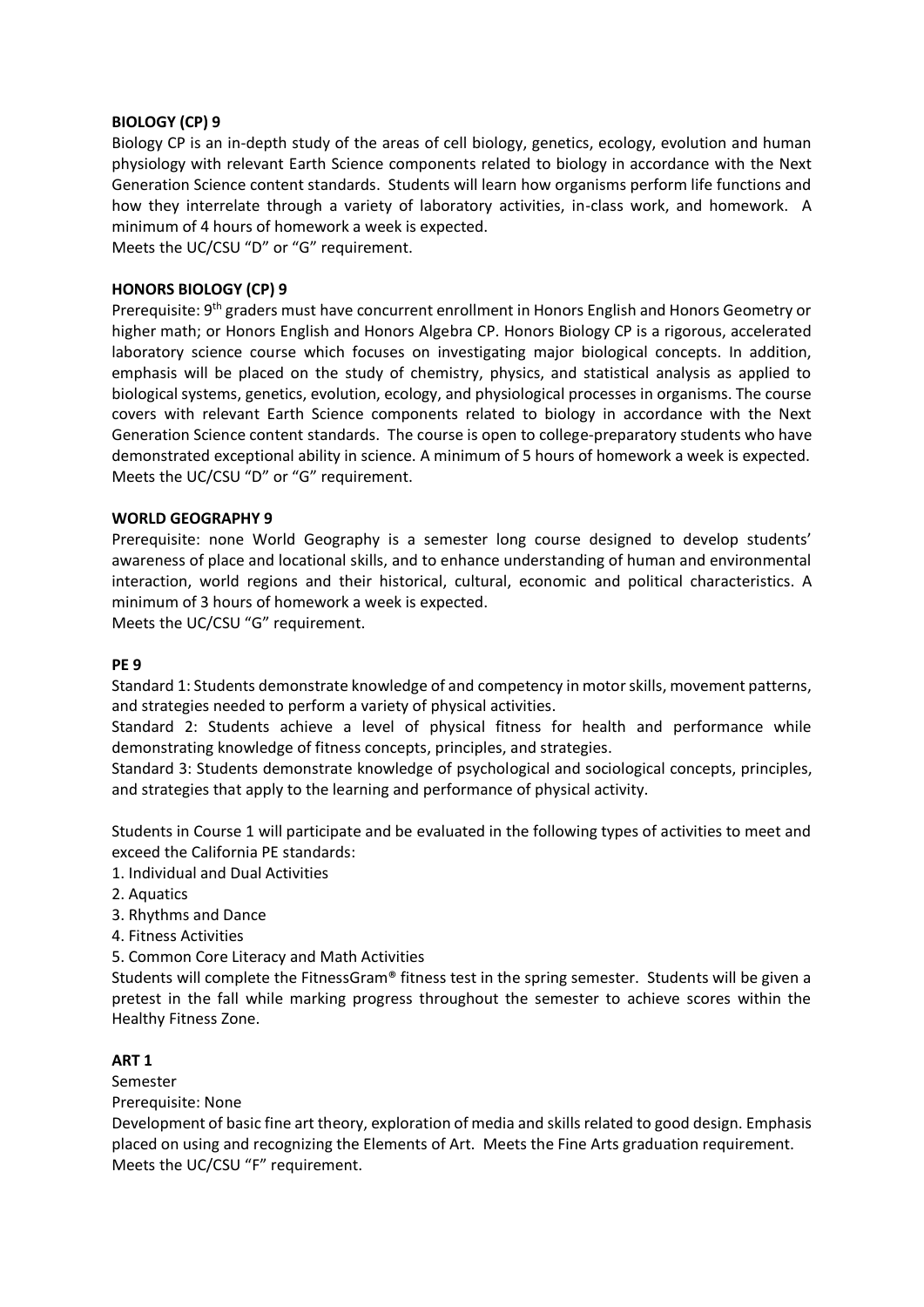# **ART 2**

Semester

Prerequisite: Completion of Art 1 with a grade of "D" or better.

Continued development of basic art theory, exploration of media and skills related to good design. Emphasis placed on using and recognizing the Principles of Art. Meets the Fine Arts graduation requirement.

Meets the UC/CSU "F" requirement.

# **Grade 10**

# **HONORS ENGLISH 10**

Prerequisite: Teacher Recommendation, EXCEEDS EXPECTATIONS or high MEETS EXPECTATIONS score on district or state tests.

Students will develop an understanding of the connection between literature and its diverse political, social, historical and cultural background and develop sophisticated reading, writing, speaking and listening skills. The focus of the course is classical Greek and comparative world literature; typical longer works include The House of Atreus, Oedipus Rex, Homer's Iliad and Odyssey, Julius Caesar, All Quiet on the Western Front, Things Fall Apart and A Doll's House. Daily homework is required. Summer reading is required.

Meets the UC/CSU "B" or "G" requirement.

# **ENGLISH 10 College Prep**

In this course, students will continue to develop the attitudes, knowledge, and essay writing skills necessary to master the sophisticated structure and conventions of the English language. Longer selections may include titles such as To Kill a Mockingbird, A Separate Peace, Lord of the Flies, Julius Caesar, and Antigone. Daily homework is required.

Meets the UC/CSU "B" or "G" requirement.

# **ALGEBRA I**

Recommended: Placement through diagnostic testing, previous math class grade, benchmark exams, and teacher recommendation. Algebra is a one-year course that covers the Common Core Standards necessary for a High School Diploma.

This course meets the UC/CSU "C" requirement.

# **GEOMETRY 10-12**

Recommended: Successful completion Algebra I, benchmark exams, and final exams.

Geometry will cover topics with an inductive/discovery hands on approach different from the rigorous deductive college prep approach. The intent of the course is to offer a richer second year mathematical experience. Topics covered: Introduction to geometry; reasoning; construction; triangle, polygon, and circle properties; area and volume; similarity and congruence; introductory trigonometry.

This course meets the UC/CSU "C" requirement.

# **HONORS GEOMETRY 10-11**

Prerequisite: Successful completion of Honors Algebra, benchmark exams, and final exams.

Honors Geometry teaches deductive reasoning and organized thinking. Students study postulates, definitions, and theorems to use in formal proofs. Both semesters emphasize using algebraic skills to solve problems. Plane geometry and solid geometry are taught. Students also learn straightedge and compass constructions and transformations.

Meets the UC/CSU "C" requirement.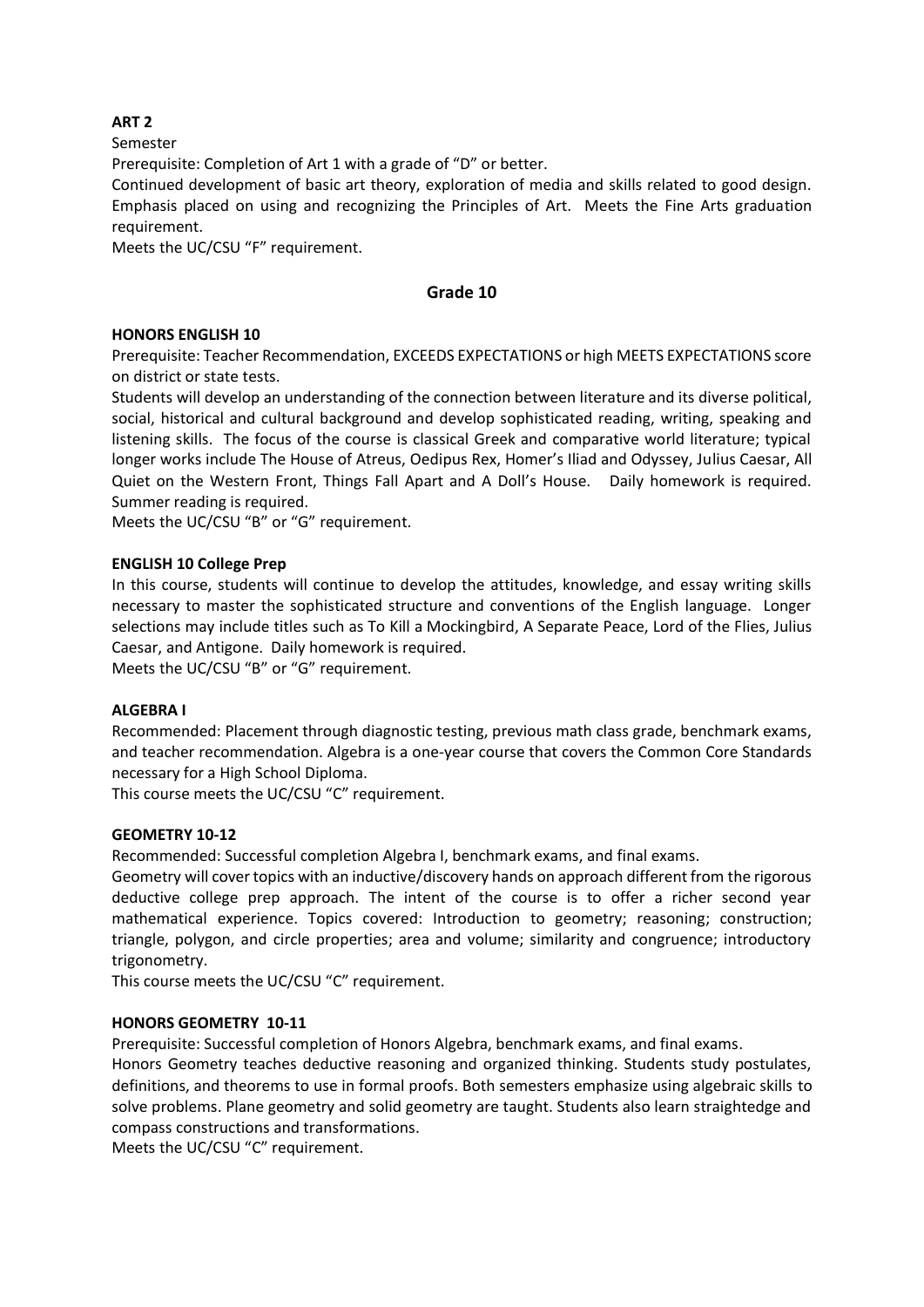#### **ALGEBRA 2 10-12**

Recommended: Successful completion of Geometry or Honors Geometry, benchmark exams, and final exams.

This is an integrated college preparatory mathematics course covering all eight strands of the California State Mathematics Framework (Functions, Algebra, Geometry, Statistics and Probability, Discrete Mathematics, Measurement, Number, and Language and Logic) with an emphasis on advanced Algebra. This course includes a thorough study of functions (linear, quadratic, polynomial, radical, rational, logarithmic, and exponential). Sequences, series, probability, statistics, transformations, and trigonometry are also covered.

Meets the UC/CSU "C" requirement.

#### **HONORS ALGEBRA 2 10-12**

Recommended: Successful completion of Honors Geometry, benchmark exams, and final exams. This course includes the concepts taught in the third year of the college preparatory sequence (Algebra 2). The depth of study, the creative problem solving, and the additional concepts covered ensure a more challenging course. The expanded study of functions, conics, complex numbers, and

trigonometry differentiates Honors Algebra 2 from Algebra 2. Honors Algebra 2 is the third course of a four-year honors mathematics program.

Meets the UC/CSU "C" requirement.

#### **CHEMISTRY (CP) 10**

Prerequisite: Completion of Biology (CP) and Algebra or higher math with a grade of "C" or better. Recommended completion or concurrent enrollment in Algebra or higher-level math Chemistry (CP) is a laboratory-based course designed to provide students with an understanding of the following topics using critical thinking and application: atomic and molecular structure, chemical bonding, stoichiometry, gases and their properties, acids and bases, solutions, chemical equilibrium, chemical thermodynamics, nuclear processes, reaction rates, and organic and bio-chemistry. This course covers the Chemistry content standards. A minimum of 4 hours of homework a week is expected. Meets the UC/CSU "D" or "G" requirement.

#### **HONORS CHEMISTRY 10**

Prerequisite: Completion of Honors Biology (CP) and Algebra or higher math with a grade of "A" or "B" or teacher recommendation. Completion or concurrent enrollment in Algebra or higher-level math. Honors chemistry is a laboratory-based course designed to provide students with an in depth understanding of atomic and molecular structure, nomenclature, chemical bonding, stoichiometry, gases and their properties, acids and bases, solutions, chemical equilibrium and chemical thermodynamics. This STEM based class is designed to motivate students who are planning to seek advanced study in science, engineering, and mathematics. Students will move more quickly though the standardized CP curriculum and thus will have the capability to explore advanced components and applications of chemistry. A minimum of 5 hours of homework a week is expected. Meets the UC/CSU "D" or "G" requirement.

#### **MODERN WORLD HISTORY 10**

Prerequisite: teacher recommendation Modern World History is a study of the major turning points that shaped the modern world from late eighteenth century through the present. Students will develop an understanding of current world issues and relate them to their historical, geographic, political, economic, and cultural (art, music, literature) contents. Competency-based educational objectives will be in compliance with California State Model Curriculum Standards. A minimum of 2-3 hours of homework a week is expected.

Meets the UC/CSU "A" or "G" requirement.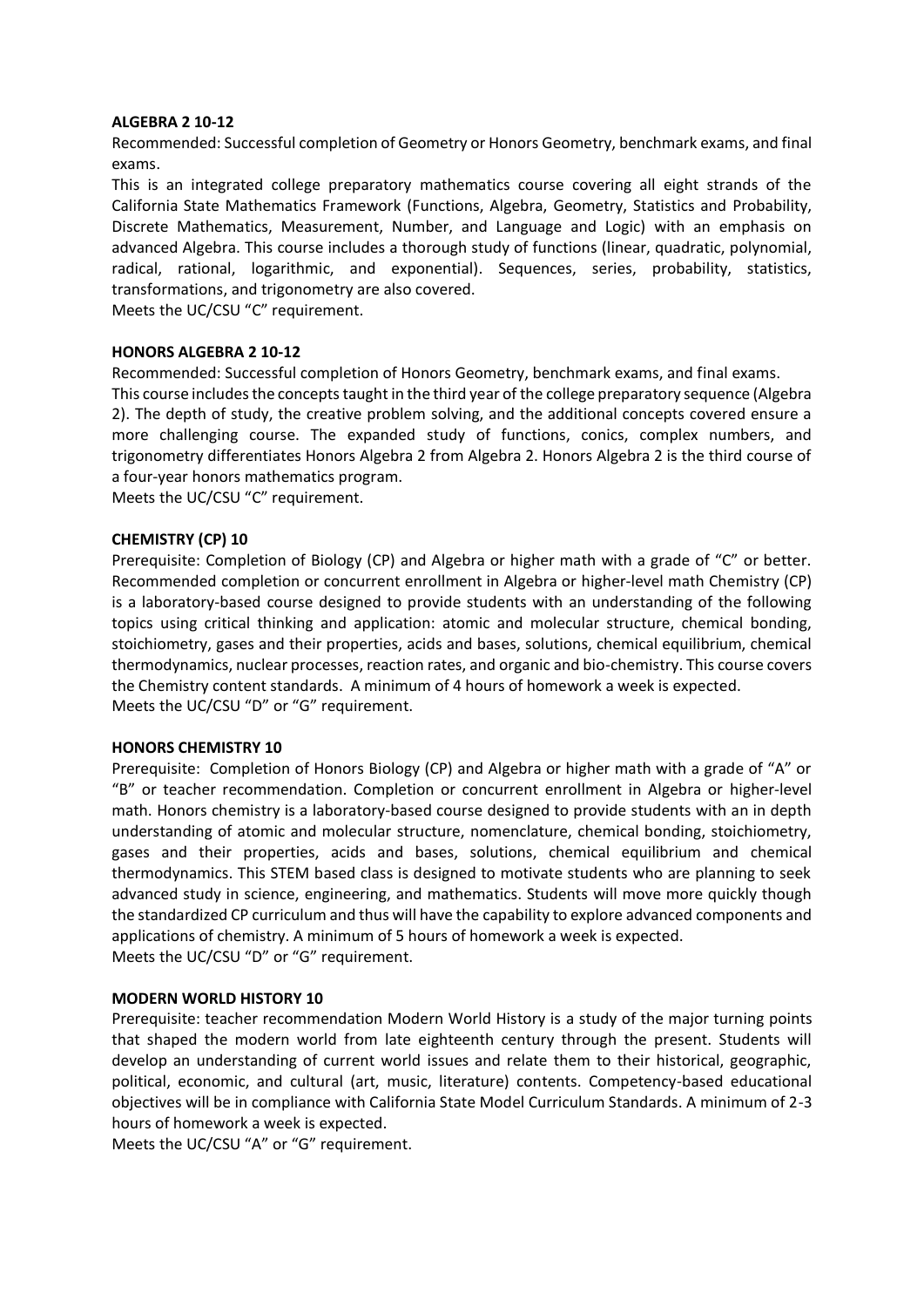#### **HONORS MODERN WORLD HISTORY 10**

Prerequisite: teacher and department recommendation Honors Modern World History is an intensive study of the modern world, from the late eighteenth century through the present, including the cause and course of both World Wars and the Cold War period. Students also develop an understanding of current world issues and relate them to their historical, geographic, political, economic, and culture (art, music, literature) contents. The standards for the year-long course are taught and learned through eight major themes sequenced chronologically. Competency-based educational objectives will be in compliance with California State Model Curriculum Standards. A minimum of 2-3 hours of homework a week is expected.

Meets the UC/CSU "A" or "G" requirement.

# **PE 10**

Standard 1: Students demonstrate knowledge of and competency in motor skills, movement patterns, and strategies needed to perform a variety of physical activities.

Standard 2: Students achieve a level of physical fitness for health and performance while demonstrating knowledge of fitness concepts, principles, and strategies.

Standard 3: Students demonstrate knowledge of psychological and sociological concepts, principles, and strategies that apply to the learning and performance of physical activity.

Students in will participate and be evaluated in the following types of activities to meet and exceed the California PE standards:

- 1. Team Activities
- 2. Combative Activities
- 3. Gymnastics and Tumbling
- 4. Fitness Activities
- 5. Common Core Literacy and Math Activities

Students will complete the FitnessGram® fitness test in the spring semester. Students will be given a pretest in the fall while marking progress throughout the semester to achieve scores within the Healthy Fitness Zone.

#### **Grade 11**

#### **ADVANCED PLACEMENT (AP) ENGLISH LANGUAGE AND COMPOSITION 11**

Prerequisite: Teacher Recommendation, Advanced or high Proficient score on district tests. AP Language and Composition is a course comparable to freshman-level collegiate courses. The AP Language and Composition course using Conversations in American Literature will enhance the experience of the junior-level student who is taking Advanced Placement United States History as well. This course is based on the AP English Course Description. This course focuses on nonfiction (though some literature is included), rhetorical styles, and writing for a variety of purposes in a number of different styles. Students examine language closely and critically, scrutinizing the writer's thought, style, purpose. Students examine the context of the writing and judge the writer's validity. Students become more powerful writers themselves by researching, writing and revising their work. Students also learn to cite and document work properly through the employment of MLA method. Students write a multitude of essays. Summer reading is required for this course. Longer works include The Life and Times of Frederick Douglass, Walden, The Grapes of Wrath, and The Things They Carried. Summer reading is required.

Meets the UC/CSU "B" or "G" requirement.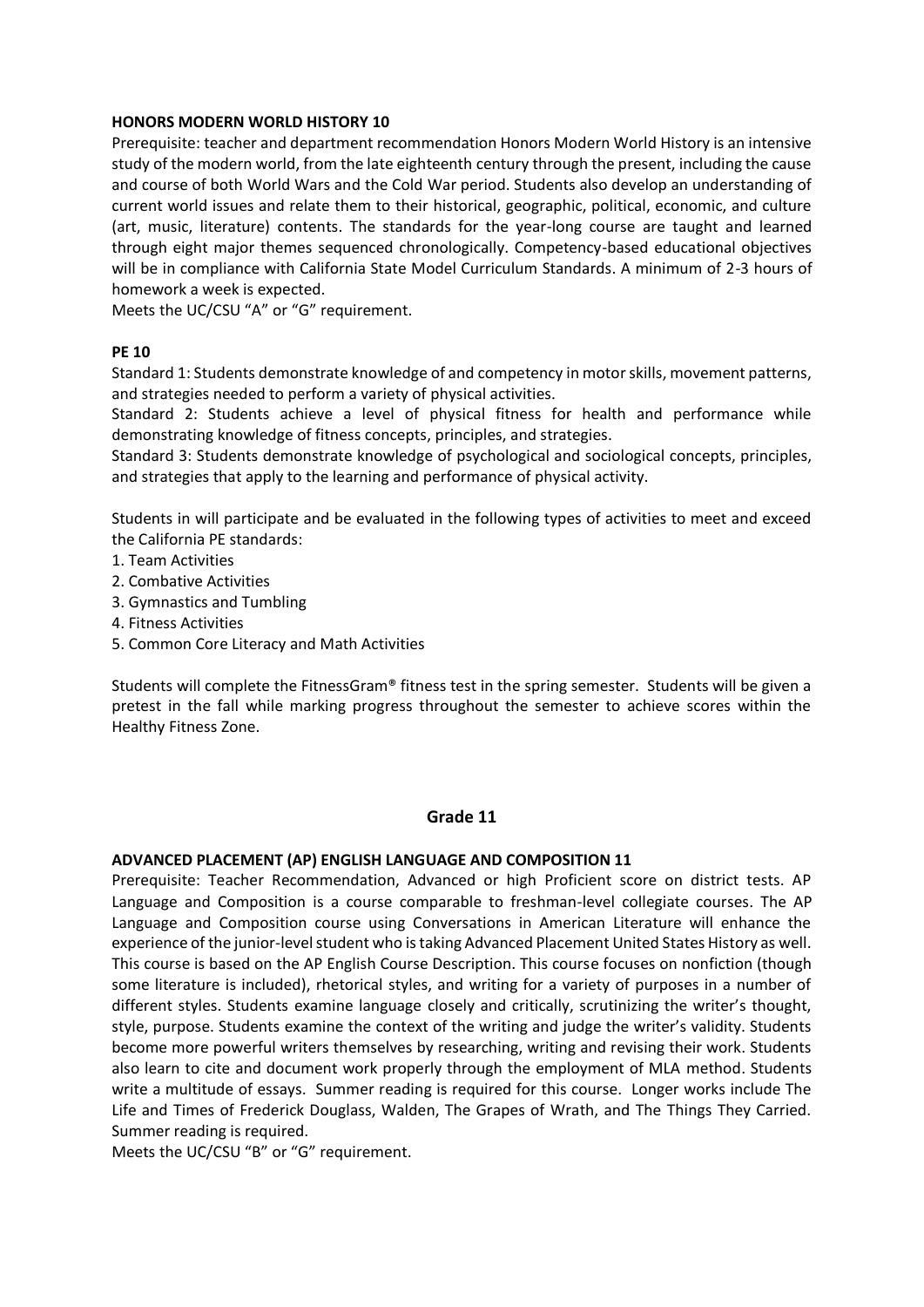#### **HONORS ENGLISH 11**

Prerequisite: Teacher Recommendation, Advanced or high Proficient score on district tests. Students will develop the attitudes, knowledge and essay writing skills necessary to interpret and evaluate English literature and they will understand the social, political and cultural contributions to that literature. Honors English 11 follows a chronological study of British literature and prepares students for the SAT, AP exams. The yearlong course is divided into three sections: Early English, Shakespeare, and Modern English. The first section includes works from Anglo-Saxon literature to the Renaissance. The Shakespeare Rotation is an intense study of the Bard's works for approximately thirteen weeks. The Modern English rotation focuses on British literature from the Restoration to the Modern period. Longer selections for this course may include such works as Beowulf, Grendel, Everyman, Taming of the Shrew, Midsummer Night's Dream, Merchant of Venice, Hamlet, Othello, She Stoops to Conquer, Strange Case of Dr. Jekyll and Mr. Hyde, Sense and Sensibility, The Importance of Being Earnest, and Brave New World. Daily homework and summer reading are required. Meets the UC/CSU "B" or "G" requirement.

# **EARLY AMERICAN LITERATURE 11 College Prep**

This college preparatory course offers students a historical overview of American literature from its earliest days to the end of the nineteenth century. Students will take quizzes and tests on their readings, participate in classroom discussions, do projects, and write essays on various topics related to the literature, thereby displaying an understanding of the historical and cultural significance of certain pieces of literature. Students will improve their writing by further understanding proper grammar, and by writing paragraphs and essays of various types. Students will increase their vocabulary through a range of vocabulary activities. They will employ library and research skills, and will further their listening and oral presentation skills. The supplementary texts will be chosen from The Adventures of Huckleberry Finn, The Crucible, Red Badge of Courage, The Scarlet Letter, and Walden. Students will also complete preparatory activities for state testing. Daily homework is required. Note: Reading selections may be challenging for students who need to build reading proficiency; these students should choose Modern American or Multicultural American Literature. Meets the UC/CSU "B" or "G" requirement

# **ALGEBRA I**

Recommended: Placement through diagnostic testing, previous math class grade, benchmark exams, and teacher recommendation.

Algebra is a one-year course that covers the Common Core Standards necessary for a High School Diploma.

This course meets the UC/CSU "C" requirement.

#### **GEOMETRY 10-12**

Recommended: Successful completion Algebra I, benchmark exams, and final exams.

Geometry will cover topics with an inductive/discovery hands on approach different from the rigorous deductive college prep approach. The intent of the course is to offer a richer second year mathematical experience. Topics covered: Introduction to geometry; reasoning; construction; triangle, polygon, and circle properties; area and volume; similarity and congruence; introductory trigonometry.

This course meets the UC/CSU "C" requirement.

#### **HONORS GEOMETRY 10-11**

Prerequisite: Successful completion of Honors Algebra, benchmark exams, and final exams. Honors Geometry teaches deductive reasoning and organized thinking. Students study postulates, definitions, and theorems to use in formal proofs. Both semesters emphasize using algebraic skills to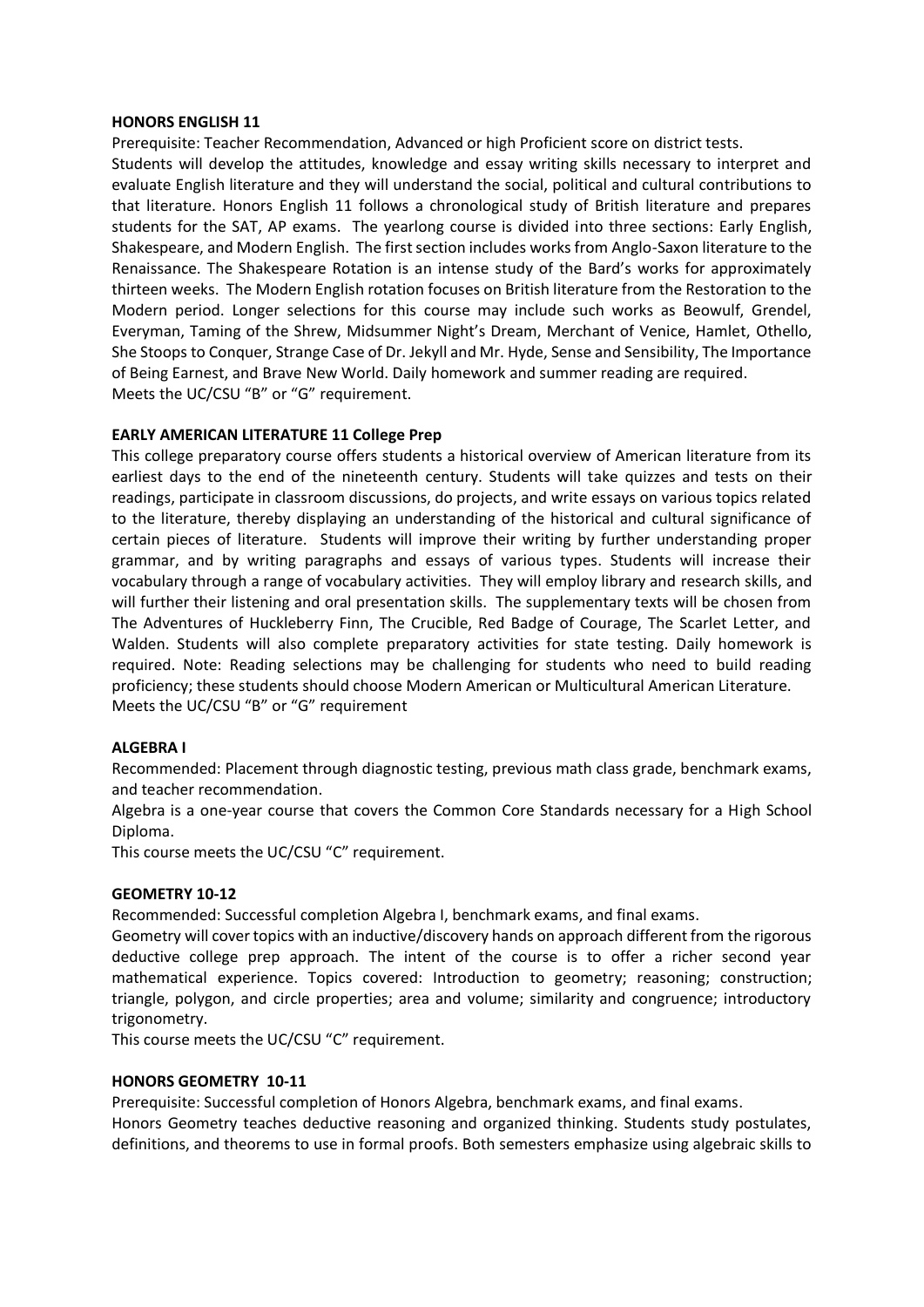solve problems. Plane geometry and solid geometry are taught. Students also learn straightedge and compass constructions and transformations.

Meets the UC/CSU "C" requirement.

# **ALGEBRA 2 10-12**

Recommended: Successful completion of Geometry or Honors Geometry, benchmark exams, and final exams.

This is an integrated college preparatory mathematics course covering all eight strands of the California State Mathematics Framework (Functions, Algebra, Geometry, Statistics and Probability, Discrete Mathematics, Measurement, Number, and Language and Logic) with an emphasis on advanced Algebra. This course includes a thorough study of functions (linear, quadratic, polynomial, radical, rational, logarithmic, and exponential). Sequences, series, probability, statistics, transformations, and trigonometry are also covered.

Meets the UC/CSU "C" requirement.

# **STATISTICS I, II (semester course) 11 – 12**

Recommended: Successful completion of CP Algebra 2 or Honors Algebra 2.

Statistics is a semester length study focusing on four areas: Exploring data, sampling and experimentation, anticipating patterns and statistical inference, analyzing sampling methods, effectively analyzing and presenting data in a variety of formats and designing and implementing experiments and surveys. This course was developed as an alternative to the calculus track for students who do not wish to take Pre-Calculus or Calculus but still want a challenging and applicable math course.

# **PRE-CALCULUS 11-12**

Recommended: Successful completion of Algebra 2 or Honors Algebra 2, benchmark exams, and final exams.

Pre-Calculus is a one-year math analysis course covering advanced topics of functions, trigonometry, statistics, analytic geometry, and limits.

Meets the UC/CSU "C" or "G" requirement.

# **PHYSICS (CP) 11**

Prerequisite: Completion or concurrent enrollment in Algebra 2 and completion of Chemistry with a grade of "C" or better. Physics is an algebra and laboratory-based college preparatory course covering fundamental principles of matter and energy. The primary topics include mechanics, sound and light waves, electricity, magnetism, and thermodynamics. Emphasis is placed on quantitative analysis of data collected in laboratory exercises, and applied problem solving. This course covers Physics content standards. A minimum of 4 hours of homework a week is expected. Meets the UC/CSU "D" or "G" requirement.

# **ZOOLOGY (CP) 11**

Prerequisite: A grade of "B" or better in Biology (CP) Zoology is a more in-depth study of the animal kingdom than is possible in Biology. Each of ten major animal groups (phyla) will be studied starting with an emphasis on vertebrates. Many aspects of their anatomy, physiology, and natural history will be covered in lecture and laboratories. Live animal labs emphasizing ecology and evolution, using student observation and analysis skills are the major laboratory skills. A minimum of 4 hours of homework a week is expected.

Meets the UC/CSU "G" requirement.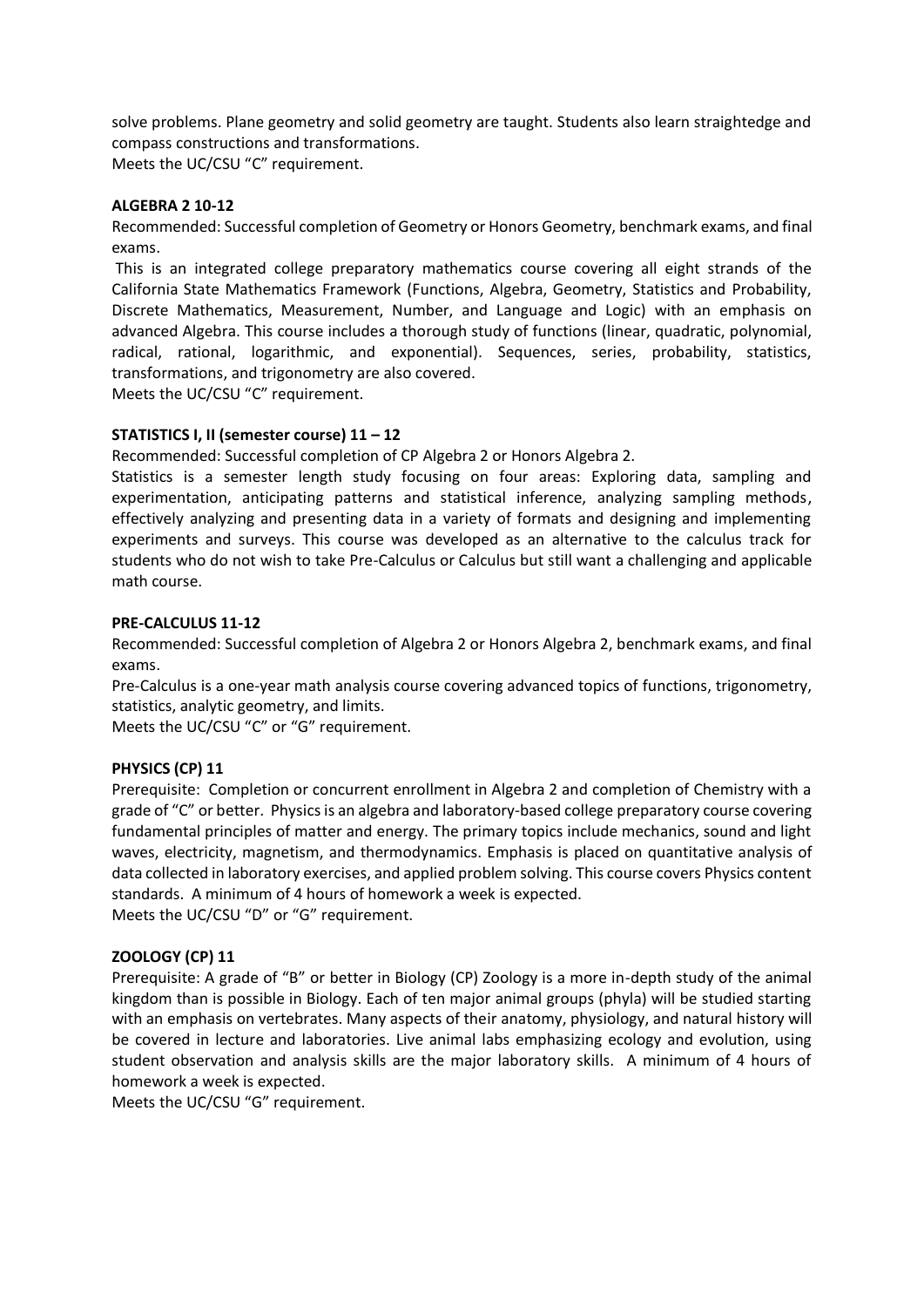# **The Big History Project (Integrated Science) (CP) 11**

Where did everything come from? How did we get to where we are now? Where do humans fit in? Where are things heading? These are questions that origin stories of different cultures have addressed for thousands of years. Big History attempts to answer them by examining the entire past of the Universe using the best available ideas from disciplines such as astronomy, chemistry, biology and history. Throughout the course, you will explore different scales of time and space and view human history from new angles. You will learn what we know and what we don't, consider our place in the Universe, and develop your own ideas for what the future may hold.

# **CONCEPTUAL PHYSICS (CP) 11**

# Prerequisite: Concurrent enrollment in Algebra

Conceptual Physics is the study of the concepts of physics. Investigation of mechanics, properties of matter, heat, sound and light, and electricity and magnetism. Analysis and mathematics are used in solving problems. This course covers Physics content standards. A minimum of 2 hours of homework a week is expected.

Meets the UC/CSU "G" requirement.

#### **U.S. HISTORY 11**

Prerequisite: none U.S. History is a course in which students examine the economic, social, and political development of the United States, concentrating primarily on the twentieth century. Throughout the course students will explore American culture, literature, the arts, and the mass media. Students will demonstrate competency in questioning, critical thinking, research, and writing as it applies to the discipline of history. Competency-based educational objectives will be in compliance with California State Model Curriculum Standards. A minimum of 3 hours of homework a week is expected.

Meets the UC/CSU "A" or "G" requirement.

**ADVANCED PLACEMENT U.S. HISTORY 11** Prerequisite: Teacher recommendation Advanced Placement U.S. History is an intensive study of the economic, social, and political development of the United States. During the year certain themes will be emphasized: the expanding role of the federal government and federal courts; the continuing tension between the individual and the state; the emergence of a modern corporate economy; the impact of technology on American society and culture; change in the ethnic composition of American society; the movements toward equal rights for social minorities; and the role of the United States as a major world power. Throughout the course students will explore American culture, literature, the arts, and the mass media. Students will demonstrate competency in questioning, critical thinking, research, and writing as it applies to the discipline of history. Competency-based educational objectives will be in compliance with California State Model Curriculum Standards. Students are required to take the AP Exam administered in the spring. A minimum of 7 hours of homework a week is expected.

Meets the UC/CSU "A" or "G" requirement.

# **PE 11-12 Elective Course**

Standard 1: Students demonstrate knowledge of and competency in motor skills, movement patterns, and strategies needed to perform a variety of physical activities.

Standard 2: Students achieve a level of physical fitness for health and performance while demonstrating knowledge of fitness concepts, principles, and strategies.

Standard 3: Students demonstrate knowledge of psychological and sociological concepts, principles, and strategies that apply to the learning and performance of physical activity.

Students in PE 10-12 (PE Elective) will participate and be evaluated in the following types of activities to meet and exceed the California PE standards: 1. Team Activities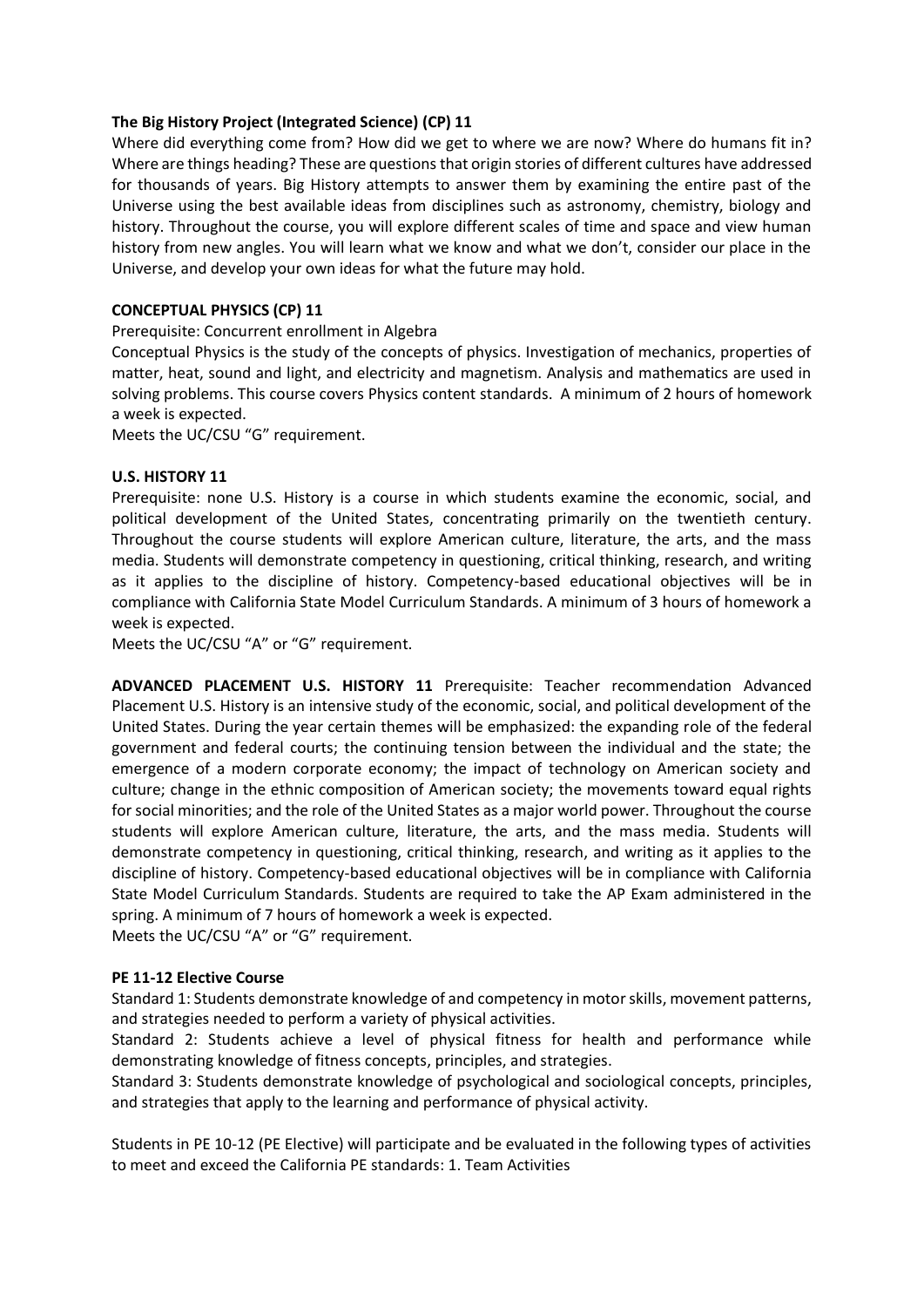- 2. Combative Activities
- 3. Gymnastics and Tumbling 4. Fitness Activities
- 5. Common Core Literacy and Math Activities

# **PE 11-12 (Aerobic, Individual and Dual Activities) Elective Course**

Standard 1: Students demonstrate knowledge of and competency in motor skills, movement patterns, and strategies needed to perform a variety of physical activities.

Standard 2: Students achieve a level of physical fitness for health and performance while demonstrating knowledge of fitness concepts, principles, and strategies.

Standard 3: Students demonstrate knowledge of psychological and sociological concepts, principles, and strategies that apply to the learning and performance of physical activity.

Students in Course 3 will participate and be evaluated in the following types of activities to meet and exceed the California PE standards:

- 1. Walking
- 2. Running
- 3. Yoga
- 4. Badminton
- 5. Tennis
- 6. Two-player Volleyball
- 7. Golf
- 8. Racquetball
- 9. Handball

# **Athletic PE 11-12 (Weight Training and Fitness) Elective Course**

Standard 1: Students demonstrate knowledge of and competency in motor skills, movement patterns, and strategies needed to perform a variety of physical activities.

Standard 2: Students achieve a level of physical fitness for health and performance while demonstrating knowledge of fitness concepts, principles, and strategies.

Standard 3: Students demonstrate knowledge of psychological and sociological concepts, principles, and strategies that apply to the learning and performance of physical activity.

Students in Course will participate and be evaluated in the following types of activities to meet and exceed the California PE standards:

1. Identify principles of lifting, identify prime mover muscles, antagonistic muscles, and stabilizer muscle and assess muscular strength, muscular endurance, cardiorespiratory endurance, and flexibility.

- 2. Learn proper lifting techniques
- 3. Establish a set of personal fitness goals; create a strength-training program.
- 4. Self and Peer evaluation of performance
- 5. Write an analysis of performance
- 6. Demonstrate proper spotting techniques
- 7. Measure and Assess balance, reaction time, agility, coordination, power, and speed.
- 8. Safety Equipment

# **Health 11 or 12**

Health is a semester long course. This course will help students make informed decisions, modify behaviors, and change social conditions in ways that are beneficial to one's health. Students will gain literacy in the following topics: Nutrition and Physical Activity, Growth, Development, and Sexual Health, Injury Prevention and Safety, Alcohol, Tobacco, and Other Drugs, Mental, Emotional, and Social Health, Personal and Community Health.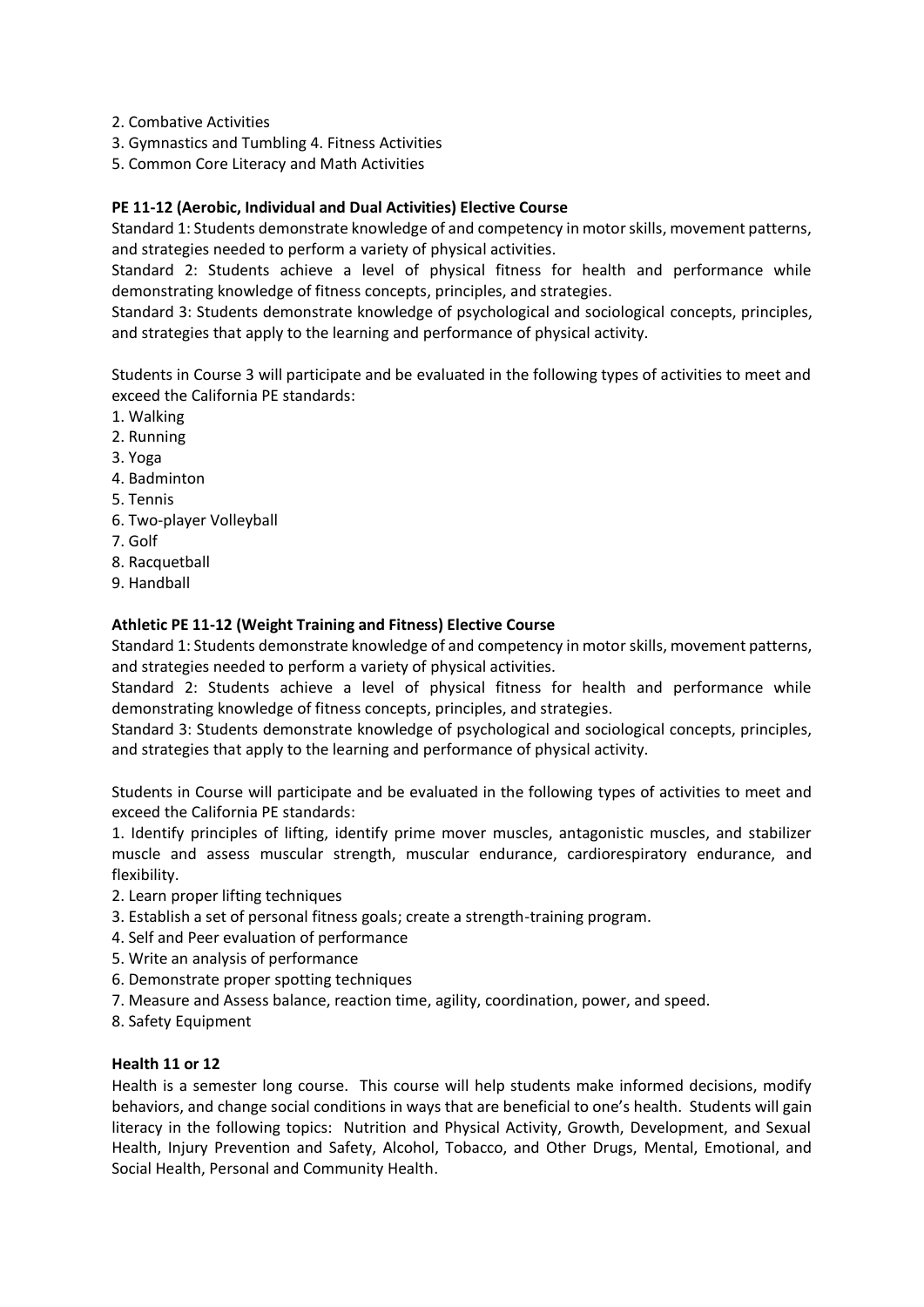Standard 1: Essential Health Concepts – All students will comprehend essential concepts related to enhancing health.

Standard 2: Analyzing Health Influences – All students will demonstrate the ability to analyze internal and external influences that affect health. Standard 3: Accessing Valid Health Information – All students will demonstrate the ability to access and analyze health information, products, and services. Standard 4: Interpersonal Communication – All students will demonstrate the ability to use interpersonal communication skills to enhance health. *EStandard 5: Decision Making – All students* will demonstrate the ability to use decision-making skills to enhance health.

Standard 6: Goal Setting – All students will demonstrate the ability to use goal-setting skills to enhance health.

Standard 7: Practicing Health-Enhancing Behaviors – All students will demonstrate the ability to practice behaviors that reduce risk and promote health. Standard 8: Health Promotion – All students will demonstrate the ability to promote and support personal, family, and community health.

# **Grade 12**

# **ADVANCED PLACEMENT ENGLISH LITERATURE 12**

Prerequisite: Teacher and Department Recommendation based on past performance and district test scores.

In this College Board-approved course, students will develop the knowledge, analytic skills, and compositional abilities necessary for collegiate-level analysis of works of recognized literary merit (British, American, and comparative literature). Students will also prepare for the skills-based AP Literature examination given in May; students receiving a qualifying score may receive up to one full year of college English credit. Students will conduct intensive poetry study; typical longer selections include but are not limited to 1984, All My Sons, Medea, Daisy Miller, Summer, An Ideal Husband, Ethan Frome, Heart of Darkness, Hedda Gabler, The Loved One, King Lear, The Scarlet Letter, Tartuffe, The Stranger, Wuthering Heights, and Antigone. Daily homework is required. Summer reading is required.

Meets the UC/CSU "B" or "G" requirement.

# **ADVANCED PLACEMENT LANGUAGE & COMPOSITION 12**

Prerequisite: Teacher and Department Recommendation based on past performance and district test scores.

In this College Board-approved course, students will develop the knowledge, analytic skills, and compositional abilities necessary for collegiate-level analysis of nonfiction works of recognized literary merit. Students will also prepare for the skills-based AP English Language and Composition examination given in May; students receiving a qualifying score may receive up to one full year of college English credit. This course is different from AP Literature in that the focus is on nonfiction, rhetorical styles, and writing for a variety of purposes in a number of different styles. Students examine language closely and critically, scrutinizing the writer's thought, style, purpose. Students examine the context of the writing and judge the writer's validity. Students become more powerful writers themselves by writing a wide range of essays in a wide range of modes. Typical longer works include Black Boy, Into the Wild, The Things They Carried, and 1984. Daily homework is required. Summer reading is required.

Meets the UC/CSU "B" or "G" requirement.

#### **HONORS ENGLISH LITERATURE 12**

Prerequisite: a grade of "B" or better in last English class or teacher and departmental recommendation based on district test scores.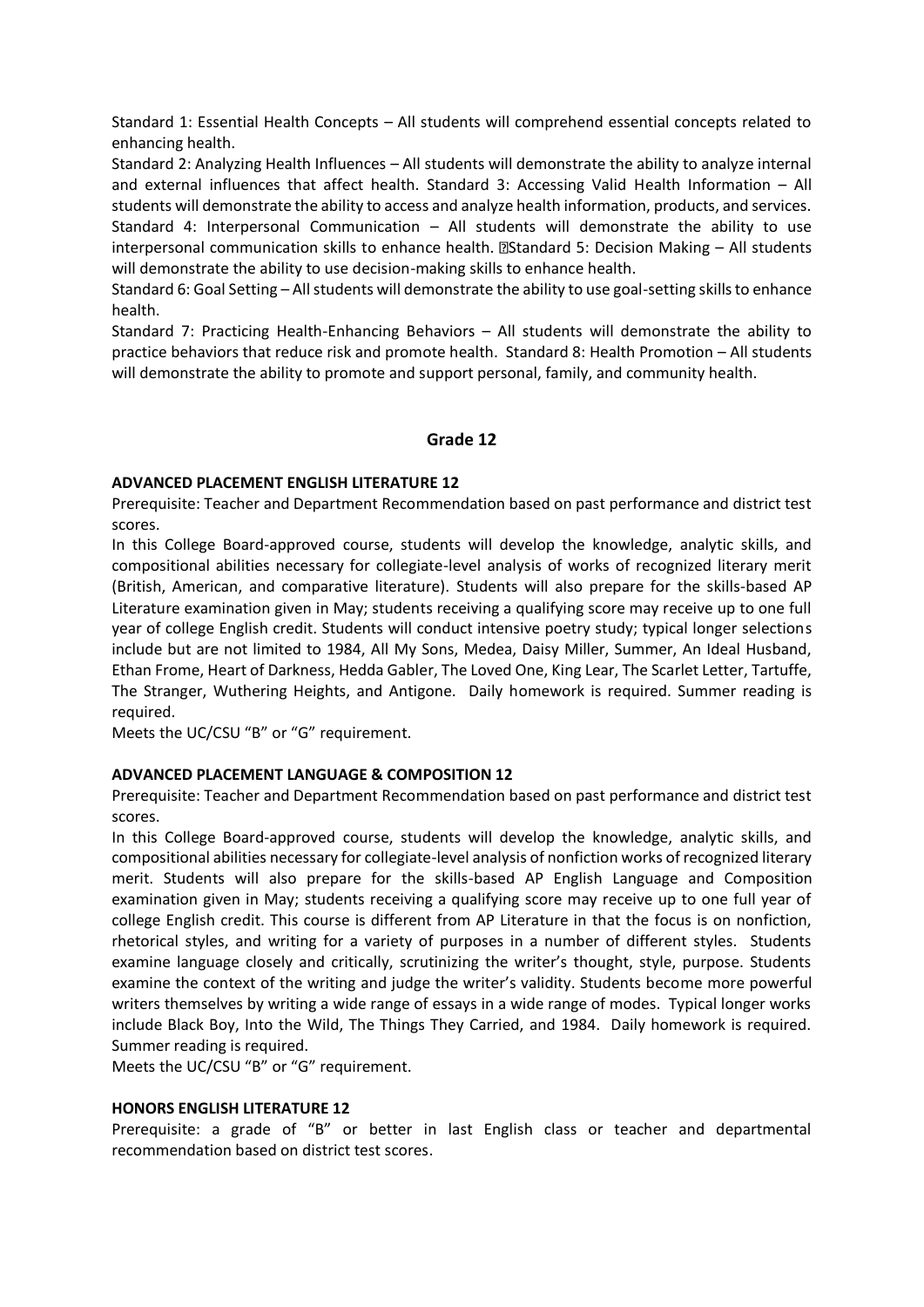This course features an exploration of big ideas in classic works of early and modern English literature. Typical longer selections may include such works as Beowulf, Macbeth, A Midsummer Night's Dream, Frankenstein, Strange Case of Jekyll and Hyde, The Importance of Being Earnest, and Brave New World. Daily homework is required.

Meets the UC/CSU "B" or "G" requirement.

# **EXPOSITORY READING AND WRITING 12 College Prep**

In this yearlong course, students will progress through a series of thematic modules designed to develop expository, analytical, and argumentative reading and writing skills necessary for success in college and the world of work (CP). Course texts include contemporary essays, newspaper and magazine articles, editorials, reports, and other nonfiction texts. The course materials also include modules on full-length works, including Krakauer's Into the Wild, Orwell's 1984, and Huxley's Brave New World. This course is paced to support students who have not yet demonstrated mastery of academic literacy standards. Daily homework is required.

Meets the UC/CSU "B" or "G" requirement.

# **GEOMETRY 10-12**

Recommended: Successful completion Algebra I, benchmark exams, and final exams.

Geometry will cover topics with an inductive/discovery hands on approach different from the rigorous deductive college prep approach. The intent of the course is to offer a richer second year mathematical experience. Topics covered: Introduction to geometry; reasoning; construction; triangle, polygon, and circle properties; area and volume; similarity and congruence; introductory trigonometry.

This course meets the UC/CSU "C" requirement.

# **ALGEBRA 2 10-12**

Recommended: Successful completion of Geometry or Honors Geometry, benchmark exams, and final exams.

This is an integrated college preparatory mathematics course covering all eight strands of the California State Mathematics Framework (Functions, Algebra, Geometry, Statistics and Probability, Discrete Mathematics, Measurement, Number, and Language and Logic) with an emphasis on advanced Algebra. This course includes a thorough study of functions (linear, quadratic, polynomial, radical, rational, logarithmic, and exponential). Sequences, series, probability, statistics, transformations, and trigonometry are also covered.

Meets the UC/CSU "C" requirement.

# **STATISTICS I, II (semester course) 11 – 12**

Recommended: Successful completion of CP Algebra 2 or Honors Algebra 2.

Statistics is a semester length study focusing on four areas: Exploring data, sampling and experimentation, anticipating patterns and statistical inference, analyzing sampling methods, effectively analyzing and presenting data in a variety of formats and designing and implementing experiments and surveys. This course was developed as an alternative to the calculus track for students who do not wish to take Pre-Calculus or Calculus but still want a challenging and applicable math course.

# **PRE-CALCULUS 11-12**

Recommended: Successful completion of Algebra 2 or Honors Algebra 2, benchmark exams, and final exams.

Pre-Calculus is a one-year math analysis course covering advanced topics of functions, trigonometry, statistics, analytic geometry, and limits.

Meets the UC/CSU "C" or "G" requirement.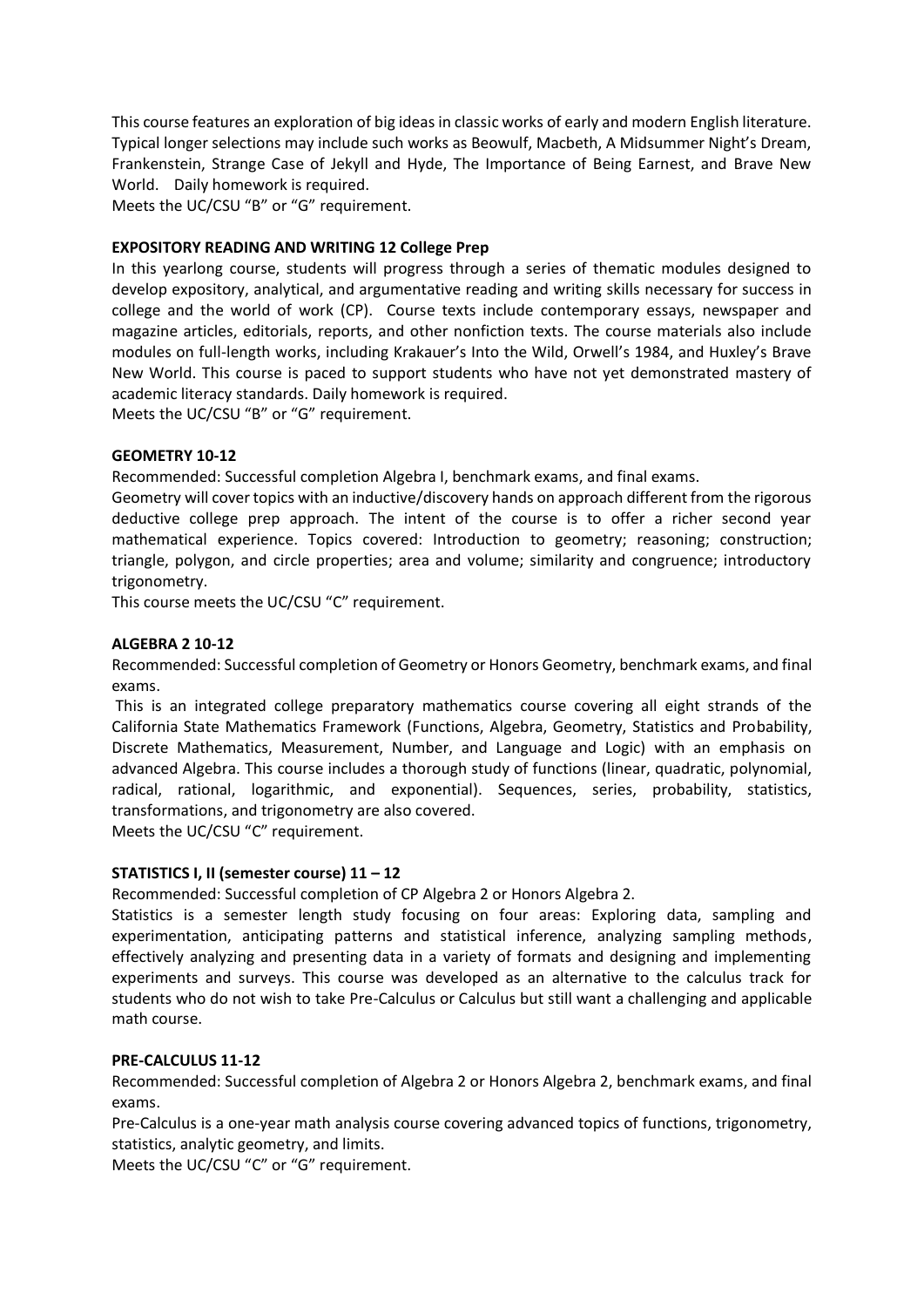#### **ADVANCED PLACEMENT CALCULUS-AB 12**

Recommended: Successful completion of Pre-Calculus (CP) or teacher recommendation.

This course is a college-level class for students who have completed the equivalent of 4 years of college preparatory mathematics. Students will receive little or no review. Topics include derivatives, differentials, integrations, and applications. Many problems are atypical and require students to synthesize new solutions. A graphing calculator is required. The course is designed to prepare students to take the Advanced Placement Exam for Calculus AB.

Meets the UC/CSU "C" or "G" requirement.

# **ZOOLOGY (CP) 12**

Prerequisite: A grade of "B" or better in Biology (CP) Zoology is a more in-depth study of the animal kingdom than is possible in Biology. Each of ten major animal groups (phyla) will be studied starting with an emphasis on vertebrates. Many aspects of their anatomy, physiology, and natural history will be covered in lecture and laboratories. Live animal labs emphasizing ecology and evolution, using student observation and analysis skills are the major laboratory skills. A minimum of 4 hours of homework a week is expected.

Meets the UC/CSU "G" requirement.

# **The Big History Project (Integrated Science) (CP) 12**

Where did everything come from? How did we get to where we are now? Where do humans fit in? Where are things heading? These are questions that origin stories of different cultures have addressed for thousands of years. Big History attempts to answer them by examining the entire past of the Universe using the best available ideas from disciplines such as astronomy, chemistry, biology and history. Throughout the course, you will explore different scales of time and space and view human history from new angles. You will learn what we know and what we don't, consider our place in the Universe, and develop your own ideas for what the future may hold.

#### **AMERICAN GOVERNMENT 12 (semester)**

Prerequisite: none American Government covers topics such as voting, elections, Congress and the Presidency, bureaucracy, national courts, Bill of Rights, and state and local governments. A minimum of 2 hours of homework a week is expected.

Meets the UC/CSU "A" or "G" requirement.

#### **ECONOMICS 12 (semester)**

Prerequisite: none Economics covers topics such as fundamental economic concepts, microeconomics, comparative economics systems, and international economic concepts. A minimum of 2 hours of homework a week is expected.

Meets the UC/CSU "G" requirement.

# **ADVANCED PLACEMENT AMERICAN GOVERNMENT (CP) 12 (semester)**

Prerequisite: Teacher recommendation

An intensive study of American government. Students are required to take the AP exam in spring. A minimum of 7 hours of homework a week is expected.

Meets the UC/CSU "A" or "G" requirement.

# **ADVANCED PLACEMENT ECONOMICS AND MACRO ECONOMICS 12 (semester)**

Prerequisite: Teacher recommendation First semester is an intensive study of microeconomics. Second semester is the intensive study of macroeconomics. Students are required to take the AP exam in spring. A minimum of 7 hours of homework a week is expected.

Meets the UC/CSU "G" requirement.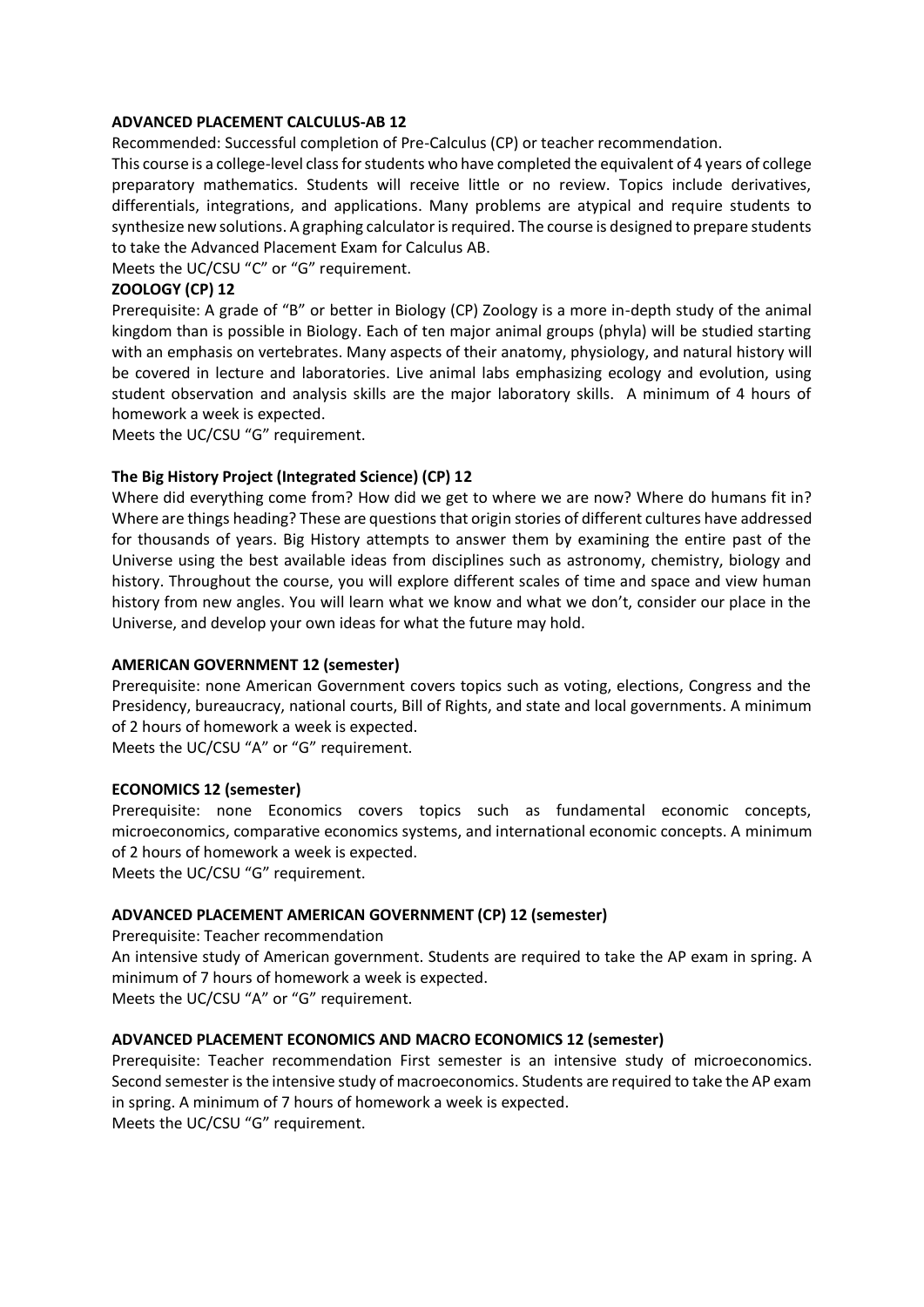# **PE 11-12 Elective Course**

Standard 1: Students demonstrate knowledge of and competency in motor skills, movement patterns, and strategies needed to perform a variety of physical activities.

Standard 2: Students achieve a level of physical fitness for health and performance while demonstrating knowledge of fitness concepts, principles, and strategies.

Standard 3: Students demonstrate knowledge of psychological and sociological concepts, principles, and strategies that apply to the learning and performance of physical activity.

Students in PE 10-12 (PE Elective) will participate and be evaluated in the following types of activities to meet and exceed the California PE standards: 1. Team Activities

- 2. Combative Activities
- 3. Gymnastics and Tumbling 4. Fitness Activities
- 5. Common Core Literacy and Math Activities

# **PE 11-12 (Aerobic, Individual and Dual Activities) Elective Course**

Standard 1: Students demonstrate knowledge of and competency in motor skills, movement patterns, and strategies needed to perform a variety of physical activities.

Standard 2: Students achieve a level of physical fitness for health and performance while demonstrating knowledge of fitness concepts, principles, and strategies.

Standard 3: Students demonstrate knowledge of psychological and sociological concepts, principles, and strategies that apply to the learning and performance of physical activity.

Students in Course 3 will participate and be evaluated in the following types of activities to meet and exceed the California PE standards:

- 1. Walking
- 2. Running
- 3. Yoga
- 4. Badminton
- 5. Tennis
- 6. Two-player Volleyball
- 7. Golf
- 8. Racquetball
- 9. Handball

# **Athletic PE 11-12 (Weight Training and Fitness) Elective Course**

Standard 1: Students demonstrate knowledge of and competency in motor skills, movement patterns, and strategies needed to perform a variety of physical activities.

Standard 2: Students achieve a level of physical fitness for health and performance while demonstrating knowledge of fitness concepts, principles, and strategies.

Standard 3: Students demonstrate knowledge of psychological and sociological concepts, principles, and strategies that apply to the learning and performance of physical activity.

Students in Course will participate and be evaluated in the following types of activities to meet and exceed the California PE standards:

1. Identify principles of lifting, identify prime mover muscles, antagonistic muscles, and stabilizer muscle and assess muscular strength, muscular endurance, cardiorespiratory endurance, and flexibility.

- 2. Learn proper lifting techniques
- 3. Establish a set of personal fitness goals; create a strength-training program.
- 4. Self and Peer evaluation of performance
- 5. Write an analysis of performance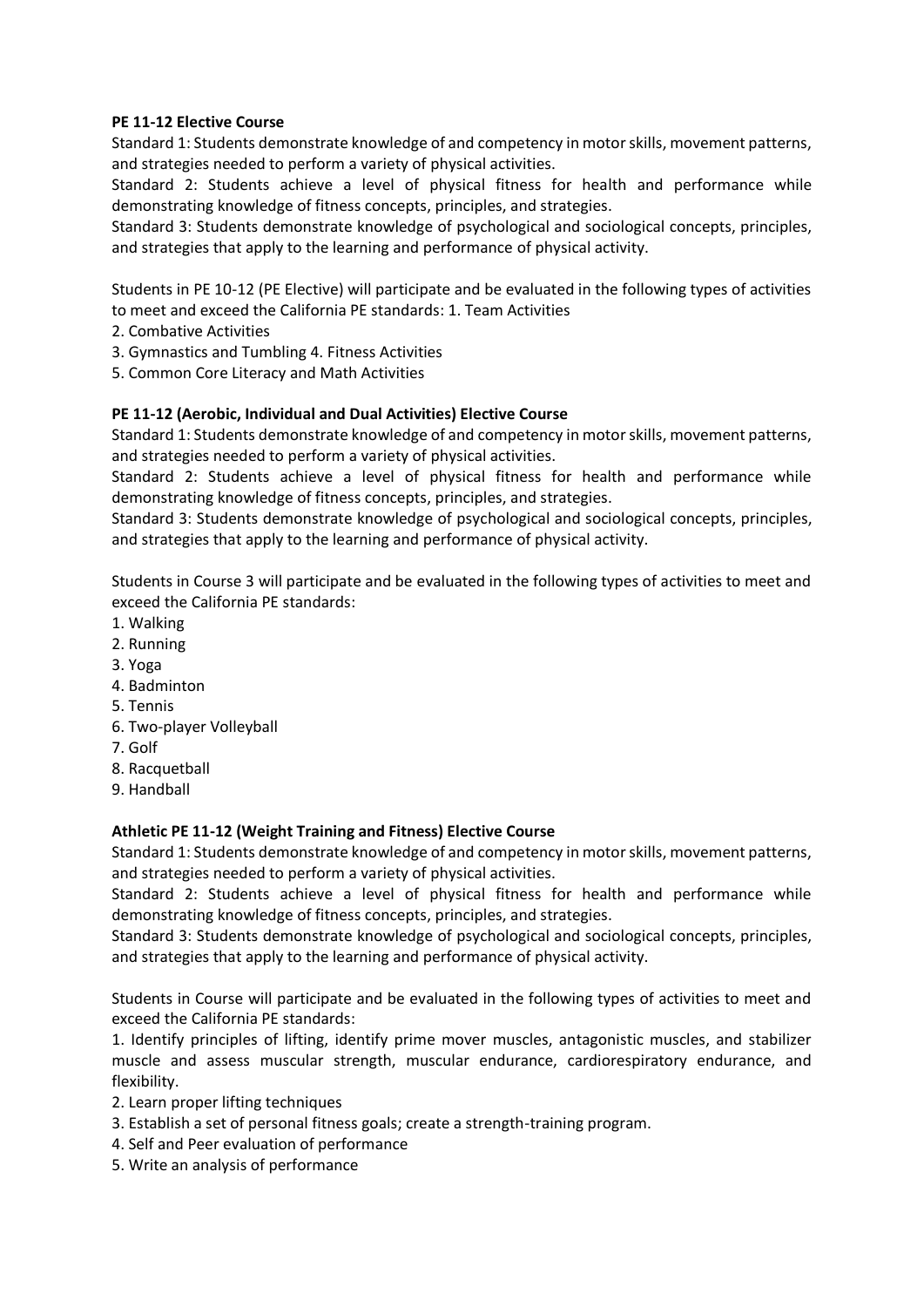- 6. Demonstrate proper spotting techniques
- 7. Measure and Assess balance, reaction time, agility, coordination, power, and speed.
- 8. Safety Equipment

#### **Health 11 or 12**

Health is a semester long course. This course will help students make informed decisions, modify behaviors, and change social conditions in ways that are beneficial to one's health. Students will gain literacy in the following topics: Nutrition and Physical Activity, Growth, Development, and Sexual Health, Injury Prevention and Safety, Alcohol, Tobacco, and Other Drugs, Mental, Emotional, and Social Health, Personal and Community Health

Standard 1: Essential Health Concepts – All students will comprehend essential concepts related to enhancing health.

Standard 2: Analyzing Health Influences – All students will demonstrate the ability to analyze internal and external influences that affect health. Standard 3: Accessing Valid Health Information – All students will demonstrate the ability to access and analyze health information, products, and services. Standard 4: Interpersonal Communication – All students will demonstrate the ability to use interpersonal communication skills to enhance health.

Standard 5: Decision Making – All students will demonstrate the ability to use decision-making skills to enhance health.

Standard 6: Goal Setting – All students will demonstrate the ability to use goal-setting skills to enhance health.

Standard 7: Practicing Health-Enhancing Behaviors – All students will demonstrate the ability to practice behaviors that reduce risk and promote health. Standard 8: Health Promotion – All students will demonstrate the ability to promote and support personal, family, and community health.

#### **Textbooks:**

#### **English Language Arts**

Reading, Grammar and Spelling: Collections, Houghton Mifflin Harcourt Publishing Grammar and Writing: 7-12 Write Source, K–12 Textbook Programs for Writing

#### **Mathematics, McGraw Hill**

Grade 7: Pre-Algebra Grade 8: Algebra I Grade 9: Geometry Grade 10: Algebra II Grade 11: Pre-Calculus Grade 12: Probability and Statistics

# **Science, McGraw Hill iScience Next Generation** Science Standards

Grade 7: Life Science Grade 8: Physical Science

#### **Science, McGraw Hill (Glencoe) Next Generation** Science Standards

Grade 9: Biology Grade 10: Chemistry Grade 11: Physics Grade 12: Zoology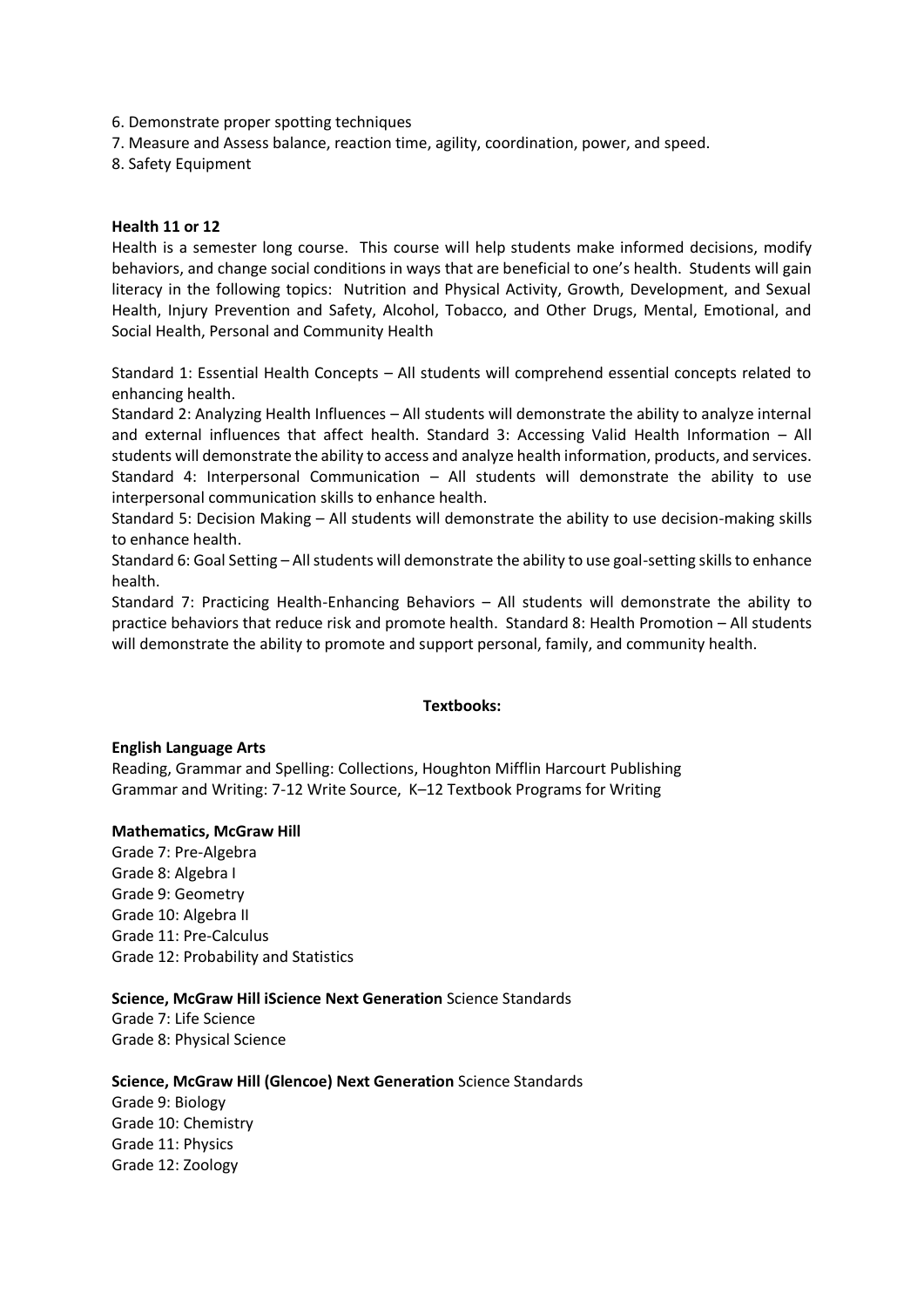**Social Studies, HMH (Houghton Mifflin Harcourt)**  Grade 7: Ancient Civilizations

Grade 8: The United States

# **Social Studies, McGraw Hill**

Grade 9: Geography Grade 10: World History Grade 11: US History Grade 12: American Government and Economics

# **Lifetime Health, McGraw Hill (Grade 11 or 12, 1 semester)**

**Physical Education 7-12, SPARKS Curriculum**

# **Course Descriptions for Non-Core Classes (Electives Descriptions)**

# **COMMUNICATIONS ACADEMY**

# **CREATIVE WRITING**

Semester (10-12) PREREQUISITES: None

The first semester course will teach the basic skills in writing creatively whether it be a short story, a poem, a play, a script, or an article for the magazine market. Students will explore all facets of writing: plot, characterization, tone, point of view, pace, and slant. Emphasis will be placed on developing students' immediate interests and skills by helping them participate in a variety of local and national writing contests. Literature will be read and studied as they relate to the creative writing mode.

# **INTERSCHOLASTIC SPEECH AND DEBATE**

Year (9-12) PREREQUISITES: None

In this course students will be prepared to engage in competitive speech and debate. Students will have the opportunity to learn the various skills and techniques for competitive forensics and will be given the opportunity to compete in a variety of forensic events in the classroom setting. An in-depth study of the different types of speeches, debates, logic and argumentation will be the course of study. Students will exhibit their acquired skills in performance-based assessments, which require them to develop and utilize their presentation and argumentation skills and which afford them the opportunity to exercise and develop their intellectual and verbal skills. In addition, this course will promote the development of research skills, will require frequent writing of all types of expository and persuasive prose, will require the interpretive performance of dramatic and humorous literature, will require in depth study and will require the study of both foreign and domestic political and policy issues. Students may involve themselves in off-campus extracurricular tournament events.

**JOURNALISM 1**  Semester (9-12) PREREQUISITES: None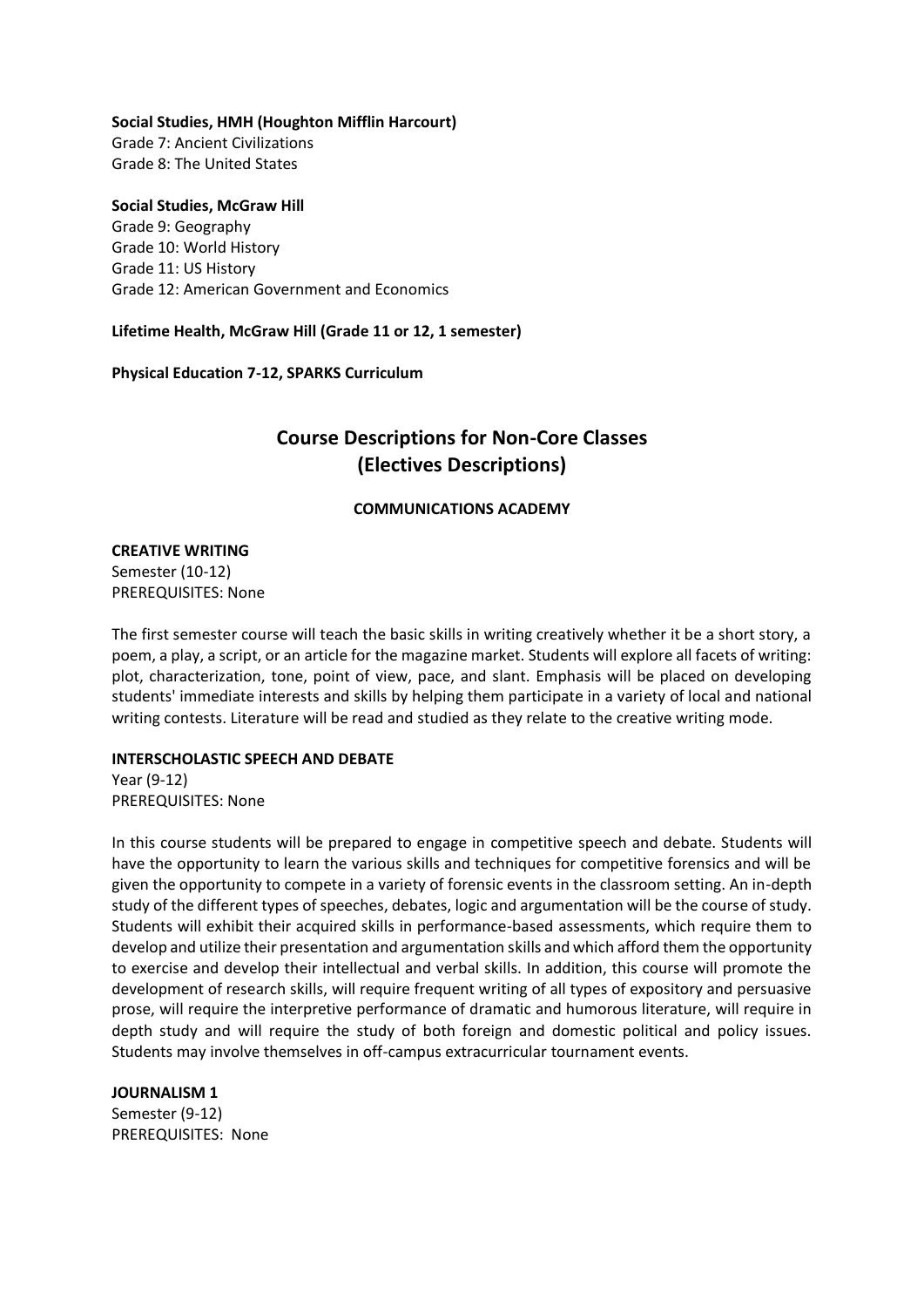In this course students will practice writing expository prose compositions, news articles, editorials, and personal essays. Students will also learn interview skills, press laws and ethics, and page design and layout. Students will read a substantial amount of literature to meet the outcomes of this course. This course will provide students with practical experience in print media and offer a wide range of writing opportunities as preparation for business, industry, and more advanced research and composition courses. The course will be taught as a prerequisite to Journalism 2 and Yearbook.

#### **JOURNALISM 2**

#### Year (9-12)

PREREQUISITES: Journalism 1 with a grade of "B" or better AND successful completion of a staff selection process conducted by the teacher.

In this course students will continue their practice in expository prose compositions, news articles, editorials, and personal essays. Students will also be publishing the Unity Concord International School Paper while learning the higher levels of interviewing, press laws and ethics, page design and layout. Students will read a substantial amount of literature to meet the outcomes of this course. This course will give students practical experience in print media and offer a wide range of writing opportunities as preparation for business, industry, and more advanced research and composition courses. This course will be taught in preparation for advanced English courses and a possible profession in journalism.

#### **DIGITAL MULTIMEDIA DESIGN (YEARBOOK)**

Year (10-12)

PREREQUISITES: Successfully complete staff selection process the spring before enrollment RECOMMENDATION: Journalism 1 with a grade of "C" or better. Course may be repeated for a maximum of twenty credits counted toward the 230-credit graduation requirement.

Digital Multimedia Design is a course designed for students who are interested in exploring the realworld applications of the arts. The course focuses on design and how it pertains to a variety of creative techniques, including digital photography, desk top publishing, and the digital darkroom. Students develop skills in technology-based programs, problem solving, communication, and time management that contribute to lifelong learning and career skills. Students ultimately publish a book.

Under the direction of student editors and the faculty advisor, students will carry out the design, writing, photography, layout and production of the school yearbook, an annual written and pictorial record of the year at Unity Concord International School. Communications law, ethics and standards, interviewing techniques, writing, visual design, computer layout, photography, meeting deadlines, organizational skills, planning and working cooperatively in a fast-paced professional setting are integral parts of this class. The course will follow the Visual and Performing Arts course standards. Meets the UC/CSU "F" requirement.

#### **NEWSWRITING**

#### Semester (10-12)

Prerequisite: Approval of advisor. A grade of "B" or better in English

Newswriting students will be required to submit weekly writings of some length for publication in the school paper or magazine. A minimum of 2000 words will be written per semester, which will demonstrate the students' understanding of story guidelines and the principles of writing for a publication, including style and terminology.Students will meet story, layout, photo and/or page deadlines, and be required to learn the computer programs that the Newswriting staff utilizes to produce its publications. Does not give English credit for graduation. Daily homework required. Ninth graders may submit an application. Meets the UC/CSU "G" requirement.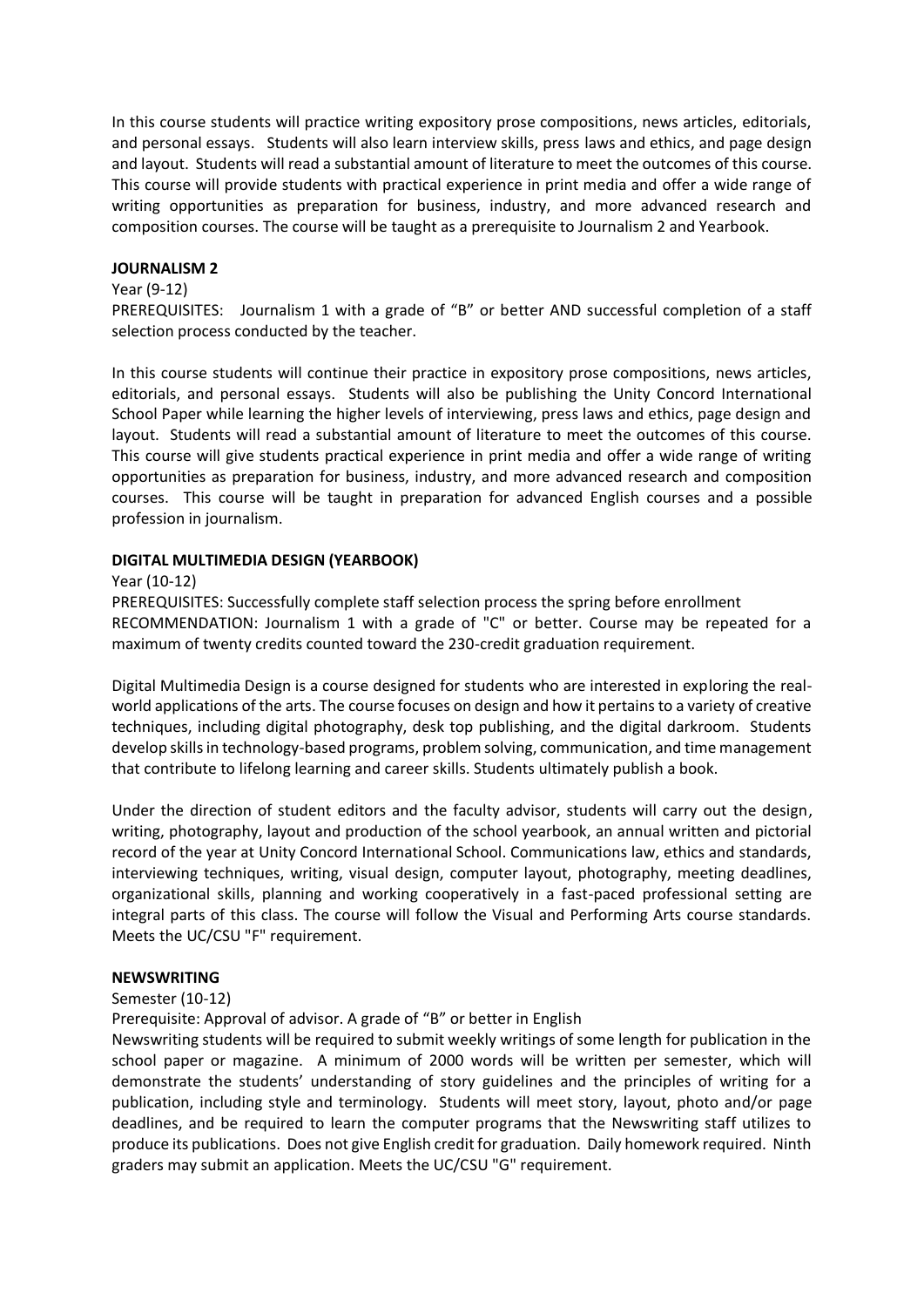#### **ASB LEADERSHIP**

Year (9-12)

Prerequisite: Must have been elected or appointed to the ASB cabinet or class office. Must maintain a 2.5 GPA as a required by the ASB constitution.

ASB Leadership is a one-year course for the elected and appointed officers of the Associated Student Body. The course provides officers with skills and knowledge necessary to lead an effective student government. A minimum of 5 hours of homework a week is expected.

#### **BUSINESS ACADEMY**

# **BUSINESS MANAGEMENT and BUSINESS LAW**

Year (10-12) PREREQUISITES: None

Business Management is the study of the economic and social environment of business, students will learn about entrepreneurship, the three basic types of business ownership, marketing, finance, management functions, and human resources. The students will also apply business management principles in analyzing and solving real world problems presented in projects, case problems and class discussion questions. Business Law is the study of the basic legal concepts relating to business transactions. The students learn how law applies to society, the consumer, minors, citizens, and business. The students also learn about crimes, torts, contracts, the court system, bailments, credit, renting and owning real property, and insurance. These courses provide an excellent background for those students who plan to major in business at the college or technical school level or enter the work force after high school graduation.

# **MATHEMATICS FOR BUSINESS 1 and 2**

Year (10-12) PREREQUISITES: None

This course helps students become mathematically literate and self-confident by applying basic mathematics skills (adding, subtracting, multiplying, dividing, fractions, and percent's) and problemsolving strategies plus algebra concepts. The course includes such topics as checking and savings accounts, charge accounts, credit cards, loans, housing costs, and automobile costs. Second semester, students continue to apply basic mathematics skills and problem-solving strategies. The course includes such topics as purchasing, sales, marketing, accounting, records, and financial management.

# **ACCOUNTING**

Year (11-12) PREREQUISITES: None

This course is recommended for business majors and other students interested in the subject for personal use. It is an excellent background course for students planning to major in business at the college level. The basic bookkeeping cycle is presented and then expanded to include analyzing business transactions, journalizing and posting, preparing and analyzing financial reports, maintaining accurate business and personal records, and reconciling bank statements. Computers are integrated into the course through accounting software. Second semester this course is the study of payroll procedures, depreciation of fixed assets, notes receivable and notes payable, and purchases and sales returns and allowances.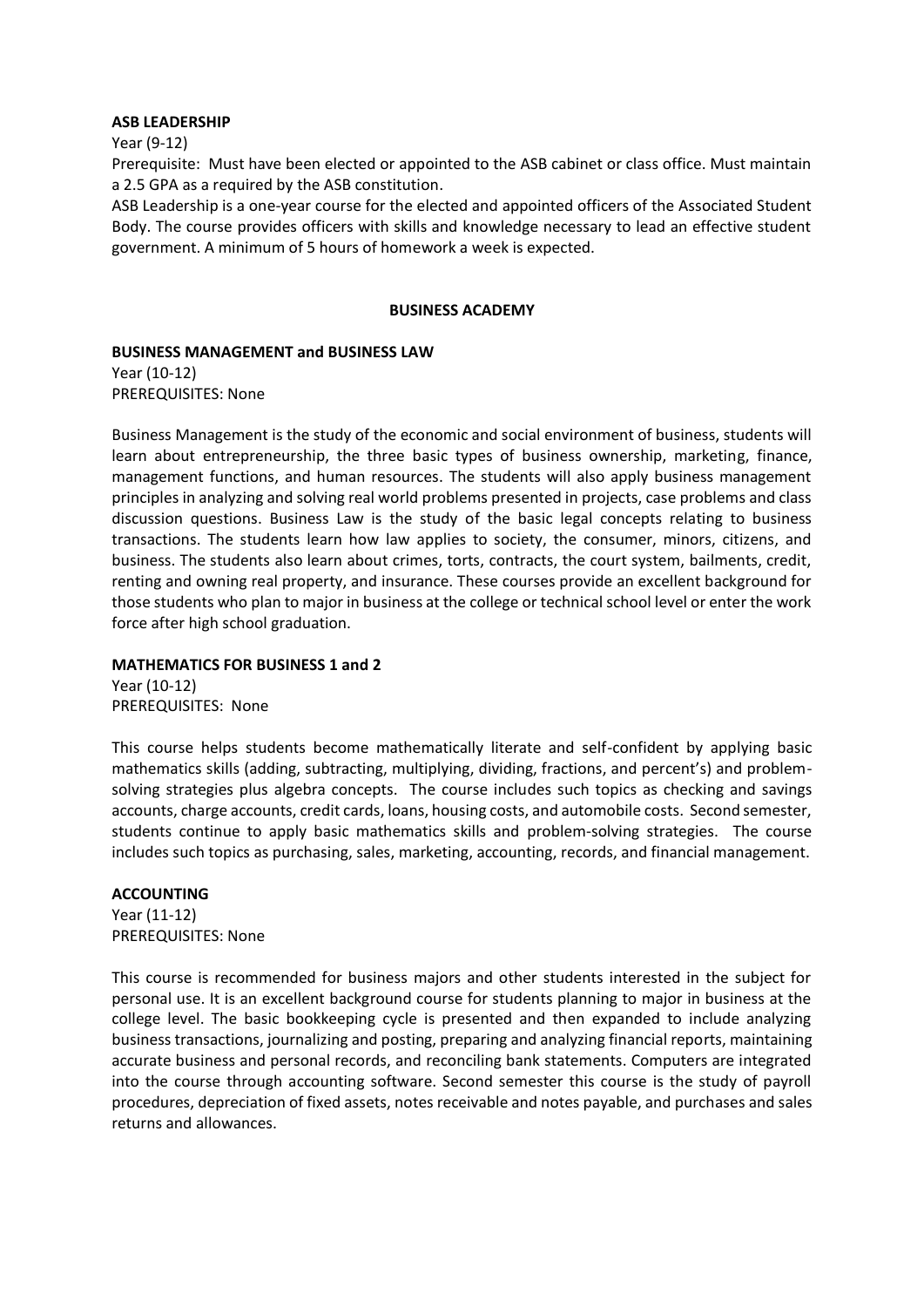#### **VISUAL & PERFORMING ARTS ACADEMY**

**ACTING**  Year (9-12) PREREQUISITES: None

This course includes the study of acting methods, improvisation, dramatic movement, and fundamentals of characterization. With a strong emphasis on teamwork and responsibility, the course provides students with a greater knowledge of drama and its universal appeal in order that they may better enjoy and appreciate the performing arts. Students will perform selected scenes from a variety of sources in class. Second semester students will explore different periods of dramatic literature, such as Greek drama, Shakespeare, Chekhov, Restoration and Theatre of the Absurd, through production of scenes and projects. The course will conclude with the production of a one-act play or the equivalent in extended scenes from full-length plays. The course may include a public performance of class pieces.

#### **ART 1**

Year (9-12) Prerequisite: None

Development of basic fine art theory, exploration of media and skills related to good design. Emphasis placed on using and recognizing the Elements of Art. Meets the Fine Arts graduation requirement. Meets the UC/CSU "F" requirement.

#### **ART 2**

Year (9-12) PREREQUISITES: Completion of Art 1 with a grade of "D" or better.

Continued development of basic art theory, exploration of media and skills related to good design. Emphasis placed on using and recognizing the Principles of Art. Meets the Fine Arts graduation requirement. Meets the UC/CSU "F" requirement.

#### **ART HISTORY**

Year (9-12) PREREQUISITE: None

Art History emphasizes understanding works of art within their historical context by examining issues such as politics, class, religion, patronage, audience, gender, function, and ethnicity. Historical periods covered are Early Through Medieval, Renaissance to Present, and Beyond European Artistic Traditions. The course teaches students to understand works of art through both visual and contextual analysis.

# **ADVANCED PLACEMENT ART HISTORY**

Year (11-12) PREREQUISITE: Completion of Art History with a B or better.

The AP Art History course explores such topics as the nature of art, its uses, its meanings, art making, and responses to art. Through investigation of diverse artistic traditions of cultures from prehistory to the present, the course fosters in-depth and holistic understanding of the history of art from a global perspective. Students learn and apply skills of visual, contextual, and comparative analysis to engage with a variety of art forms, constructing understanding of individual works and interconnections of art-making processes and products throughout history. The course and exam are structured around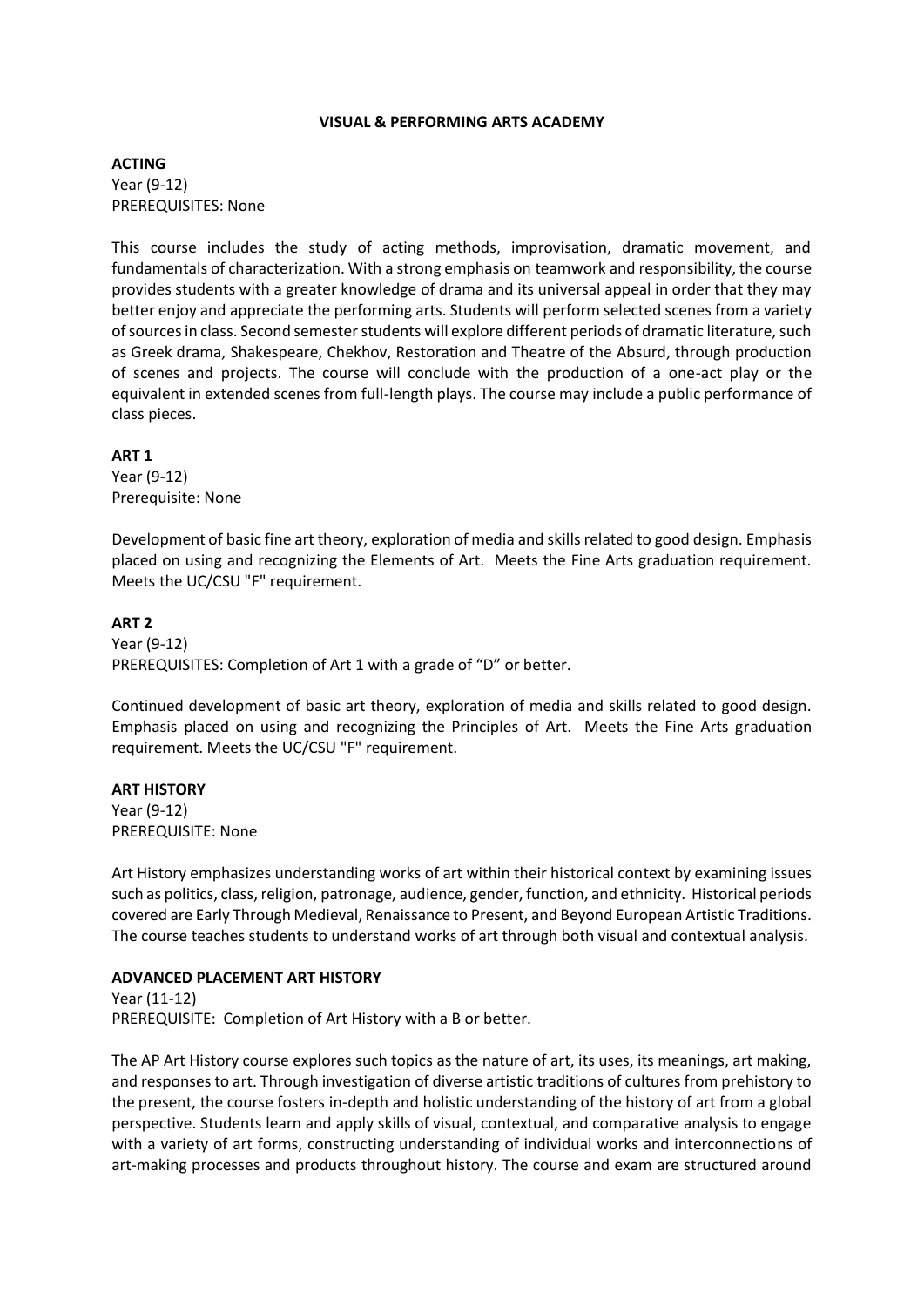ten content areas: Global Prehistory, Ancient Mediterranean, Early Europe and Colonial Americas, Later Europe and Americas, Indigenous Americas, Africa, West and Central Asia, South, East, and Southwest Asia, The Pacific, and Global Contemporary.

#### **DRAWING 1-6**

Semester Long (10-12) Prerequisite: Completion of Art 1 & 2 or consent of teacher.

Drawing techniques employing many mediums, styles, and genres to develop more advanced composition skills and sophisticated concepts. Meets the Fine Arts graduation requirement. Meets the UC/CSU "F" requirement.

Continued exploration of drawing concepts with use of traditional and non-traditional drawing techniques and media. Introduction to working in a conceptual series for portfolio building. Meets the Fine Arts graduation requirement. Meets the UC/CSU "F" or "G" requirement.

Advanced exploration of drawing concepts with use of traditional and non-traditional drawing techniques and media. Continuation of working in a conceptual series for portfolio building. Meets the Fine Arts graduation requirement. Meets the UC/CSU "F" or "G" requirement.

#### **PAINTING 1-6**

Semester Long (10-12) Prerequisite: Completion of Art 1&2, or Drawing 1, or consent of teacher.

Painting techniques employing many mediums, styles, and genres in order to develop more advanced composition skills and sophisticated concepts. Meets the Fine Arts graduation requirement. Meets the UC/CSU "F" requirement.

Continued exploration of painting concepts with use of traditional and non-traditional drawing techniques and media. Introduction to working in a conceptual series for portfolio building.

Advanced exploration of painting concepts with use of traditional and non-traditional drawing techniques and media. Meets the Fine Arts graduation requirement. Meets the UC/CSU "F" requirement.

Continuation of working in a conceptual series for portfolio building. Meets the Fine Arts graduation requirement. Meets the UC/CSU "F" or "G" requirement.

Meets the Fine Arts graduation requirement. Meets the UC/CSU "F" or "G" requirement.

# **ADVANCEED PLACEMENT STUDIO: DRAWING PORTFOLIO**

Year (11-12) PREREQUISITES: Teacher recommendation.

Content of this Course conforms to College Board standards for the Advanced Placement Studio Art 3D Design Portfolio Examination. The Drawing portfolio is intended to address a very broad interpretation of drawing issues and media. Line quality, light and shade, rendering of form, composition, surface manipulation, the illusion of depth and mark-making are drawing issues that can be addressed through a variety of means, which could include painting, , printmaking, mixed media, etc. Abstract, observational, and invented works may demonstrate drawing competence.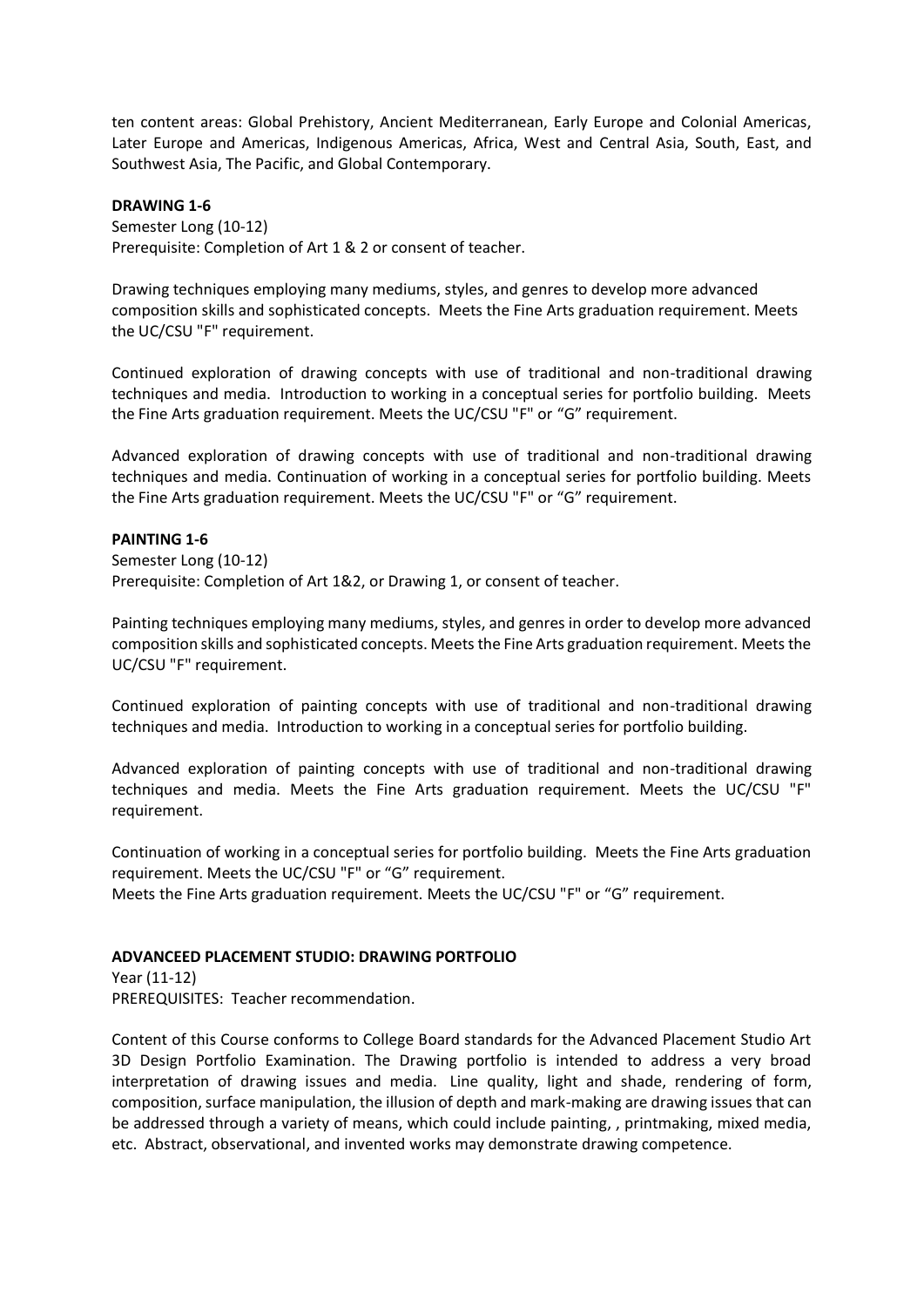**ACTING 1-4 Years (9-12)** PREREQUISITES: None

This course offers students the opportunity to study acting methods and games to enhance the students' knowledge of theater. The course may involve performance opportunities and some after school rehearsals may be required. Students are expected to perform in front of an audience which will give the student more confidence with public speaking. All areas of theater will be discussed such as Technical theater, makeup and costumes. This is an entry level class.

# **ADVANCED DRAMA 1-4 Years (9-12)** PREREQUISITES: None

This course offers students the opportunity to study acting methods and games to enhance the students' knowledge of theater. The course involves performance opportunities and some after school rehearsals are required. Students will prepare monologues and scenes for performance. Acting methods are discussed at the advanced level. All areas of theater will be discussed such as Technical theater, house management, Stage management, makeup and costumes. This is an upper level class**.**

#### **PHOTOGRAPGHY 1-4 Year (9-12)** PREREQUISITES: None

The beginning level photography class explores the history and development of photography, making pinhole cameras, the basic camera types, fundamentals of digital photography and beginning editing using Adobe Photoshop. Students will work to create a portfolio of photos showing competency in basic photographic processes. Upper level classes explore a more advanced use of Photoshop. They also study the role of photojournalism and documentary photography. Photo careers are also explored. Students in the upper level classes will work to develop a more advanced portfolio of photographic images stressing excellence and personal vision.

# **DIGITAL MEDIA AND COMPUTER SCIENCE ACADEMY**

# **COMPUTER GRAPHIC ARTS**

Year (10-12) PREREQUISITE: Completion of the computer requirement for graduation. Completion of both semesters of Visual Art with a grade of "C" or better is recommended but not required.

The first semester will introduce the interested student to graphic design, the visual communication of art through the computer medium and the combination of images and print. During second semester, students will create complex visual images, learn the basics of web design, develop a digital portfolio, and create a variety of publication projects. The computer is the artistic tool for today and the future for the creation of design, illustrations, and publications.

# **COMPUTER SCIENCE**

Year (9-12)

PREREQUISITES: Enrollment in Geometry or higher. This is for students who plan on majoring in computer science or a related IT field in college.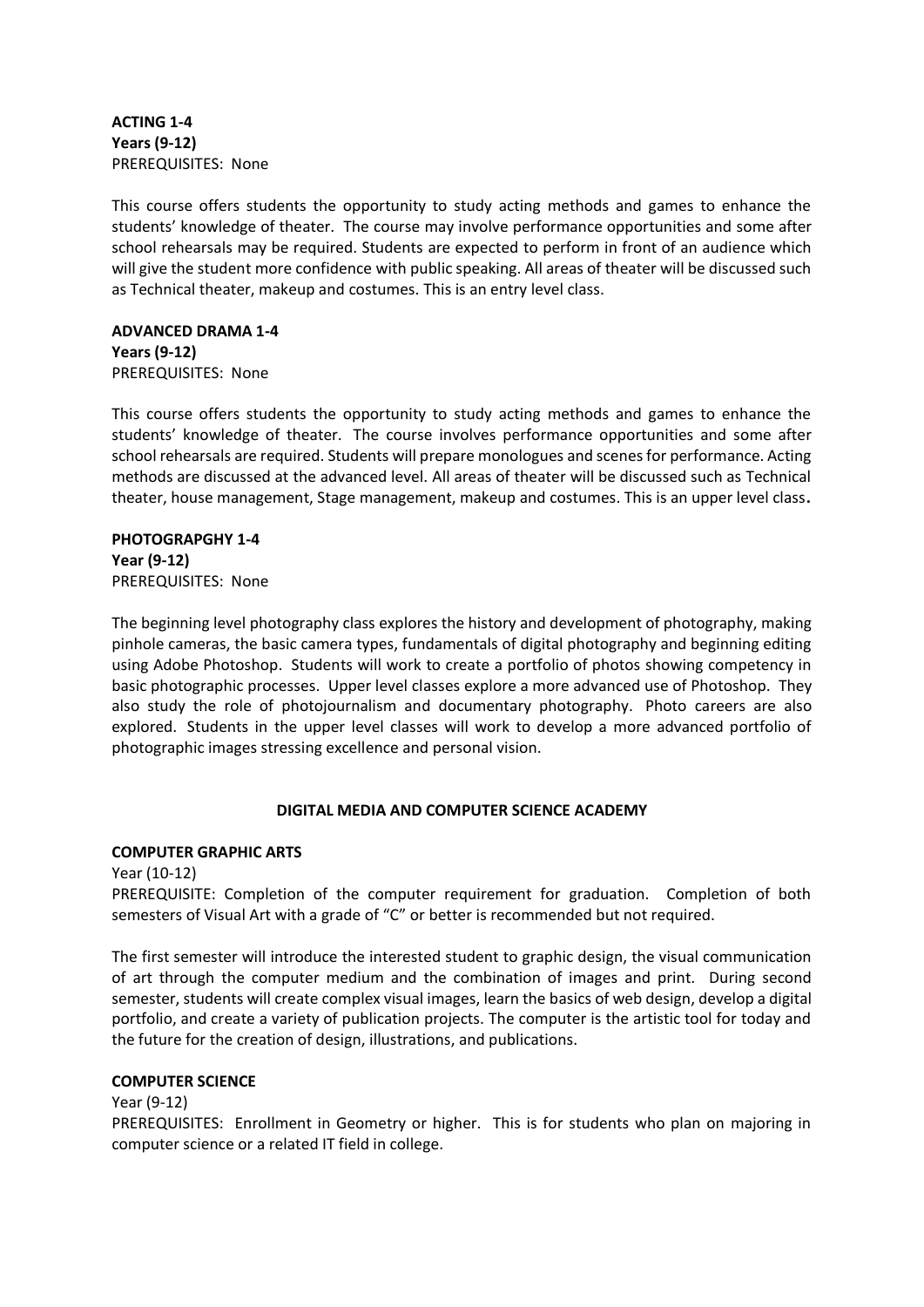This yearlong course introduces students to the basic structures of computer hardware, software and the internet. Students will learn to use conditional statements, loops, and other fundamental structures to understand and write code. Additionally, students will understand the benefits and utility of Object-Oriented Programming and use it individually and as part of a programming team. Students will become familiar with several higher-level programming languages and demonstrate early proficiency in Java. Students will also use programming as a tool to create practical solutions to problems.

#### **COMPUTER SCIENCE II**

#### Year (11 - 12)

PREREQUISITES: Completion of Computer Science with a "B" or better or passing score on a Computer Science Diagnostic test.

This yearlong course provides a detailed study of the following topics: systems lifecycle and software development, program construction in Java, and computing system fundamentals. Students will gain and understanding of the tasks that a systems analyst would perform when considering a situation that may be computerized and will learn to analyze and solve problems, not just to write programs. Students will also learn how to trace, evaluate, and construct algorithms in Java as well as study computer systems (their hardware and software) and how they interact.

#### **COMPUTER SCIENCE III**

Year (11-12) PREREQUISITES: Completion of Computer Science II with a "B" or better.

This yearlong course is designed primarily for students in grades 11-12 wishing to complete a comprehensive course in many aspects of computer science. At the end of the course, students will devote many weeks to creating an extensive Programming Dossier consisting of a practical application of skills through the development of a product with the associated documentation.

#### **MUSIC ACADEMY**

# **MUSIC APPRECIATION**  Year (9-12) PREREQUISITES: None

This course is designed to be an introduction to western and non-western musical styles. Students will learn how music affects their culture and other cultures from around the world through the study of musical history, how to recognize music in written and aural form, and how music is used in a myriad of situations from communication to mood setting. The course is based on the California standards for music and will include significant reading, writing and listening**.**

#### **HISTORY OF ROCK AND ROLL**

Year (9-12) PREREQUISITES: None

This course focuses on the roots and development of rock and roll music throughout the twentieth century. Students will develop an understanding of basic music theory as it pertains to rock and roll along with special attention given to the manner in which sociological, political and economic conditions affected the evolution of the genre and its culture. The course is based on State visual and performing arts standards.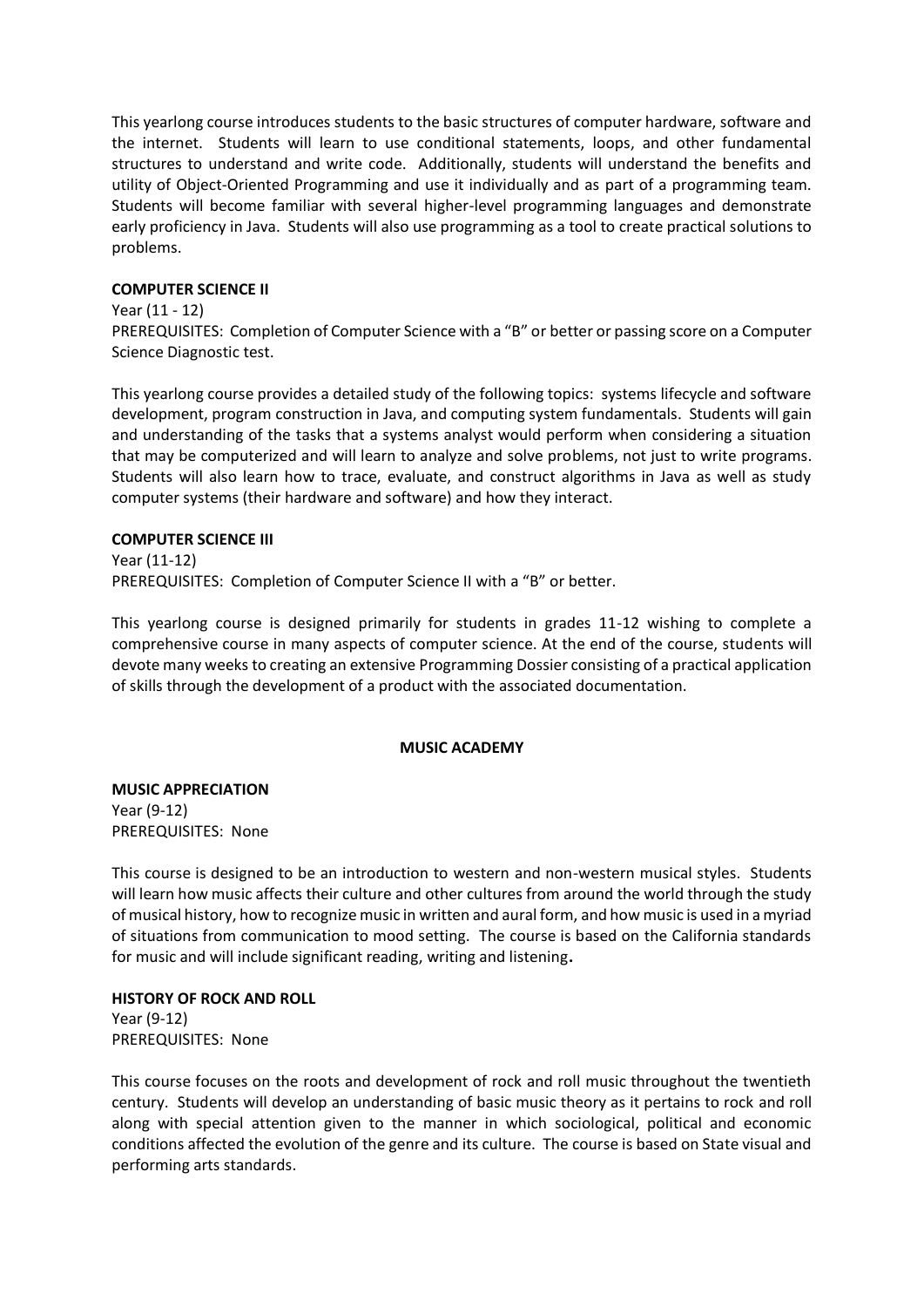#### **JAZZ BAND I-4**

Year (9-12) PREREQUISITES: Audition or teacher recommendation. Course may be repeated for credit.

This course is designed to provide accomplished musicians with the opportunity of playing music with an emphasis on Jazz and Rock in a "Big Band" setting. A performance will be required each semester. Other performances and festivals may be included.

# **CONCERT CHOIR 1-4**

Year (9-12) PREREQUISITES: Audition/teacher recommendation. Course may be repeated for credit.

This is the advanced choir at Unity Concord International High School. This concert choir will perform at festivals, concerts, and community activities. This group performs a wide variety of choral music, ranging from Renaissance to contemporary styles. Excellent basic vocal training and study of music fundamentals is included.

# **INSTRUMENTAL ENSEMBLE 1-4 (Percussion)**

Year: (10-12) PREREQUISITE: Previous experience may be required.

This class is for any band member who has previous experience playing percussion instruments in middle school or high school. Students will learn the foundations of all instruments within the percussion family. Students will be expected to perform on mallet instruments, snare rudiments, as well as many other fundamental skills on the various instruments. Students will be studying and performing music for jazz band, concert band, and percussion ensemble. Grades are largely based on class participation and playing tests on all percussion instruments.

# **ADVANCED PLACEMENT MUSIC THEORY**

Years (11-12) PREREQUISITE: Music Department approval

This course is designed to develop an advanced level of understanding of musical theory, preparing students for the AP Music Theory Exam. The AP Music Theory course corresponds to two semesters of a typical introductory college music theory course that covers topics such as musicianship, theory, musical materials, and procedures. Musicianship skills including dictation and other listening skills, sight-singing, and keyboard harmony are considered an important part of the course. Through the course, students develop the ability to recognize, understand, and describe basic materials and processes of music that are heard or presented in a score. Development of aural skills is a primary objective. Performance is also part of the learning process. Students understand basic concepts and terminology by listening to and performing a wide variety of music. Notational skills, speed, and fluency with basic materials are emphasized. Students planning to major in music in college may be able to enroll in an advanced music theory course, depending on individual colleges' AP policies.

# **2 YEAR ARCHITECTURE ACADEMY**

# **ARCHITECTURAL DESIGN & TECHNICAL DRAFTING LEVEL 1**

PREREQUISITES: Completion of Geometry with a B or better and counselor recommendation.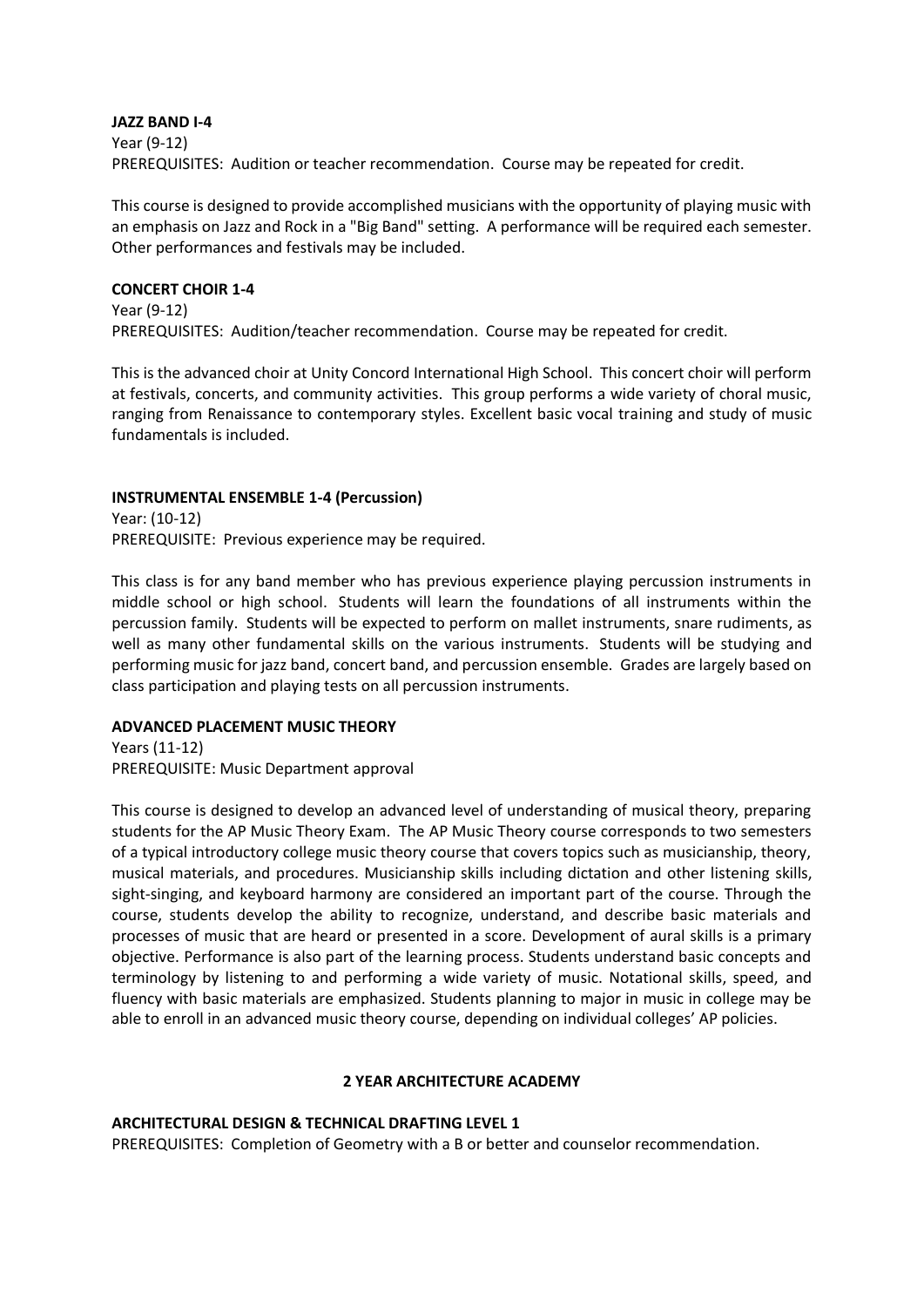Students will learn the fundamentals of drafting, design hierarchy and building design. They will apply math, science, and standard drafting practices to study historical projects and create abstract architectural models. Through both individual and collaborative team activities, projects, and problems, students will solve problems as they practice common design and development protocols such as project management and peer review. Students will develop skills in visual communication, technical representation and documentation of design solutions according to accepted technical standards.

# **ARCHITECTURAL DESIGN & TECHNICAL DRAFTING LEVEL 2**

PREREQUISITES: Completion of Geometry with a B or better and counselor recommendation.

Students will learn the fundamentals of building design, site design, and development. They will apply math, science, and standard engineering practices to design both residential and commercial projects and document their work using 3D architectural and graphic design software. Through both individual and collaborative team activities, projects, and problems, students will solve problems as they practice common design and development protocols such as project management and peer review. Students will develop skills in engineering calculations, technical representation, and documentation of design solutions according to accepted technical standards.

# **4 YEAR ARCHITECTURE ACADEMY**

# **TECHNICAL DRAFTING (MANUAL)**

PREREQUISITES: Completion of Geometry with a B or better and counselor recommendation.

Students will learn the fundamentals of drafting and technical visual language. They will apply math, engineering, and standard drafting practices to draw industrial, architectural, and engineering projects. Through both individual and collaborative team activities, projects, and problems, students will solve problems as they practice functional documentation protocols such as developing working and assembly drawing sets. Students will develop skills in visual communication, technical representation and documentation of design solutions according to accepted technical standards (ISO 128).

# **PRINCIPLES OF DESIGN**

PREREQUISITES: Completion of Geometry with a B or better and counselor recommendation.

Students will learn the fundamentals of drafting, design hierarchy and building design. They will apply math, science, and standard design practices to study historical projects and create abstract architectural models. Through both individual and collaborative team activities, projects, and problems, students will solve problems as they practice common design and development protocols such as project management and peer review. Students will develop skills in visual communication, technical representation and documentation of design solutions according to accepted technical standards.

# **TECHNICAL DRAFTING (COMPUTER AIDED DESIGN CADS)**

Completion of Geometry with a B or better and counselor recommendation.

Students will learn to draft 3-Dimensional models and document sets using computer aided software. They will apply math, engineering, and advanced drafting practices to draw industrial, architectural and engineering projects. Through both individual and collaborative team activities, projects, and problems, students will solve problems as they practice functional documentation protocols such as developing working and assembly drawing sets. Students will develop skills in visual communication,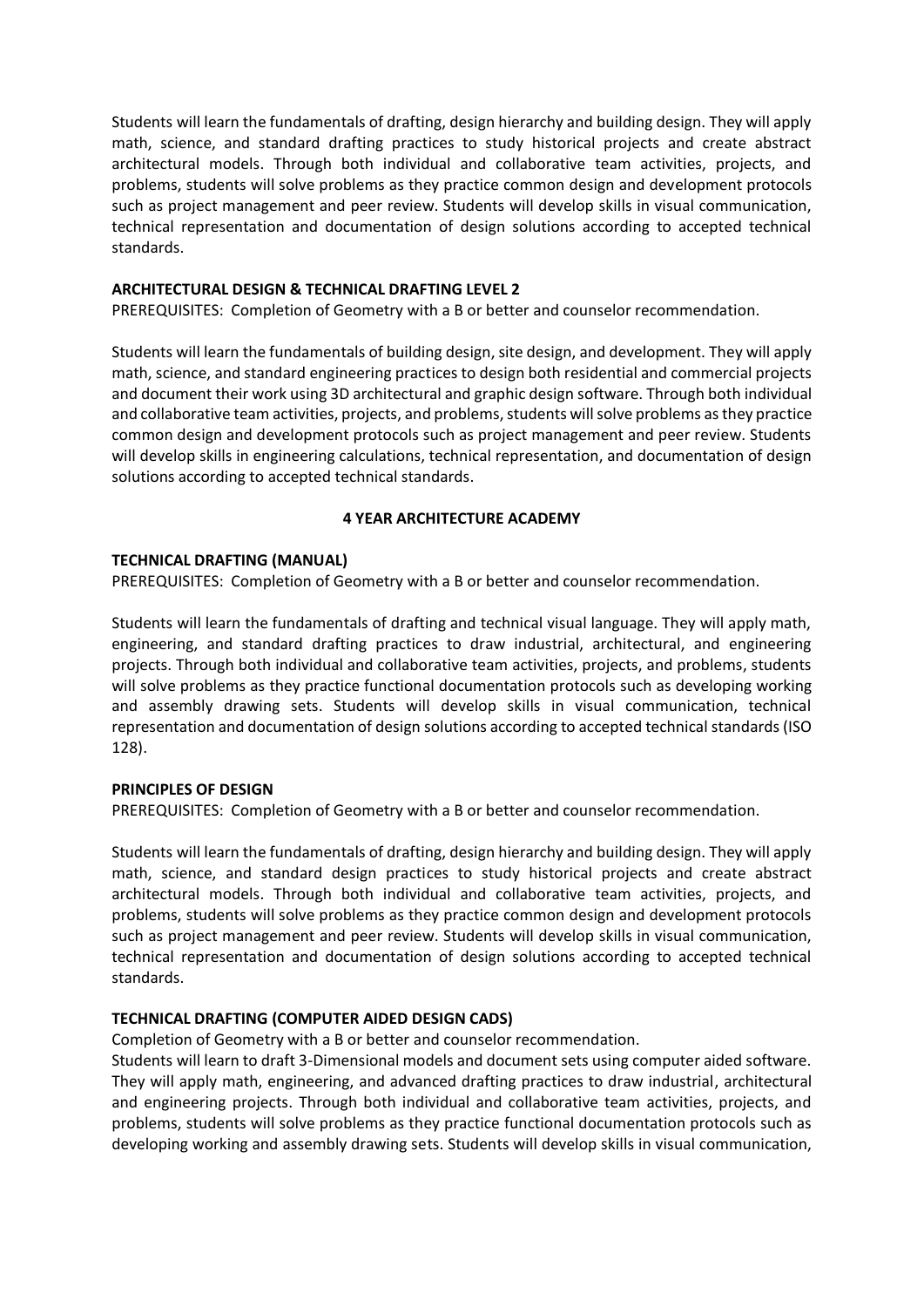technical representation and documentation of design solutions according to accepted technical standards (ISO 128).

#### **ARCHITECTURAL DESIGN**

Completion of Geometry with a B or better and counselor recommendation.

Students will learn the fundamentals of building design, site design, and development. They will apply math, science, and standard engineering practices to design both residential and commercial projects and document their work using 3D architectural and graphic design software. Through both individual and collaborative team activities, projects, and problems, students will solve problems as they practice common design and development protocols such as project management and peer review. Students will develop skills in engineering calculations, technical representation and documentation of design solutions according to accepted technical standards.

#### **4 YEAR ENGINEERING ACADEMY**

#### **ARCHITECTURE & CIVIL ENGINEERING**

Completion of Geometry with a B or better and counselor recommendation.

Students will learn the fundamentals of building design, site design, and development. They will apply math, science, and standard engineering practices to design both residential and commercial projects and document their work using 3D architectural design software. Through both individual and collaborative team activities, projects, and problems, students will solve problems as they practice common design and development protocols such as project management and peer review. Students will develop skills in engineering calculations, technical representation and documentation of design solutions according to accepted technical standards.

#### **INTRO TO ENGINEERING DESIGN**

Completion of Geometry with a B or better and counselor recommendation.

Students are introduced to the engineering design process, applying math, science, and engineering standards to identify and design solutions to a variety of real problems. They will work both individually and in collaborative teams to develop and document design solutions using engineering notebooks and 3D modeling software. The development of computational methods that are commonly used in engineering problem solving, including statistical analysis and mathematical modeling, are emphasized. Ethical issues related to professional practice and product development are also presented.

#### **PRINCIPLES OF ENGINEERING**

Completion of Geometry with a B or better and counselor recommendation.

Students will explore a broad range of engineering topics, including mechanisms, the strength of materials and structures, automation, and motion. Students develop skills in problem solving, research, and design while learning strategies for design process documentation, collaboration, and presentation. By solving rigorous and relevant design problems using engineering and science concepts within a collaborative learning environment; activity, project, problem-based (APB) learning challenges students to continually hone their interpersonal skills, creative abilities, and problemsolving skills.

# **ENVIRONMENTAL SUSTAINABILITY**

Completion of Geometry with a B or better and counselor recommendation.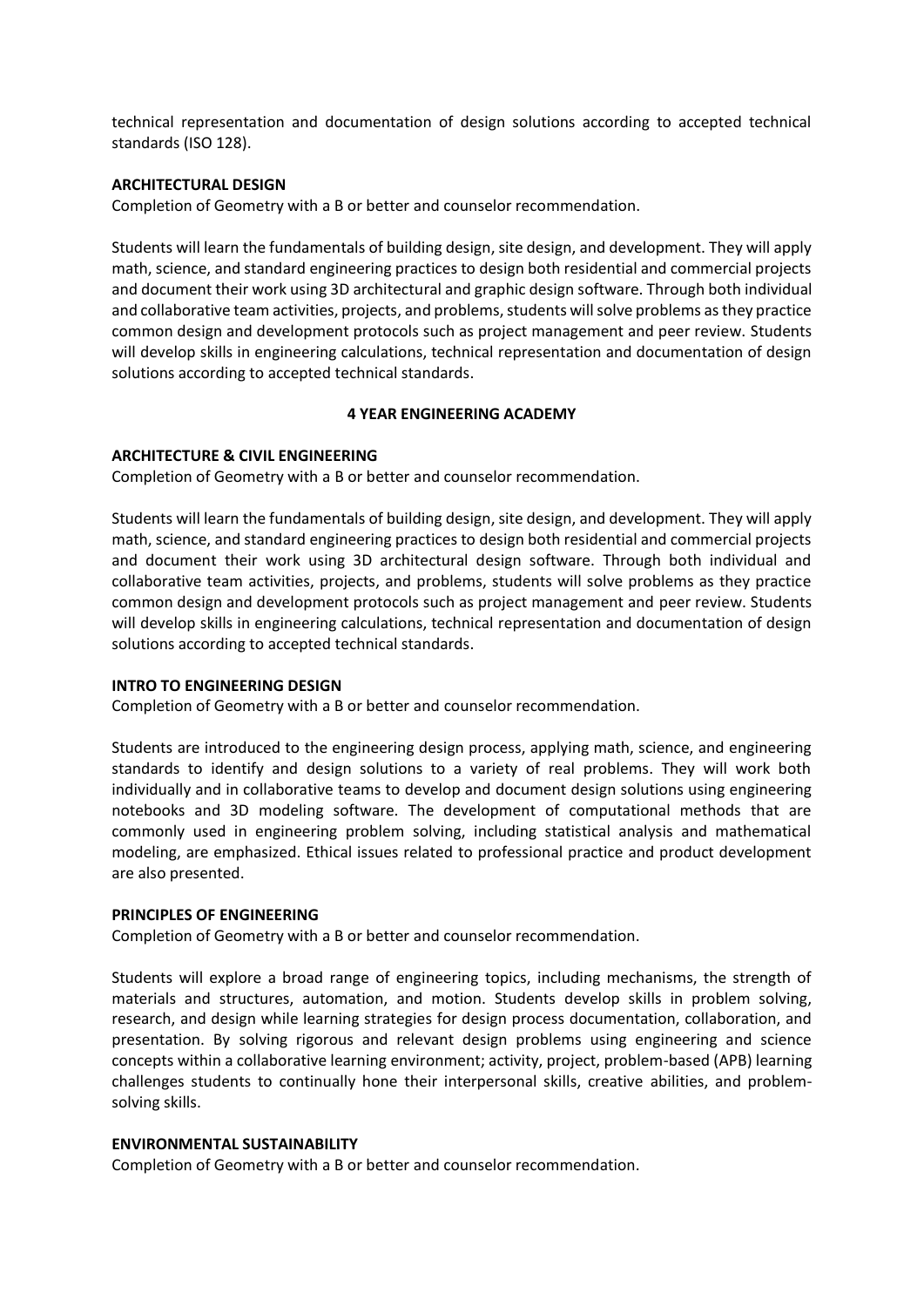Students are introduced to environmental issues and use the engineering design process to research and design potential solutions. Utilizing the activity, project, problem-based (APB) teaching and learning method, students transition from completing structured activities to solving open-ended projects and problems that require them to develop planning, documentation, communication, and other professional skills. Through both individual and collaborative team activities, projects, and problems, student's problem solve as they practice common design and scientific protocols such as project management, lab techniques, and peer review. Students develop skills in designing experiments, conducting research, executing technical skills, documenting design solutions according to accepted technical standards.

# **MEDICAL ACADEMY**

#### **STUDENT AIDE (NURSE DEPARTMENT)**

Semester Long (10-12) PREREQUISITES: Application/good grades, behavior, attendance Course may be repeated for a maximum of TEN credits towards the 230-credit graduation requirement.

Student aides serve nurses and other staff to provide clerical and routine instructional tasks. Students will work on a regular scheduled daily basis under nurses or staff direction. During their G11 and G12 years, students are required to dedicate 30 hours of their time to planning, implementing, and reflecting upon service-learning that benefits the community. This can be directly linked to charity work, volunteering, or interning at any number of organizations. Students will engage in this self-study course and meet regularly with their Student Aide Coordinator who will take them through the process. Students will also be responsible for presenting at the Service-Learning Seminar at the end of the year.

#### **HUMAN ANATOMY & PHYSIOLOGY**

Year Long (11-12) PREREQUISITES: Completion with a "B" or better in Biology and Chemistry, reading level of 11.0+

Students explore the inner workings of the human body and focus on anatomical and medical terminology. This course is the perfect foundation for students wanting to expand their vocabularies and learn about the body and its levels of organization, as well as the cooperation required between those levels. The text used in this course is written at the college level and should facilitate a smooth transition for students pursuing a postsecondary education.

#### **PSYCHOLOGY**

Year Long (11-12) PREREQUISITES: Completion with a "B" or better in Biology and Chemistry, reading level of 11.0+

Students explore comprehensive treatment of core concepts, grounded in both classic studies and current and emerging research. The text also includes coverage of the DSM-5 in examinations of psychological disorders. Psychology incorporates discussions that reflect the diversity within the discipline, as well as the diversity of cultures and communities across the globe.

#### **GENERAL ELECTIVES**

**FOREIGN LANGUAGES 1-4** Chinese, Japanese, French, Spanish, Korean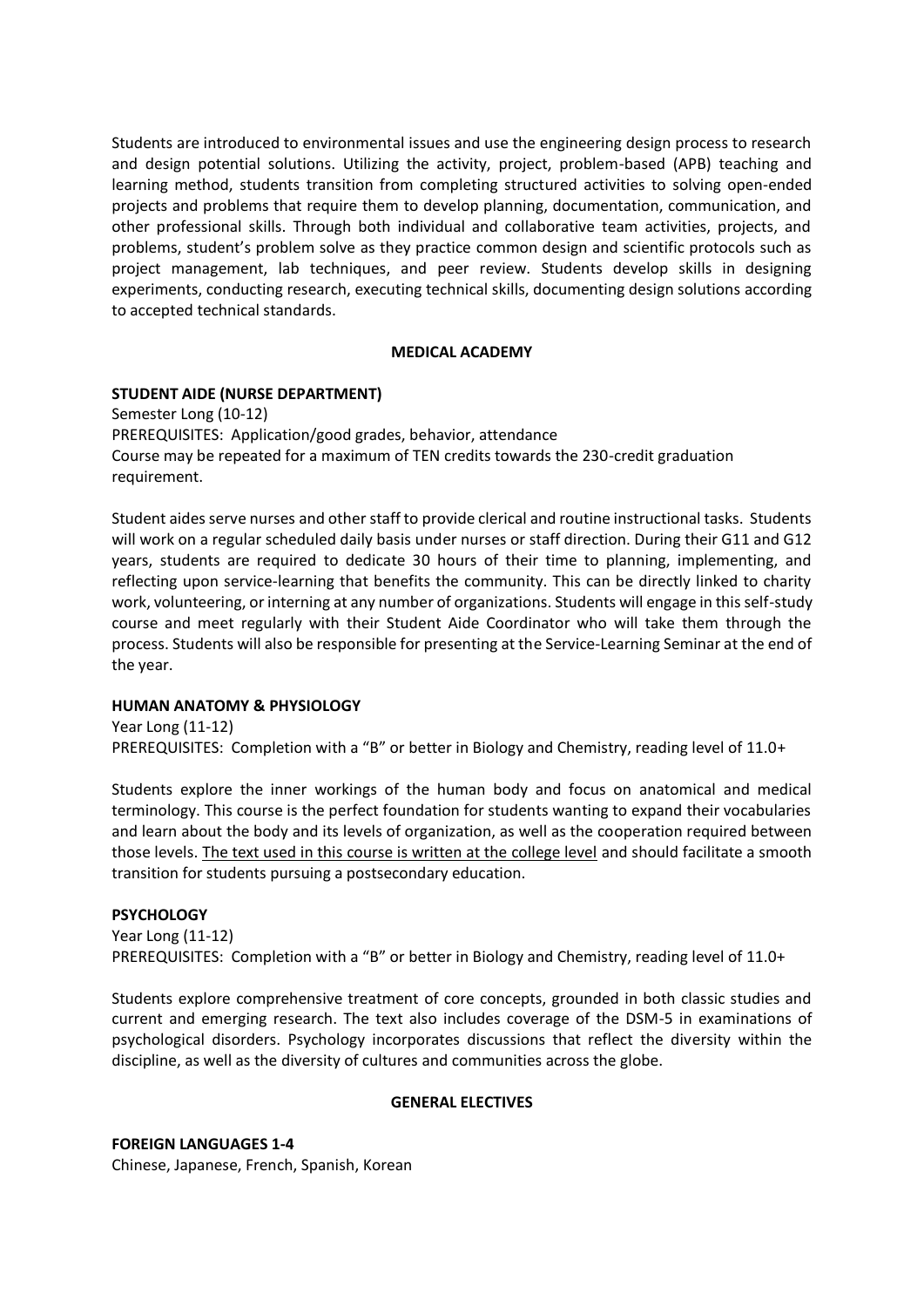Year (9-12) PREREQUISITE: Level 1, none

Level 1: This is a beginning-level class with emphasis on all four language skills: reading, writing, speaking, listening comprehension. Class is conducted frequently in the foreign language.

Level 2: Students must have successfully completed Level 1. Students will focus on increasing proficiency in reading, writing, speaking, and listening comprehension. Classes conducted mostly in foreign language.

Level 3: Students must have successfully completed Level 2. Class conducted in foreign language with emphasis on increasing proficiency in all four language skills: reading, writing, speaking, and listening comprehension. Grammar is reviewed and refined in the context of studying the literature.

Level 4: Students must have successfully completed Level 3. Classes conducted in foreign language with emphasis on refining proficiency in all four language skills: reading, writing, speaking, and listening comprehension. This course will prepare students for the AP Foreign Language Test.

#### **INTRODUCTION TO EDUCATION**

Year (11-12)

PREREQUISITES: 3.0 GPA or higher, completion of Geometry 2 with a B or higher, and counselor recommendation. Course may be repeated for credit.

This course is designed for students who are interested in pursuing a career in education. Students will study the history of education in the U.S. The course will cover such topics as the sociological factors affecting education and educational systems, social and personality development, cognitive development in children and young adults, lesson planning, and curriculum design. Students will work as a tutor under the supervision of a certificated teacher.

#### **STUDENT AIDE**

#### Semester Long (11-12)

PREREQUISITES: Application/good grades, behavior, attendance Course may be repeated for a maximum of Twenty credits towards the 230-credit graduation requirement.

Student aides serve teachers and other staff to provide clerical and routine instructional tasks. Students will work on a regular scheduled daily basis under teacher or staff direction. During their G11 and G12 years, students are required to dedicate 30 hours of their time to planning, implementing, and reflecting upon service-learning that benefits the community. This can be directly linked to charity work, volunteering, or interning at any number of organizations. Students will engage in this self-study course and meet regularly with their Student Aide Coordinator who will take them through the process. Students will also be responsible for presenting at the Service-Learning Seminar at the end of the year.

#### **UNIVERSITY PREPARATION**

Year (10-12)

An introduction to what students need to attend University after graduation.

What are you interested in? Explore different Universities. Explore overseas Universities. Learn the requirements, SAT, IELTS, prerequisite classes. How to create a portfolio for Art or Architecture majors.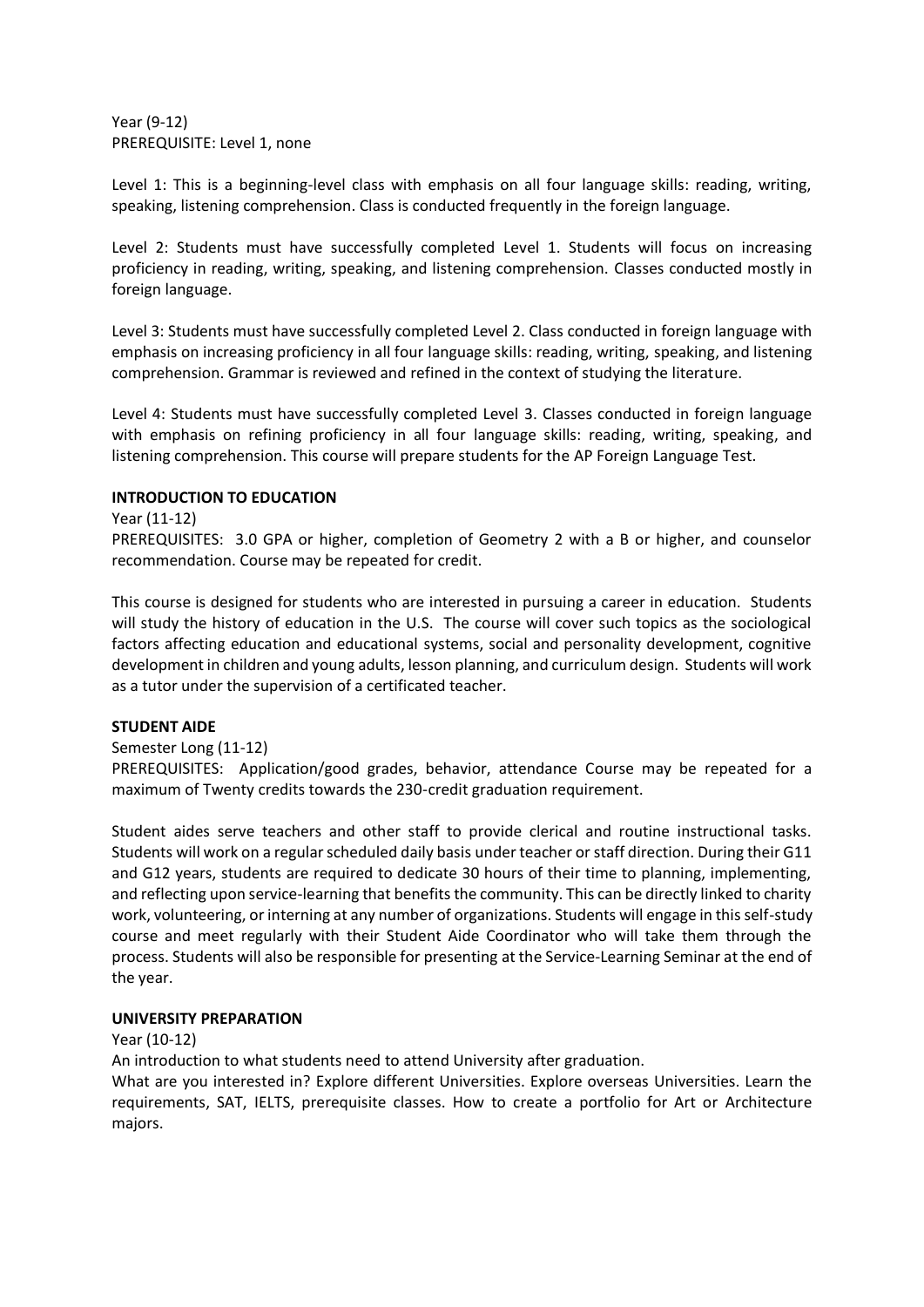# **RTi (Response to Intervention) AKA: Academic Support 6-12**

PREREQUISITE: none

Students not making adequate progress in the regular classroom are provided with increasingly intensive instruction matched to their needs on the basis of levels of performance and rates of progress. Intensity varies across group size, frequency and duration of intervention, and level of training of the professionals providing instruction or intervention. These services and interventions are provided in small-group settings in addition to instruction in the general curriculum. Interventions are usually in the areas of reading and math. Students who continue to show too little progress at this level of intervention are then considered for more intensive interventions, such as 1:1 tutoring.

# **Academic Support 6-12 (not listed on transcript)**

PREREQUISITE: none

Students receive additional academic, social, and emotional support that will help them succeed in their school's most rigorous courses. In middle school, the language and literacy needs of long-term English language learners can be addressed through this class. In high school students are taught to take ownership of their learning. This comprehensive effort establishes the academic foundation necessary to persist in University.

# **STAR 360 Early Literacy, Reading and Math K3-12**

PREREQUISITE: none

The STAR 360 assessments are used to screen students for their reading and math achievement levels. STAR Early Literacy assessments help educators monitor students' growing literacy skills and students' progress toward becoming independent readers. The STAR 360 assessments can also be used to monitor student growth throughout the year and to estimate students' understanding of the Common Core standards. In addition, STAR 360 can help teachers determine appropriate instructional levels and skills that are ready to learn.

# **Accelerated Reader K3-12**

PREREQUISITE: none

AR is a computer program that helps teachers manage and monitor children's independent reading practice. Students choose a book at their own level and read it at their own pace. When finished, students take a short quiz on the computer. AR gives both children and teachers feedback based on the quiz results, which the teacher then uses to help students set goals and direct ongoing reading practice.

#### **MyOn K3-12** PREREQUISITE: none

Renaissance myON® Reader is a student-centered, personalized literacy environment that gives students access to more than 6,000 enhanced digital books. Titles are dynamically matched to each individual student's interests, grade and Lexile® reading level. Combined with a suite of close reading tools and embedded supports, myON Reader fosters student engagement and achievement.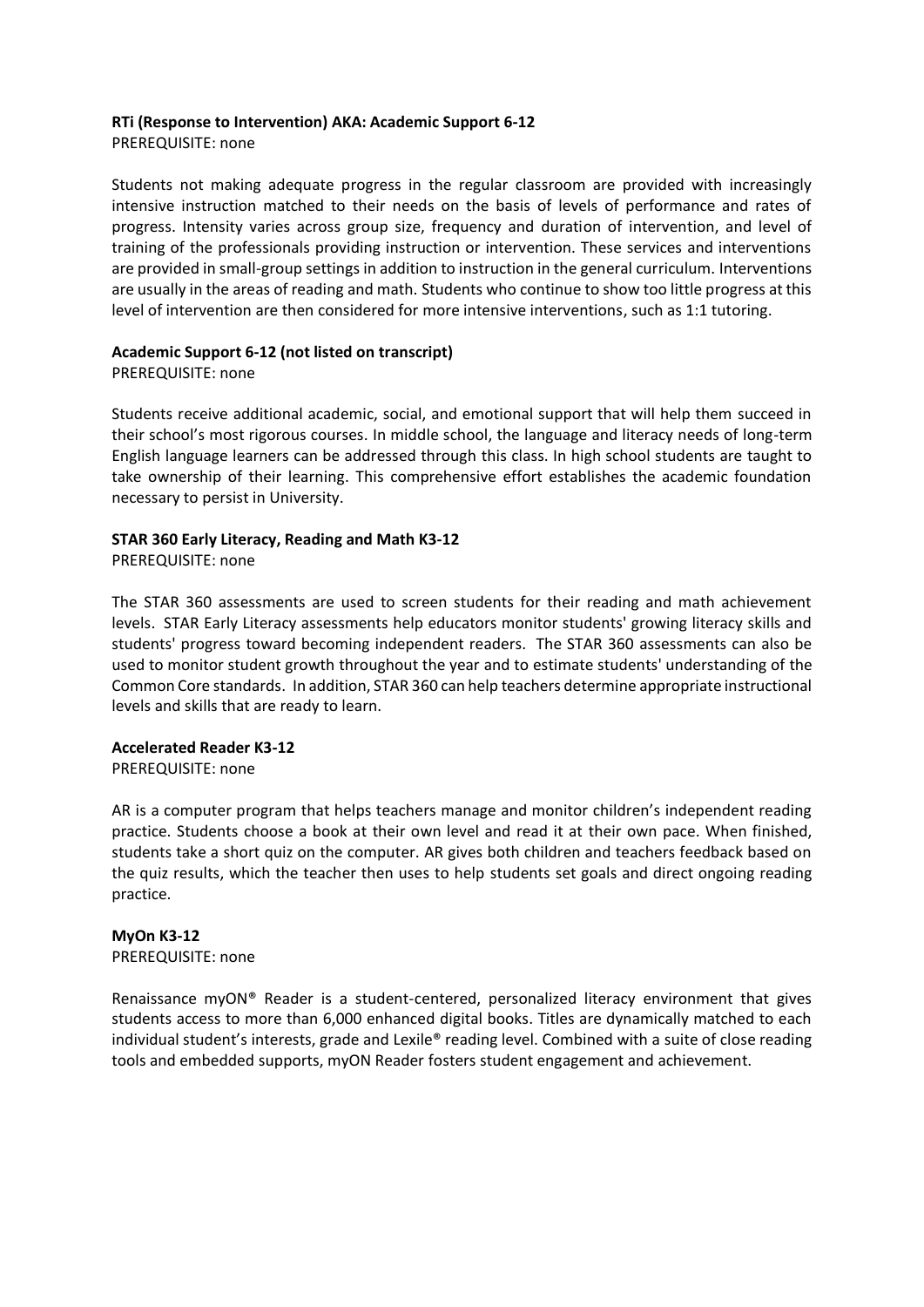# **Valedictorian and Salutatorian Requirements**

The valedictorian shall be the eligible graduate with the highest GPA; the salutatorian shall be the eligible graduate with the second highest GPA.

# **Ties**

In case of a tie, the tie shall be broken with the following series of tiebreakers: Count the number of AP® classes taken (the highest number shall be declared valedictorian). If still tied, add to this count the number of Pre-AP courses taken. If still tied, add to this count the number of honors courses taken. If still tied, average the junior and senior years only.

# **Honor Graduates**

Three levels of Honor Graduates will be denoted: Summa Cum Laude – 3.75-4.0 Magna Cum Laude – 3.5-3.74; and Cum Laude – 3.0-3.49 or above. Students with a 4.0 or higher will also receive a gold tassel.

# **Summa Cum Laude Honor Graduates Gold and Blue Cords**

Honor Graduates will be determined by the student's grade point average which will be no lower than 3.75 with no rounding.

# **Magna Cum Laude Honor Graduates Blue and Silver Cords**

Honor Graduates will be determined by the student's grade point average which will be no lower than 3.5 with no rounding.

# **Cum Laude Honor Graduates Blue Cords**

Honor Graduates will be determined by the student's grade point average which will be no lower than 3.0 with no rounding.

# **Additional Cords:**

Clubs (such as Interact) and CMAC Sports programs may award graduating students with cords.

# **Transfer Students**

All transferred credits will be calculated for GPA in accordance with UCIS guidelines (see TRANSFER GRADES). Weighted GPA points for an advanced course will be awarded only if:

- 1. the course is recorded as advanced on an official Academic Achievement Record (AAR) *and*
- 2. a comparable course was offered at UCIS during the same school year.

# **Transfer Grades - Transcripts from within the United States:**

When a transcript is received from an accredited school within the Unites States, credit and GPA points will be awarded following review by the school staff. All academic information (including course type and grades) must be noted on an official transcript. Courses will be interpreted to UCIS equivalency courses/credits and used to determine course sequencing. The list below will be used to determine the numerical equivalents to letter grades, when letter grades are all that is listed on the transcript. If a numerical range is listed on the transcript, the midpoint will be calculated and used.

| $91$ for A- | 81 for B-   | 71 for C- |
|-------------|-------------|-----------|
| 95 for A    | 85 for B    | 75 for C  |
| 98 for $A+$ | $88$ for B+ | 78 for C+ |

(If prior district awarded credit for a D, a grade of 70 would be transferred.)

All transferred credits will be calculated for GPA in accordance with UCIS guidelines (see TRANSFER GRADES). Weighted GPA points for an advanced course will be awarded only if: